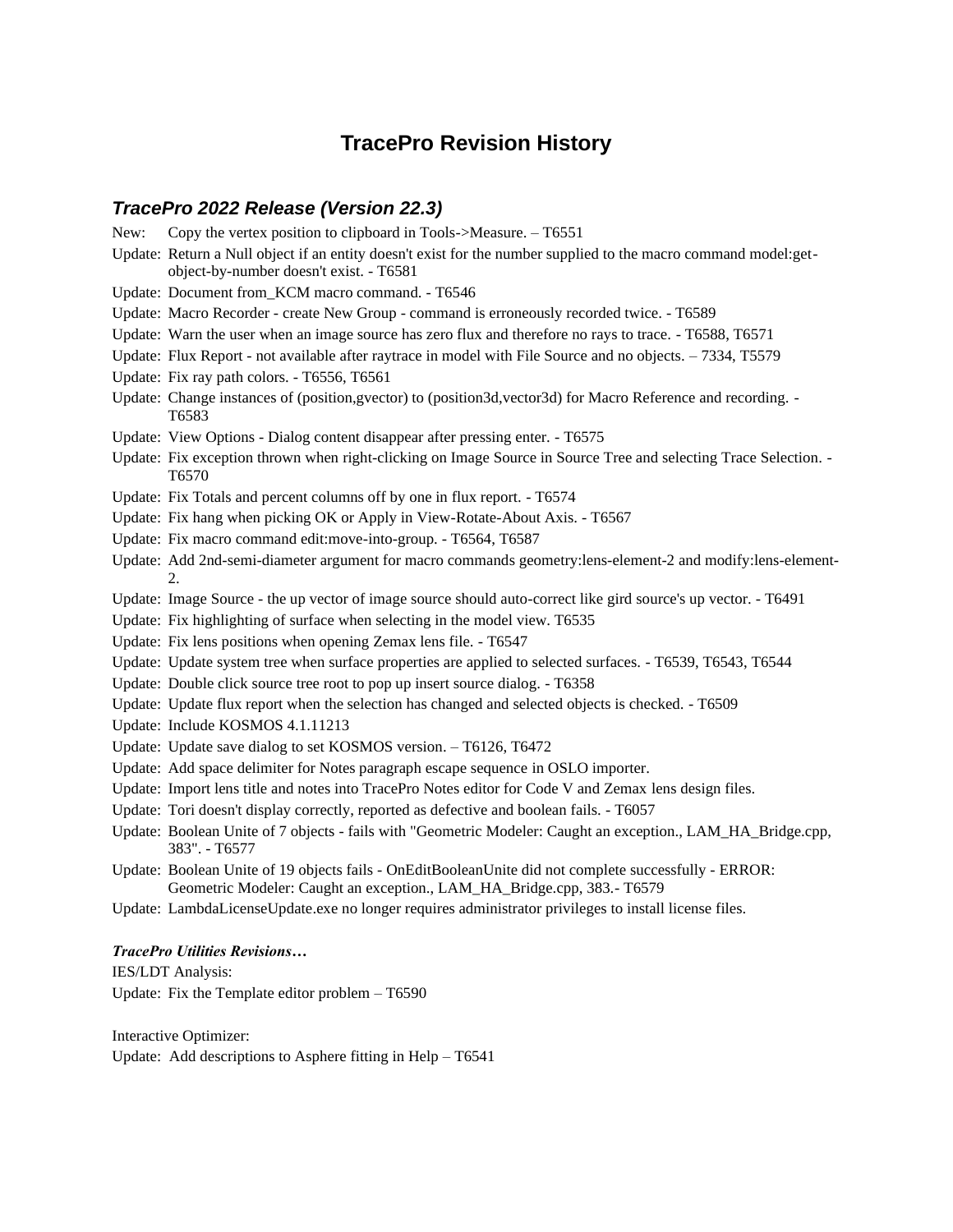# *TracePro 2022 Release (Version 22.2)*

| New: | Make editable Thin Sheet objects when creating dummy surfaces during lens import.                                                                                      |
|------|------------------------------------------------------------------------------------------------------------------------------------------------------------------------|
| New: | Create a group in the System Tree for objects created during lens import.                                                                                              |
| New: | Add the capability of sweeping edge to a body for (geometry:sweep-along-path) command.                                                                                 |
|      | Update: Update creation of dummy surfaces in lens import to make editable Thin Sheet body.                                                                             |
|      |                                                                                                                                                                        |
|      | Update: Prevent selected object from spinning when CTRL key is held down. - T6521                                                                                      |
|      | Update: Fix order of objects in the system tree when importing lenses. - T6524                                                                                         |
|      | Update: Set the orientation of file source by using normal vector and up $(Y \text{ axis})$ vector. $- 76581$                                                          |
|      | Update: Flux report updates unnecessarily after selection in the system when display all objects is set. - T6509                                                       |
|      | Update: Improvements to lens translators - better guesses at undefined apertures.                                                                                      |
|      | Update: It takes more than 2 minutes to apply surface property on object with 4000 surfaces. -T6487                                                                    |
|      | Update: RepTile Display - not accounting for rotation about X in Ellipsoid RepTile Geometry. - T4443                                                                   |
|      | Update: 3D Irradiance Map - When 3D Irradiance on, selecting row on Path Sort Table leads exception. - T6515                                                           |
|      | Update: (modify:rim-ray-reflector) scheme command may trigger warning message window that halts macro. -<br>T6508                                                      |
|      | Update: Surface Property Editor - Attempt to view Composite BSDF type property results in<br>CPropertyEditInfo::OnSelChangeName did not complete successfully. - T5767 |
|      | Update: Image Source - the up vector of image source should auto-correct like gird source's up vector. - T6491                                                         |
|      | Update: Object and Surface Color - Changes to default color are ignored. - T6504                                                                                       |
|      | Update: Macro record of modifying a lens is not correct. Missing object argument. - T6495                                                                              |
|      | Update: Add missing view commands: (view:eye), (view:target), (view:up), (view:perspective?), (view:width),<br>$(view:height)$ . - T6495                               |
|      | Update: Insert Lens Element - Surface tab data not updated with data from oml file - T6475, T6511, T6494, T6496                                                        |
|      | Update: OSLO importer improvements: Import System Notes (SNO) into TracePro Notes Editor.                                                                              |
|      | Update: OSLO importer improvements: Handle systems specified by NA instead of entrance beam.                                                                           |
|      | Update: View Rotation function of the arrow keys - not working in TracePro 22.1. - T6465                                                                               |
|      | Update: Lens import - TracePro "gives up" when an exception is thrown, and no lens elements are created. - T6470                                                       |
|      | Update: Selected face is no longer highlighted after moving mouse over geometry in silhouette mode. - T6284                                                            |
|      | Update: Fix message when deprecated command solid:cylinder is used. - T6466                                                                                            |
|      | Update: Highlight is slow compared to 21.6 when selecting many objects or a group with many objects. - T6451                                                           |
|      | Update: Change color maps for Polar and Rectangular Iso Candela Plots to be the same as the irradiance maps. -<br>T4775                                                |
|      | Update: Select Surface - anomalies with edge and wireframe display when selected and hovering. - T6392                                                                 |
|      | Update: Tilt second face of lens more than 11 degrees about X causes assertion failure. - T6493                                                                        |
|      | Update: Lens Element dialog: User should be warned when entering Normalization Radius smaller than aperture<br>extents. $-$ T6435                                      |
|      |                                                                                                                                                                        |

### *TracePro Utilities Revisions…*

Texture Optimizer II:

- New: Add new uv remapping tools convert uv dots created in TracePro 2021 to TracePro 2022 T6489
- Update: Fix the font size issue on 4k display
- Update: Fix the issue that the dimension of display in DMD generator cannot correctly set to boundary

Interactive Optimizer:

- Update: Fix the Spline reflector profile causes errors when exporting as an extruded object T6513
- Update: Fix the issue that cannot paste screenshot of TracePro model view onto surface editor.
- Update: Fix the issue that exporting TIR lens causes many scheme errors T6482
- Update: Fix the issue that input values for variables cannot be retained T6478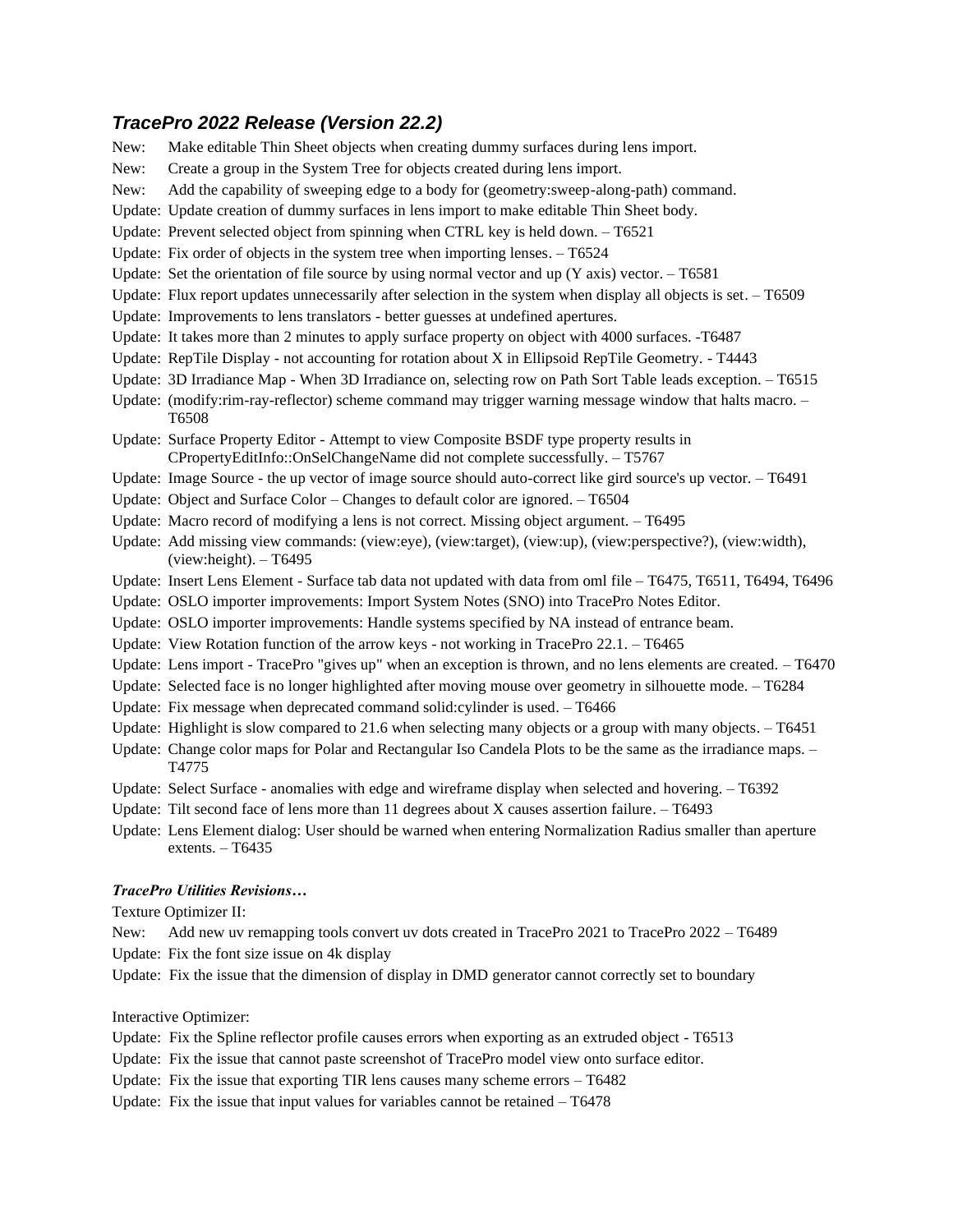Analysis Toolkit: Update: Add description to Photerealistic rendering or Luminance analysis in help  $-$  T6486

Lighting Toolkit: Update: Update Help with descriptions about MAX\_VALUE() and similar cases – T6500

Source Builder:

New: Add supports to convert Lucidshape and Zemax rayfile to TracePro rayfile

Update: Fix the issue that if aborting the procedure of wizard, cannot close wizard dialog by pressing cross button

# *TracePro 2022 Release (Version 22.1)*

- New: New geometric modeler, Kosmos/KCM.
- New: New surface types and aperture shapes for Lens Element.
- New: New All-mouse mode for manipulating the view.
- New: New dynamic highlighting and tooltips for identifying surfaces in the Model View.
- New: New file format, \*.OMLB
- New: New CAD translators included with TracePro: STEP, IGES, Creo/Pro Engineer, Inventor, SolidWorks, SolidEdge, Catia, NX and AutoCAD. T4301 (5900), T5215 (6916), T5850 (7639)
- New: New KCM scheme commands
- Update: Updated sketch/draw commands snap to planar faces to allow primitives to be started on planar faces.
- Update: Geometry/Lens Element Geometry/Reflector Biconic or Toroidal Surfaces allow cylindrical lens with aspheric coefficients (create in TracePro / import from Lens Design Translators). T724 (745)
- Update: Flux Report Sum the columns (e.g. total "lost" flux, etc) and display Total Flux. T1122 (1445)
- Update: Rays/Objects disappear after repeated zooms. T1149 (1500)
- Update: Boolean Subtract Overlapping Object raytrace errors resolved by Boolean A minus B but not resolved by B minus A. T1490 (2069)
- Update: Raytrace Error rays leak through mirror surface after importing SAT file lingering LAM\_LENSFACEDATA\_ attributes after re-import. T1558 (2212)
- Update: Material and bulk scatter properties can be applied to the medium surrounding the geometry. See environment settings in View->Options->Model. T1729 (2458)
- Update: Insert Lens Element dialog accept aspheric polynomial with 216 coefficients. T1731 (2460)
- Update: Display issue anomalous display of aspheric surface (raytrace is correct). T2417 (3258)
- Update: ACIS Error Transform translation too large or possibly defective object message, but most distant object is less than 1km - 3 customer .oml files. T5161 (3502)
- Update: STEP Translator fails to export 20001 x 20001 x 20001 mm block. T3147 (4522)
- Update: Revolve that creates erroneous geometry should result in an error message. T3533 (4946)
- Update: Macro execution executing (raytrace:grid) after (entity:scale) is not recognizing the need to perform an Audit. T4385 (6858)
- Update: Insert Lens dialog creates erroneous lens in case with parabolic surface and large aperture radius. T4723 (6371)
- Update: Program crash attempting to open ACIS 12 file which opened successfully in TracePro 3.3.8 thru 6.0.8. T5161 (6858)
- Update: STEP export fails to export model (exports OK if 4 spheres are removed). T5230 (6932)
- Update: Zemax Translator fails to create lens elements defined with Zernike Polynomials in 7.7.2. T5391 (7102)
- Update: Display issue erroneous display in model window after STEP import and Orbit cursor to rotate view. T5606 (7364)
- Update: Display issue anomalous lens surface. T5696 (7465)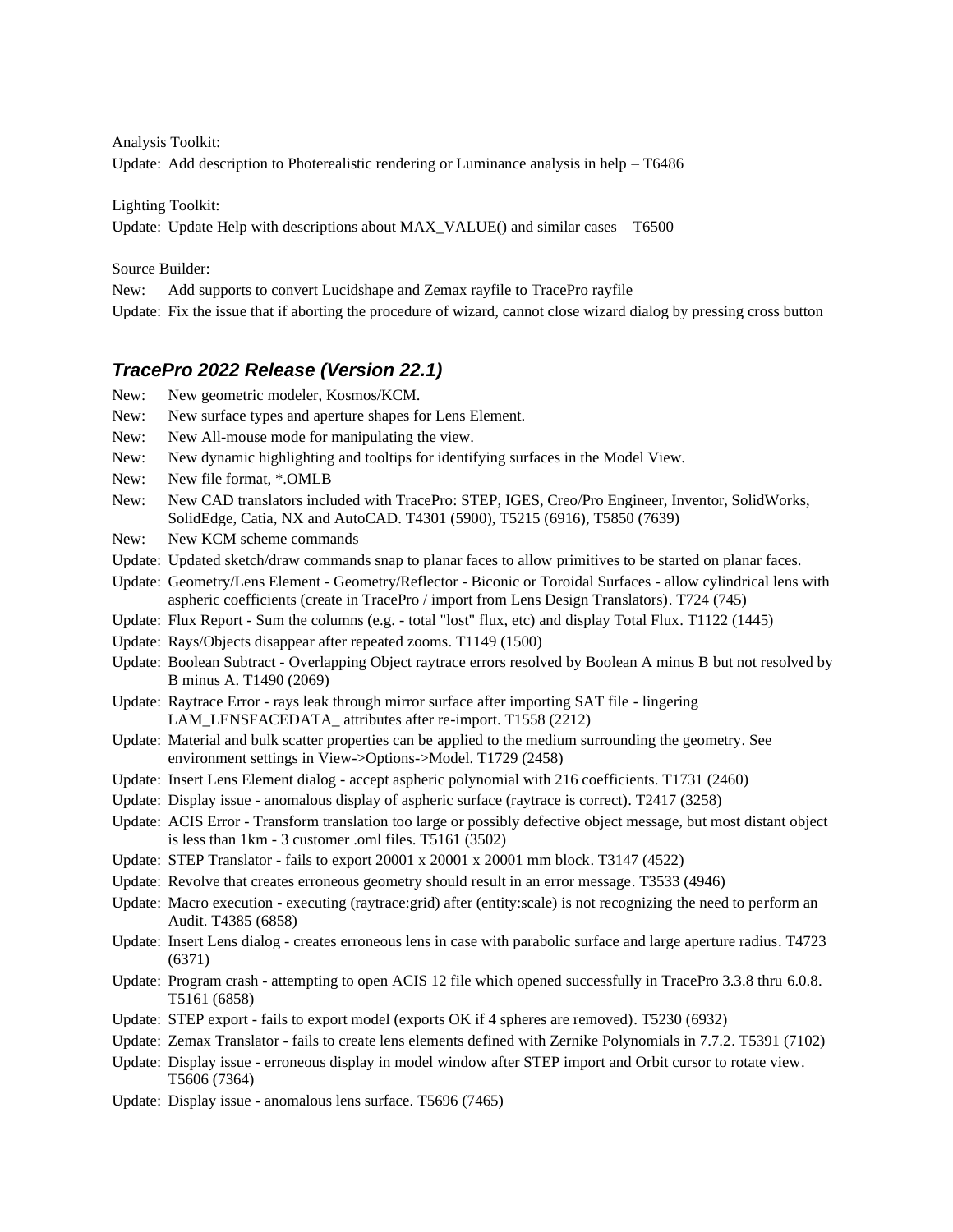- Update: attempt to open ACIS 27 .sat file saved from SolidWorks 2018 results in TracePro crash and message "Error (spaacis/src:MATH\_DOMAIN)". T6087 (7901)
- Update: Boolean unite fails ACIS Error Inconsistent face-body relationships (21.2). T5732 (7504)
- Update: STEP Translator erroneous geometry imported,(part:entities) shows that 23 entities when it should show just 1. T6035 (7841)
- Update: Lens Element erroneous display of aspheric surface. T6185 (8024)
- Update: Zemax Translator ISO Y-toric lens surface type translation fails, but lens can be created in TracePro. T6399 (8272)
- Update: Performance issue Memory consumption 2022 EV (21327) vs 21.5 consumes more memory after series of 5 raytraces - Delete Raydata Memory recovering much smaller portion. 8291(T6413)
- Update: Boolean subtract After subtracting a geometry surface with surface source property, the surface source is still in the source tree. T6400 (8273)
- Update: Grid Source Spatial Gaussian incorrect distribution of rays for all Grid Patterns except Random. T6291 (8149), T6419 (8298)
- Update: Remove error message when environment bulk scatter is applied without material. T6436 (8315)
- Update: TracePro crashes during raytrace after setting material property to <None>. T6437 (8316)
- Update: TracePro crashes during raytrace after setting bulk scatter to non-existent property. T6438 (8317)

#### *TracePro Utilities Revisions…*

General:

New: Add Source Builder utility (Define > Source Builder...)

Interactive Optimizer:

- Update: Fix the issue when sending Advanced sweep object to TracePro, results in Unhandled exception error T6445
- Update: Change when exporting a reflector object, the surface property of the inner surface will be applied according to the selected surface property for the reflector profile – T6418 (8296)
- Update: Fix then issue when inputting a non-numerical character as the first one, results in "Unacceptable input value" message – T6426 (8305)
- Update: Fix the issue that scaling freeform surface (radial type), some of points are not scaled. T6420 (8299)
- Update: Disable the function of scaling face for Freeform-slice mode

Solar Emulator:

New: Add new sun-tracing mode: a fixed focus with a reflector

#### Lighting Toolkit:

Update: Fix the issue when attempting to add regulation results in Unhandled Exception (Value cannot be null) – T6441 (8322)

### *TracePro 2021 Release (Version 21.6)*

- Update: Change check box to radio buttons for angular units in the Source Editor when working with image sources. - 8241
- Update: Update CodeMeter licensing software to version 7.30a.
- Update: Display message when license file update is required rather than starting troubleshooter.
- Update: Remove surface source from source tree after boolean removes or splits the surface that the source is attached to. - 8273

#### *TracePro Utilities Revisions…*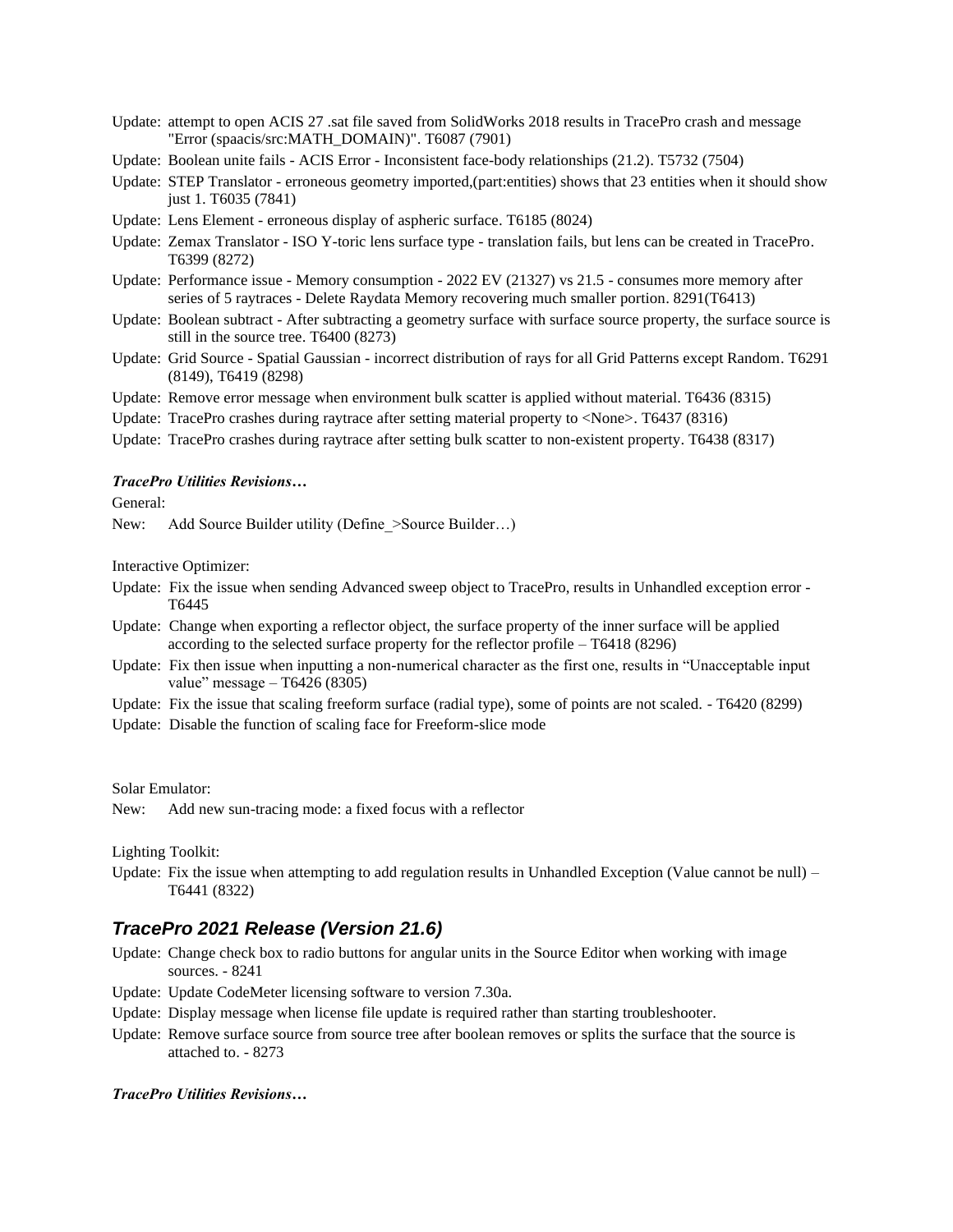Texture Optimizer II:

Update: Increase the sampling number of path searching for filling cell densities to prevent from missing cells

Interactive Optimizer:

New: Add the capability of applying Asymmetric/Anisotropic property to the generated object in TracePro - 7817

IES/LDT Analysis:

New: Add the capability of directly export the generated TracePro source property into TracePro database – 7631

Solar Emulator:

Update: Fix the internet issue for connecting Google map service

Analysis Toolkit:

New: Add capability of smoothing data in Luminance analysis

# *TracePro 2021 Release (Version 21.5)*

Update: Fix reverse ray tracing with image sources. - 8206

Update: Increased limit for rows in Incident Ray Table and Flux Report to 10,000,000 rows. - 8232

Update: RepTile - Export .3D dxf - saved file has two images of the surface. - 7616

- Update: RepTile Display 64-sided polygon display has erroneous flat area. 7953
- Update: RepTile Export Spherical RepTile Geometry with Hexagonal Tiles exported dxf shows hexagons, but not spheres. - 7440
- Update: Raytrace Error Thin Sheet coincident with surface of object, raytrace fails in one direction succeeds in the other, both should fail. - 7846
- Update: TracePro crashes (disappears) when attempting to insert a specific File Source while the Macro Recorder is recording. - 8174
- Update: Macro Recorder changes made in Source Editor not recorded. 8175
- Update: Radian or Degree of Image Source's Half Angle value in Source Editor works in opposite way. 8216
- Update: Fix file path name when recording a macro with raytrace:add-image-source or raytrace:modify-imagesource.
- Update: Translate Object selection of objects not retained after translation (all other Edit/Object functions retain the selection). - 8049
- Update: Fix performance issue when orbiting view in silhouette display mode. This would occur when an irradiance plot is displayed. -8073
- Update: Candela Options sequence of steps with Log Scale, Set Max, and Set Min results in incorrect scales for the plot. - 8239

#### *TracePro Utilities Revisions…*

Texture Optimizer II:

Update: Fix the program hangs when exporting text file after the first iteration. – 8249

Interactive Optimizer:

New: Add options to control number format, position parentheses and separator of the surface export file - 8220 Update: Fix the issue where a Surface Property applied in Optimizer is missing in TracePro object. - 8207

Solar Emulator:

Update: Increased the size of the texts for the Time Filter - 8213

Analysis Toolkit: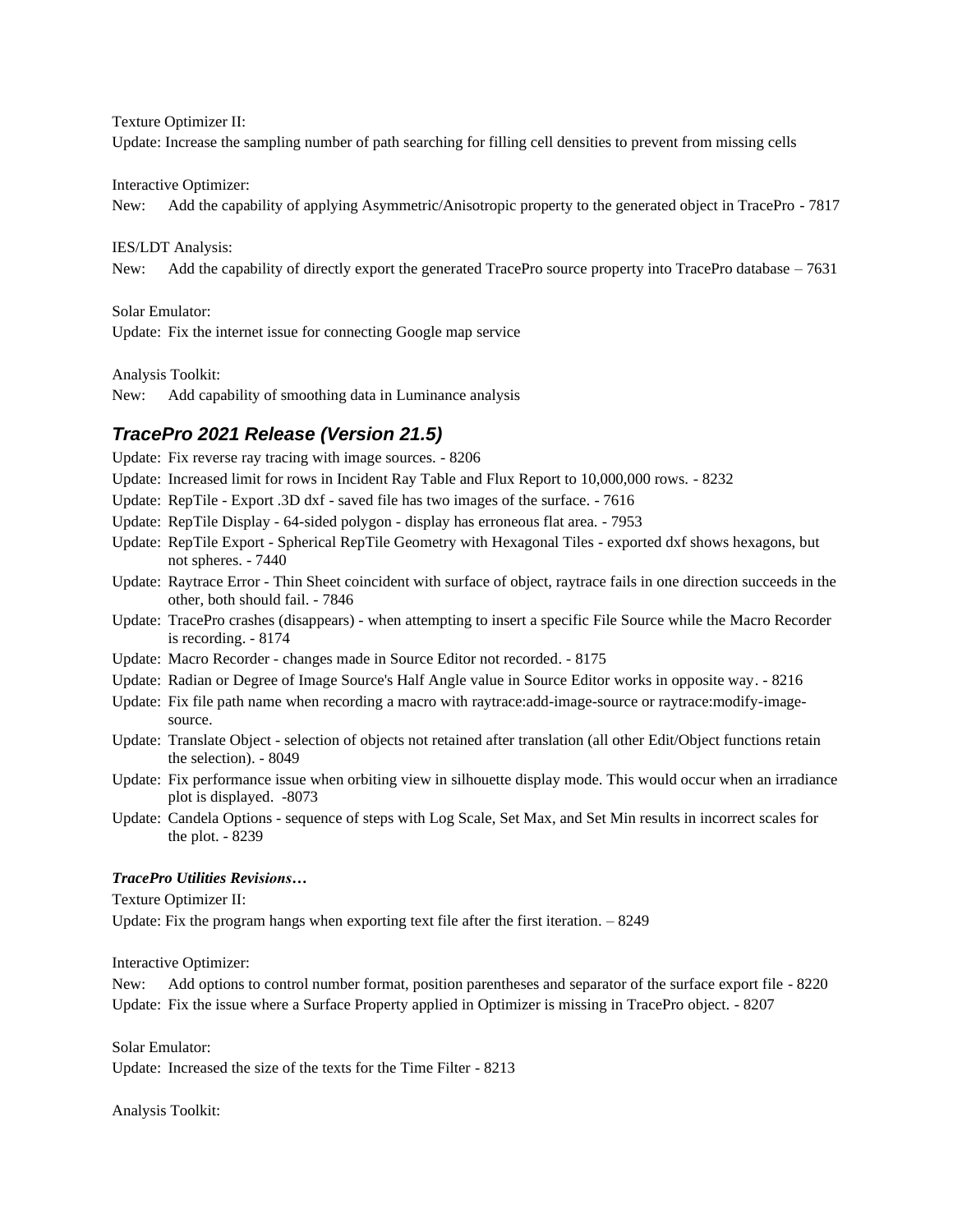New: Add options to select the data in saved file is from raw data or display data - 8219

Surface Property Generator:

Update: Composite BSDF property exported from Surface Property Generator results in Error: Invalid value of B (0) in ABg BSDF model when viewed in Surface Property Editor and when tracing rays. 1. Check the model coefficients if smaller than 1e8. 2. Make some restrictions to the ctrl pts. - 7980

# *TracePro 2021 Release (Version 21.4)*

New: New scheme commands: geometry:get-block-parameters, modify:primitive-block. - 7981

Update: Fix bug that prevented display of plots from simulation ray traces. - 8154

Update: Fix program hang tracing first ray - Surface Property with Scatter Type 1D Table. - 8150

Update: Surface sources are no longer deleted when modifying thin sheets, tubes and some other modifiable objects.

Update: Retain face names when a geometric operation splits a face.

#### *TracePro Utilities Revisions…*

General:

New: Add new utility – Straylight analyzer

Interactive Optimizer:

New: Add the capability of choosing the hole shapes between circular and rectangular for Reflector

Update: Fix the issue that if the same profile with variables used by multiple objects, the variable list will count them more than once.

Update: Fix the issue that when logging the scheme commands, if the scheme to TracePro is not executed successfully, the log will be missed.

Update: Lower the sensibility of moving mouse from clicking it - 6272

Update: Improve the layout of Add/Modify object dialog

#### Lighting Toolkit:

| New: | Add new regulations:        | <b>ECE R7 2019</b>              |
|------|-----------------------------|---------------------------------|
|      |                             | ECE R119 (2014)                 |
|      |                             | <b>ECE R6 2008</b>              |
|      |                             | <b>SAE J588</b>                 |
|      |                             | <b>SAE J222</b>                 |
|      |                             | <b>SAE J592</b>                 |
|      |                             | <b>SAE J594</b>                 |
|      |                             | <b>SAE J845</b>                 |
|      | Update: Update regulations: | ECE R6 FMVSS108 Figure 17,27,28 |
|      |                             | ECE R3                          |
|      |                             | ECE R91                         |
|      |                             | ECE R98                         |
|      |                             | ECE R112 (2010,2012)            |
|      |                             | ECE R <sub>6</sub>              |

Surface Property Generator:

Update: Fix the issues related to importing SPEOS format file – 8161, 8162, 8163

# *TracePro 2021 Release (Version 21.3)*

New: Exposure Compensation for photo realistic rendering and true color plots.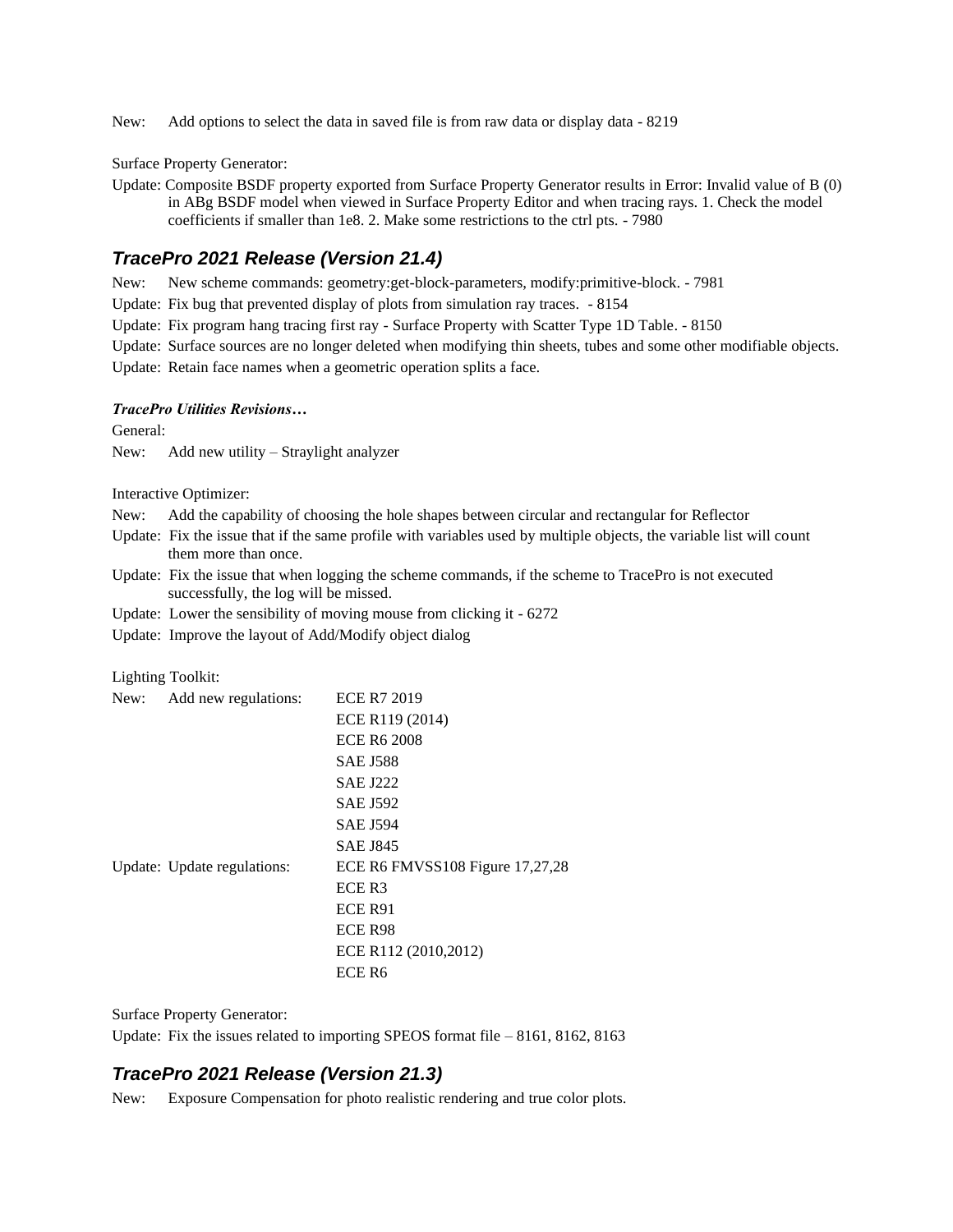New: New scheme commands geometry:make-circular-edge-3pt and geometry:make-circular-edge.

Update: Fix display after sketching cylinder or cone. - 8083

Update: Set rays to plot to reverse in 3D Irradiance/Illuminance options when mapping reverse ray tracing results.

- Update: Fix angular units for edit:set-orientation scheme command. The angles are to be input in degrees. This was mistakenly changed to radians.
- Update: Avoid extra copies of custom colors when modifying geometric primitives. Repeated modification increased the size of the oml file. - 8077
- Update: Delete extra copies of custom colors when opening oml file. 8079

Update: Improvements in photorealistic realistic rendering with the handling of numerical noise in the calculations.

- Update: Fix bug with (file:save-copy-as) changing the model file name as well the new file.
- Update: Fix TracePro crash when opening a true color radiance map in Irradiance Viewer. Bug 8099.
- Update: Fix scheme command raytrace:get-grid-source-flag.
- Update: Tolerance for imported lens files when two aperture radii are nearly the same and should be treated as a single radii.

#### *TracePro Utilities Revisions…*

Texture Optimizer II:

New: Add capabilities to Start and Stop MD smoothing in the dialog

Update: Fix the issue when regenerating cells crashes if a cell or a dot is selected

Interactive Optimizer:

Update: Fix the issue that for some profiles, export model to TracePro is failed - 8076

Update: Fix the issue that when deleting a symmetric control point pair, only one will be deleted - 8032

Solar Emulator:

Update: Fix the issue that the pupil normal calculation is wrong when setting Sun tracking to uni-axial and Aim to Sun - 8080

Update: Fix the Sun positions issue with Sun Tracking On - 8080

Analysis Toolkit:

New: Add new feature to add polygon analysis shape for luminance analysis (by pressing ctrl+shift and use mouse to select region)

Lighting Toolkit:

New: Add ECE regulations: ECE R91 side-marker lamp ECE R119 cornering lamp ECE R77 parking lamp

Update: Fix crash when entering double value for rotation angle in lamp rotation feature.

### *TracePro 2021 Release (Version 21.2)*

- New: Image Sources: Image files be inserted into a model and used as light sources. Rays are emitted from the image with flux and wavelength determined by the color and intensity of each pixel.
- Update: The scheme command (geometry:elliptical-tube) now displays the new tube without having to run render:rebuild. - 7934
- Update: Fix handling of error message boxes when updating Irradiance or Luminance maps. The message box is not displayed again when OK is picked.
- Update: Improve accuracy when calculating RGB color from XYZ.
- Update: The CDGM material catalog has been updated with the latest glasses and data from the manufacturer.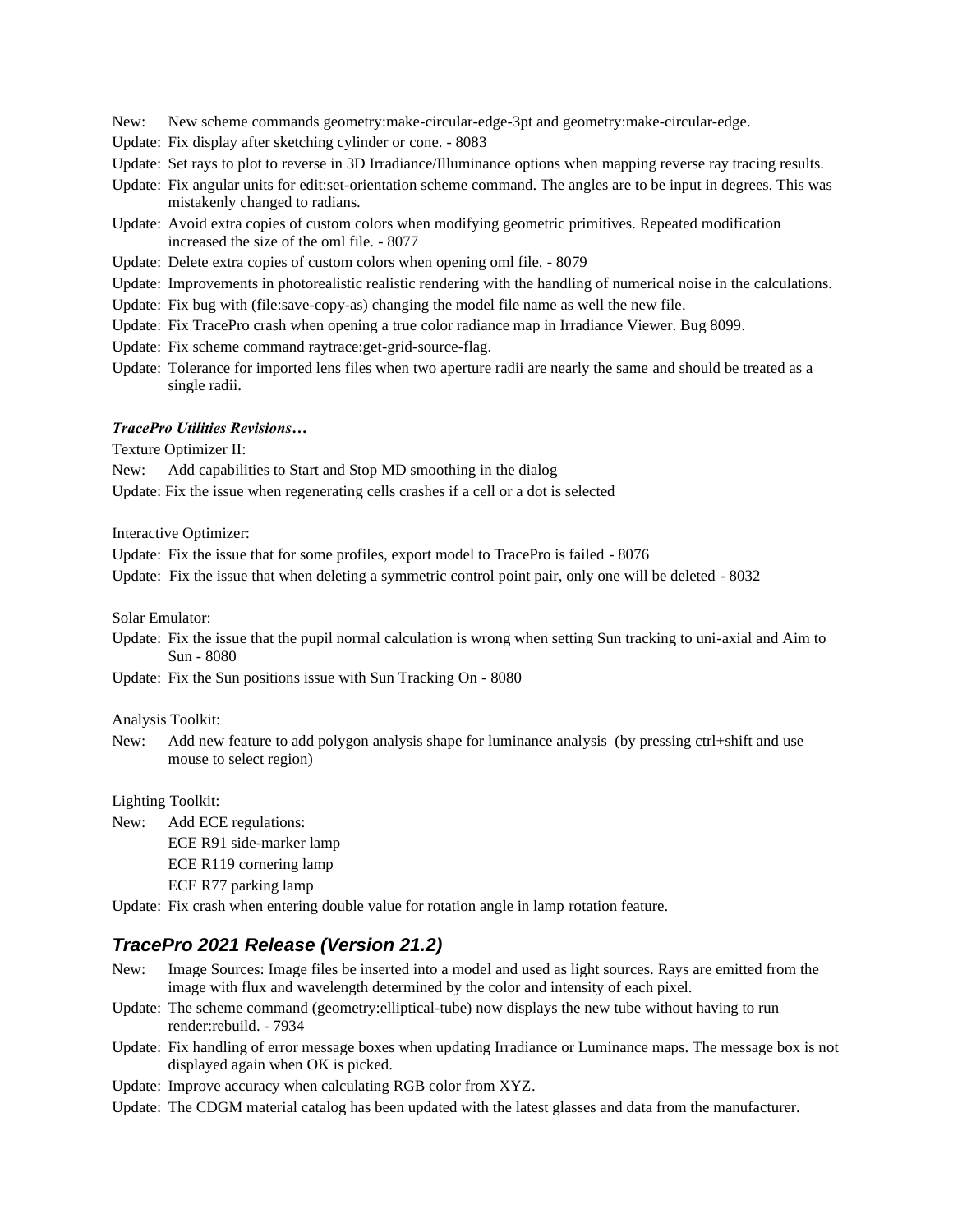Update: Several incomplete scheme commands were removed from the Macro Reference. These were mistakenly included in the documentation before they were ready. – 8022,8050

#### *TracePro Utilities Revisions…*

Interactive Optimizer:

Update: Fix the issue that when generating object with conic segment, an extra cone surface will be created.

Update: Fix bug exporting Fresnelized profile.

Update: Include missing after scheme command help.

Update: Prevent crash if there is a duplicate key in help list.

Update: Remove duplicate after-scheme command math: spline\_integration\_split.

IES/LDT Analysis:

Update: Prevent unhandled exception when selecting Analysis/Candela Curves. - 8039

Analysis Toolkit:

- Update: Bug fix in uniformity and contrast calculation when dealing with zero value in irradiance Map.
- Update: Fix the error of unhandled exception when right-clicking to Save as / Show Text result on the Spectrum Analysis plot - 8067

# *TracePro 2021 Release (Version 21.1)*

New: Add edit:rotate-objects to match the rotate dialog options.

- Update: Improve Photorealistic Rendering for Extra High and Extremely High quality settings.
- Update: Fix exception thrown when opening file while recording a macro. This would occur when recording window changes an no other documents were open. - 8015

#### *TracePro Utilities Revisions…*

Surface Source Property Generator:

Update: Fix the unhandled exception when exporting Volume file source - 8005

Texture Optimizer II: Update: Fix the issue that X axis label shows non-integer value if the iteration number is small - 7850

Interactive Optimizer:

- New: Add the capability of editing the values of points when defining the Irradiance profile operand 7910
- Update: Add descriptions of cply in Pick-ups session to the help. 7474
- Update: Fix "Unhandled Exception ... Input string was not in correct format" when starting optimization with Photorealistic operand. - 8003
- Update: Add warning message when user enters less than 3 control points for free BSpline surface. 7833, 7834

Update: fix after-scheme command set\_view(....)

Update: Fix optimization failure (unhandled exception) in first iteration when Windows Language is set to Turkish. - 7896

Solar Emulator:

Update: Add pipe server command to create trajectory surface.

Analysis Toolkit:

Update: Improve correlation of Irradiance/Illuminance map with TracePro when using matching options. - 8006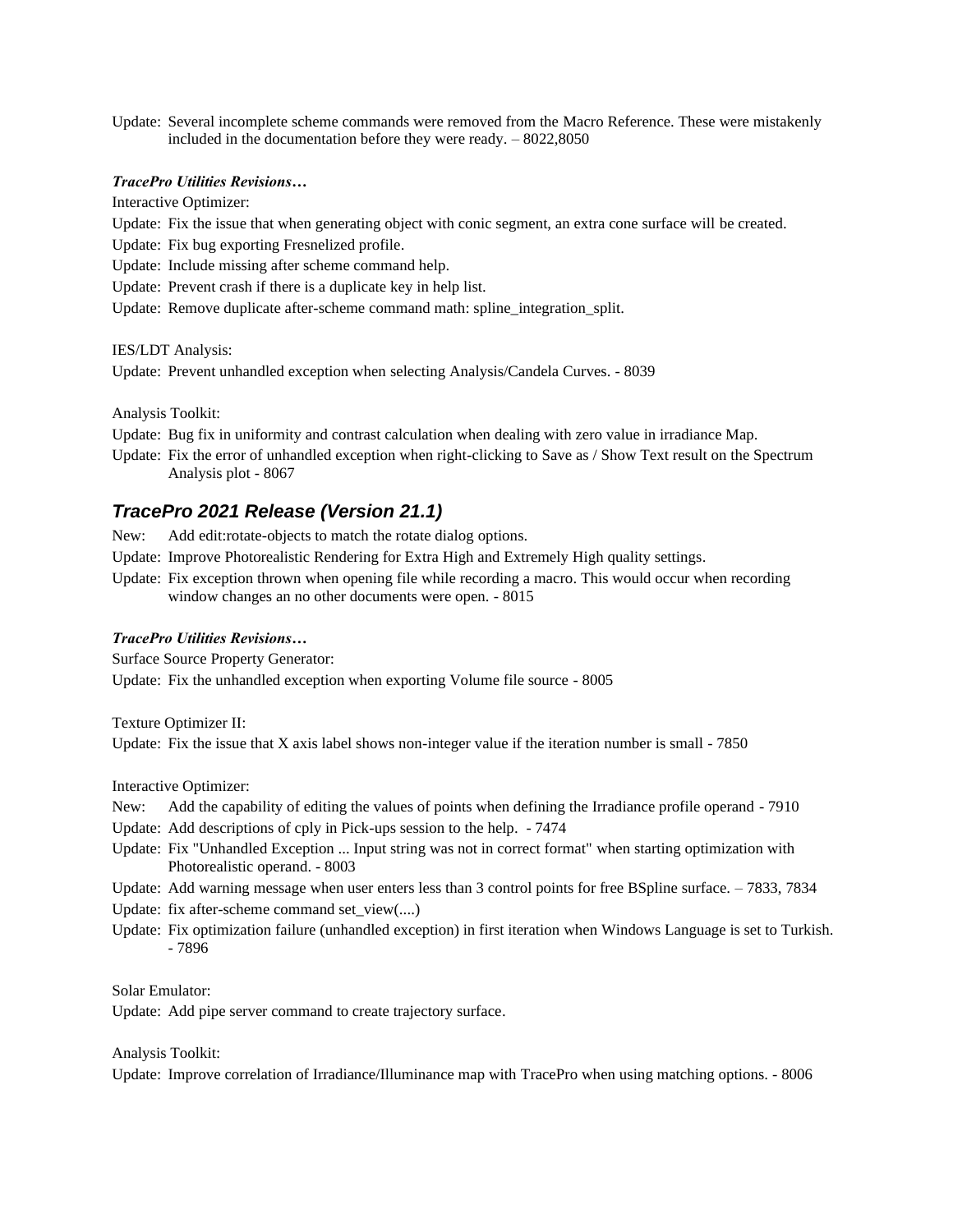Lighting Toolkit:

New: Add FMVSS 108 regulations. Table V: Motorcycle - Turn signal lamp - Right Table V: Motorcycle - Stop lamp Table V: Motorcycle - Taillamp Table V: All Other - Turn signal lamp - Right Table V: All Other - Stop lamp Table V: All Other - Taillamp Table V: All Other - Parking lamp Table VI: Front Turn Signal Lamp - Base Requirements -1 Table VI: Front Turn Signal Lamp - Base Requirements -2 Table VII: Rear Turn Signal Lamp - Red-1 Table VII: Rear Turn Signal Lamp - Red-2 Table VII: Rear Turn Signal Lamp - Red-3 Table VII: Rear Turn Signal Lamp - Amber-1 Table VII: Rear Turn Signal Lamp - Amber-2 Table VII: Rear Turn Signal Lamp - Amber-3 Table VIII: Taillamp-1 Table VIII: Taillamp-2 Table VIII: Taillamp-3 Table IX: Stop Lamp-1 Table IX: Stop Lamp-2 Table IX: Stop Lamp-3 Table X: Side Marker Lamp - Red Table X: Side Marker Lamp - Amber Table XI: Clearance and Identification Lamps - Red Table XI: Clearance and Identification Lamps - Amber Table XII: Backup Lamp - Two lamp systems - Each Lamp Table XII: Backup Lamp - Single lamp systems Table XIII: Motorcycle Front Turn Signal Lamp-1 Table XIII: Motorcycle Front Turn Signal Lamp-2 Table XIII: Motorcycle Front Turn Signal Lamp-3 Table XIII: Motorcycle Red Rear Turn Signal Lamp-1 Table XIII: Motorcycle Red Rear Turn Signal Lamp-2 Table XIII: Motorcycle Red Rear Turn Signal Lamp-3 Table XIII: Motorcycle Amber Rear Turn Signal Lamp-1 Table XIII: Motorcycle Amber Rear Turn Signal Lamp-2 Table XIII: Motorcycle Amber Rear Turn Signal Lamp-3 Table XIII: Motor Driver Cycle Stop Lamp-1 Table XIII: Motor Driver Cycle Stop Lamp-2 Table XIII: Motor Driver Cycle Stop Lamp-3 Table XIV: Parking Lamp Table XV: High-Mounted Stop Lamp Table XVII: School Bus Signal Lamp Red Table XVII: School Bus Signal Lamp Amber Table XVIII: Headlamp Upper Beam-1 Table XVIII: Headlamp Upper Beam-2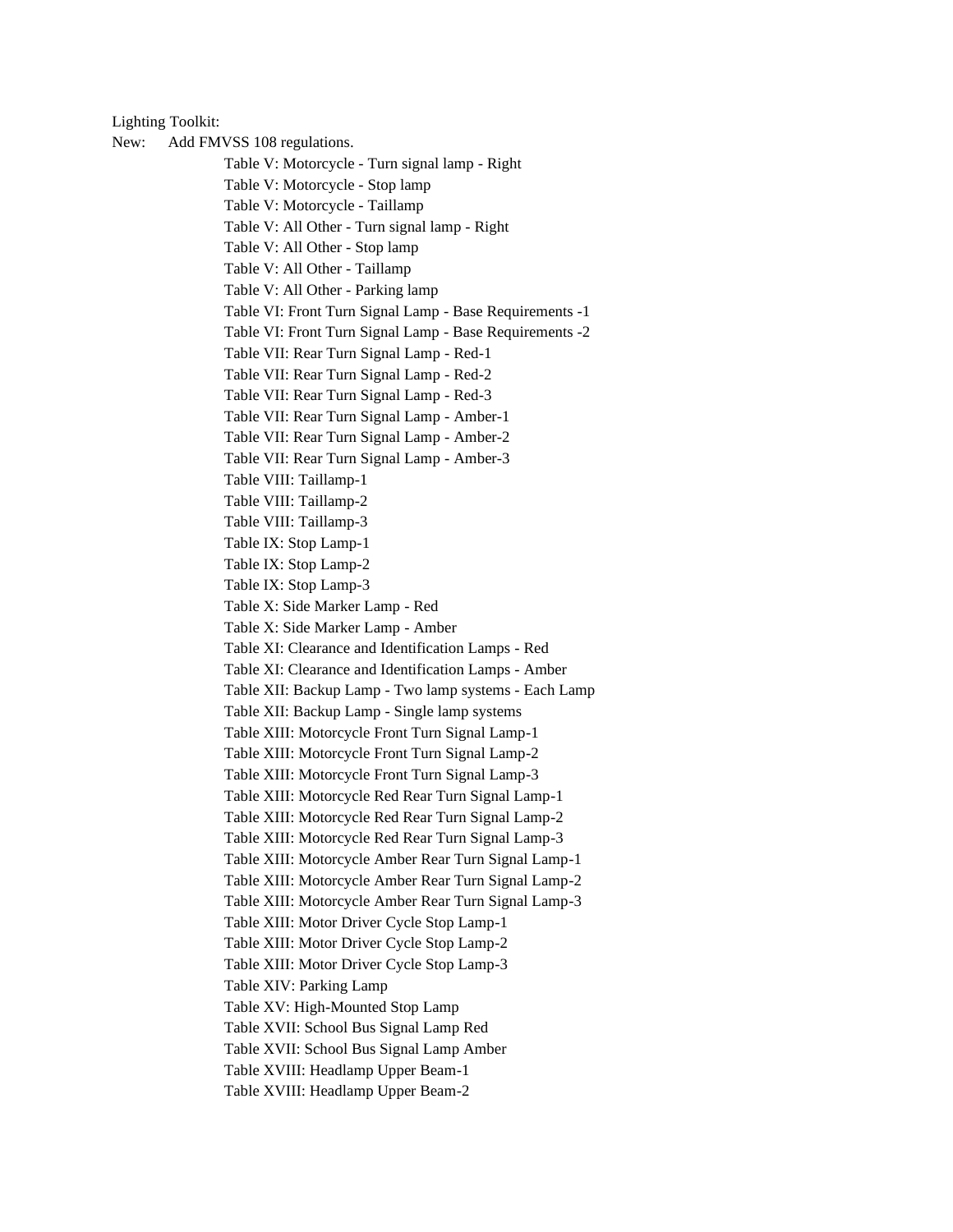Table XVIII: Headlamp Upper Beam-3 Table XVIII: Headlamp Upper Beam-4 Table XVIII: Headlamp Upper Beam-5 Table XVIII: Headlamp Upper Beam-6 Table XIX: Headlamp Lower Beam 1M Table XIX: Headlamp Lower Beam 1V Table XIX: Headlamp Lower Beam 2M Table XIX: Headlamp Lower Beam 2V Table XIX: Headlamp Lower Beam 3M Table XIX: Headlamp Lower Beam 3V Table XIX: Headlamp Lower Beam 4M Table XIX: Headlamp Lower Beam 5M Table XX: Lower Beam Motorcycle Table XX: Lower Beam Motor Driven Cycle Table XX: Lower Beam Motor Driven Cycle with Single Lamp System Table XX: Upper Beam Motorcycle Table XX: Upper Beam Motor Driven Cycle

# *TracePro 2020 Release (Version 20.6)*

- New: Add new RepTile geometry shape (Circular Hip Roof) has been added. 7974
- New: New scheme commands edit:copy-sources, edit:paste-sources, geometry:primitive-block and geometry:primitive-sphere. - 7811
- Update: Fix bug where saved incident ray file doesn't match the settings in the save file dialog. 8000
- Update: New arguments for edit:cut and edit:copy scheme commands.
- Update: Result of 7XX boolean produces Warning: Possibly defective Fiber is being added to the raytrace. 7938
- Update: Raytrace errors, display problems and surface source ray density problems. 7984
- Update: Fix rays incorrectly hitting cylindrical face inside of a hole in the face. This occurred with an .oml file saved from RayViz. - 7978
- Update: Fix performance of surface source ray generation from helical spline surface. 7963
- Update: Fix faceting used for surface source, ray tracing and 3D irradiance maps for helical spline surface. 7964
- Update: New argument for scheme command edit:move to return the copied bodies. It currently returns the original arguments that were moved.
- Update: High-resolution silhouette edge display will be restored after moving objects and with window:refreshmodel.

#### *TracePro Utilities Revisions…*

Interactive Optimizer:

Update: Fix exception in Optimization Log - right-click/Update Model - right-click in blank column on the left results in Unhandled exception ... Index was out of range.. - 7868

IES/LDT Analysis:

Update: UGR calculation includes lamp height

Surface Source Property Generator:

Update: Volume File Source - attempt to add plot points results in Unhandled exception. - 7996 Update: Help - Operations of Volume File Source help shows Paste Image, UI shows Load Image. - 7995

Solar Emulator: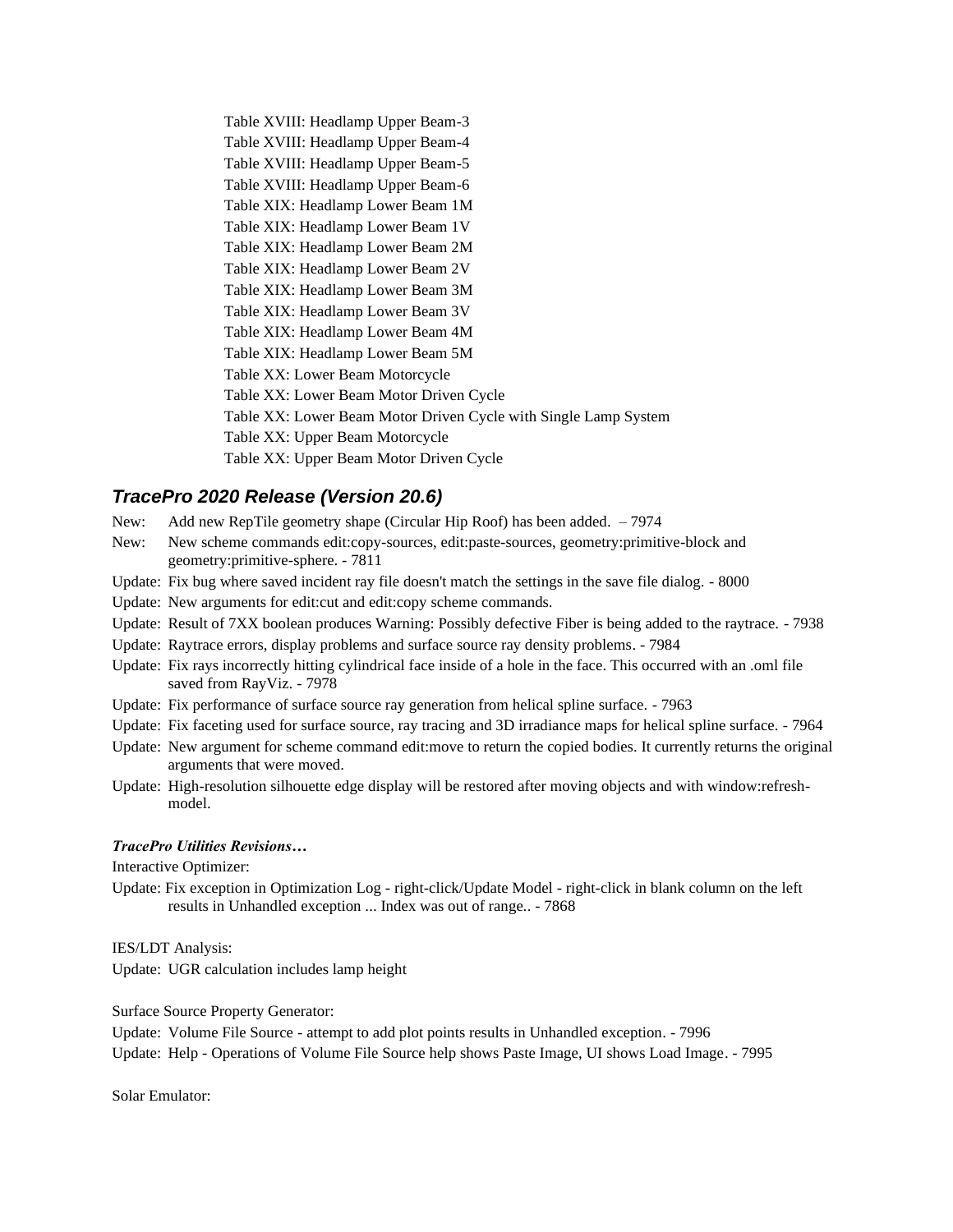Update: Fix erroneous values in exported ray file. Reported values had exponents E+030. - 8001

Analysis Toolkit:

Update: Bug fix: Photorealistic Rendering Map Analysis Toolkit

Update: Fix bug with Road Luminance - right-click/Options results in "Unhandled Exception ... Exception has been thrown by the target of the invocation -7849

Lighting Toolkit:

- Update: Regulation Editor attempt add User Define Spec results in "Unhandled exception ... Object Reference not set to an instance of an object. - 7855
- Update: Regulation Editor Set Region dialog list of items fixed on first 10, cannot see remaining items when selecting. -7997

Update: Add 9 SAE regulations:

 "SAE J595 2014 Figure 1-W", "SAE J595 2014 Figure 2-W", "SAE J595 2014 Figure 3-W", "SAE J595 2014 Figure 1-YELLOW", "SAE J595 2014 Figure 2-YELLOW", "SAE J595 2014 Figure 3-YELLOW", "SAE J595 2014 Figure 1-RED/BLUE" "SAE J595 2014 Figure 2-RED/BLUE" "SAE J595 2014 Figure 3-RED/BLUE"

Surface Property Generator:

- New: Import Data support ASTM file format
- New: Import Data support Rsoft MeshData format
- New: Import Data support OPTIS brdf surface file v3.0
- Update: Improve the accuracy of computing BSDF integral
- Update: Utility Name "Surface Property Generator" 7921
- Update: Negative incident theta/phi should not be allowed. 7820

#### *TracePro 2020 Release (Version 20.5)*

New: Add scheme commands for setting and getting the current setting for the ray trace option *Collect Path Sort Data*. (raytrace:set-collect-path-sort-data-on), (raytrace:set-collect-path-sort-data-off) and (raytrace:getcollect-path-sort-data?)

Update: Fix errors with identifying bodies in RayViz oml files. – 7979

- Update: Fix errors in luminance values when using calculated wavebands with luminance map type in Photorealistic rendering.
- Update: Record entity:get-by-name instead of entity # if body has a name when recording macros.

Update: Fix macro recording for revolve face.

### *TracePro 2020 Release (Version 20.4)*

Update: Fix erroneous overlapping body message while ray tracing. - 7911

Update: Fix raytrace error due to missing facets on spline face.

Update: Fix voxelization error with specific spline face.

Update: Fix auto completion for TracePro scheme commands in NotePad++.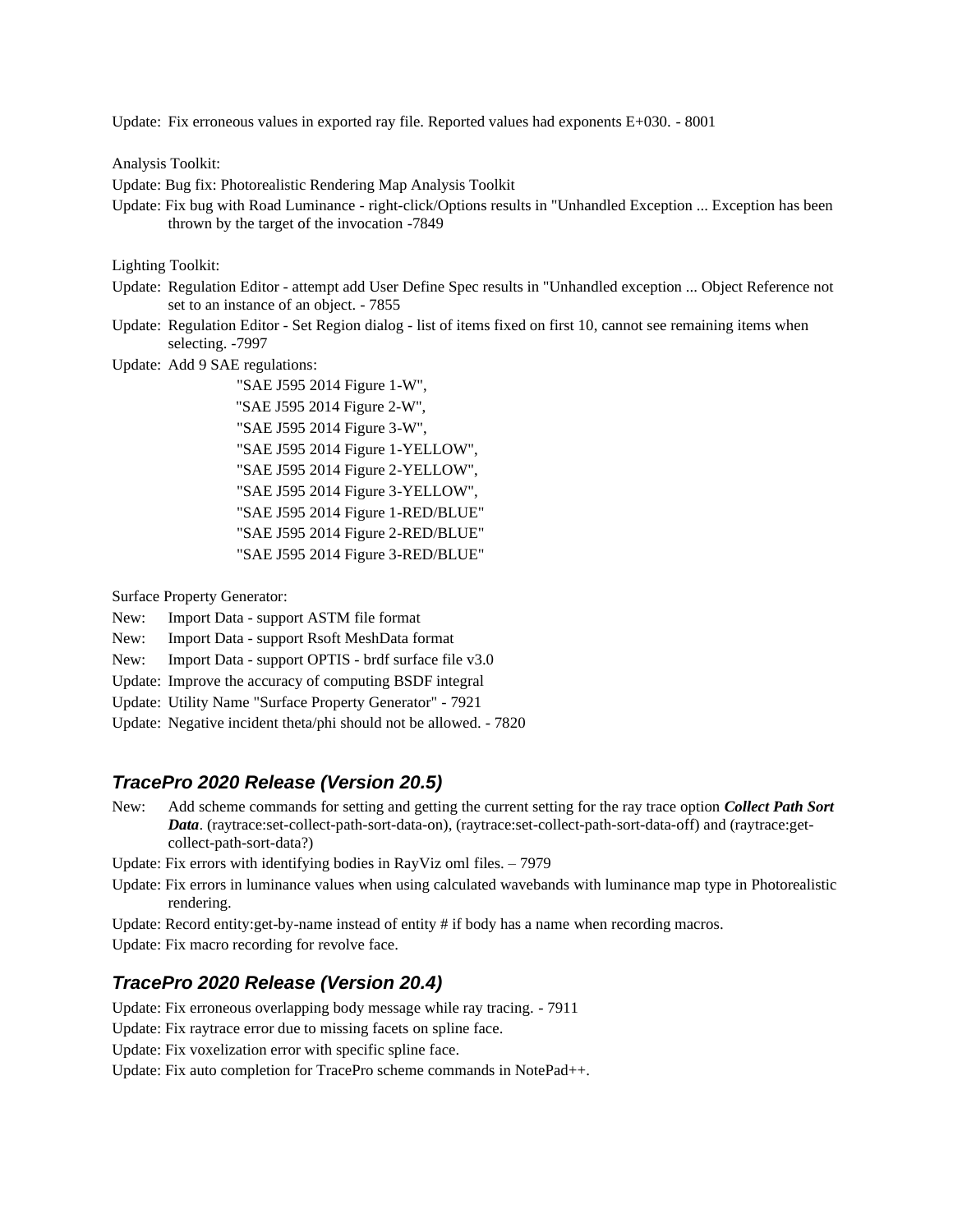#### *TracePro Utilities Revisions…*

Interactive Optimizer:

New: Remove the capability of adding segment into 2D and 3D path due to modeler issue.

New: Add two properties in Spline segment: Start direction and End direction for controlling the terminal slope of the generated spline. Keeping the two properties as zero vector  $(0,0,0)$  retains the same shape as before.

Update: Prevent the exception when fitting asphere.

#### IES/LDT Analysis:

Update: Fix error "Invalid source size information" message when export a file source. - 7845

# *TracePro 2020 Release (Version 20.3)*

New: Add arguments to geometry:baffle-vane for entering angles in degrees and naming the baffle vane. New: Add scheme command modify:baffle-vane.

Update: Fix display of saved true color radiance/luminance files in the Luminance Viewer.

Update: Fix crash in Luminance Viewer when opening Unicode format radiance/luminance files.

- Update: Fix the data saved to the clipboard when ctrl-C is entered and a radiance/luminance map is displayed.
- Update: Fix the X order in saved radiance/luminance maps to match the order in the displayed map.

Update: Fix the issue that saved Luminance RGB file shows all zero - 7829

- Update: Update display after geometry creation or modification to make sure that the selection is highlighted and just the modified geometry is displayed. - 7883, 7884
- Update: Select thin sheets after they are inserted or modified like all other geometry creation and modification commands.
- Update: Fix ray trace errors on ruled surface after Boolean and 3D irradiance map displays off of the surface. 7549
- Update: Fix print and print preview when the system/source/radiance tree window was the active window. 7898, 6898
- Update: Improve checks to determine when to display the warning message that properties may be lost when modifying lenses and reflectors.
- Update: Adjust width of coordinate display fields in status bar based on the text size. The coordinates and flux values are now displayed properly on UHD or when the Windows User Interface scaling is changed. – 7681, 7685, 7871
- Update: Install latest version of Notepad++ and install our plugin DLL in the folder required by newer releases of Notepad++. – 7828, 7832

Update: Fix assertion error message when interacting with the source tree. – 7923

#### *TracePro Utilities Revisions…*

Texture Optimizer II:

Update: Fix system hang when previewing the hip roof.

Interactive Optimizer:

Update: Fix the issue that surf prop cannot be used in pickup for biconic surface - 7887

Analysis Toolkit: Update: Fix the typo of "spectrum" in setup dialog Update: Fix the issue that option dialog cannot be opened

Lighting Toolkit: Update: Fix the incorrect CIE xy and CIE u'v' values displayed in the Spectrum analysis.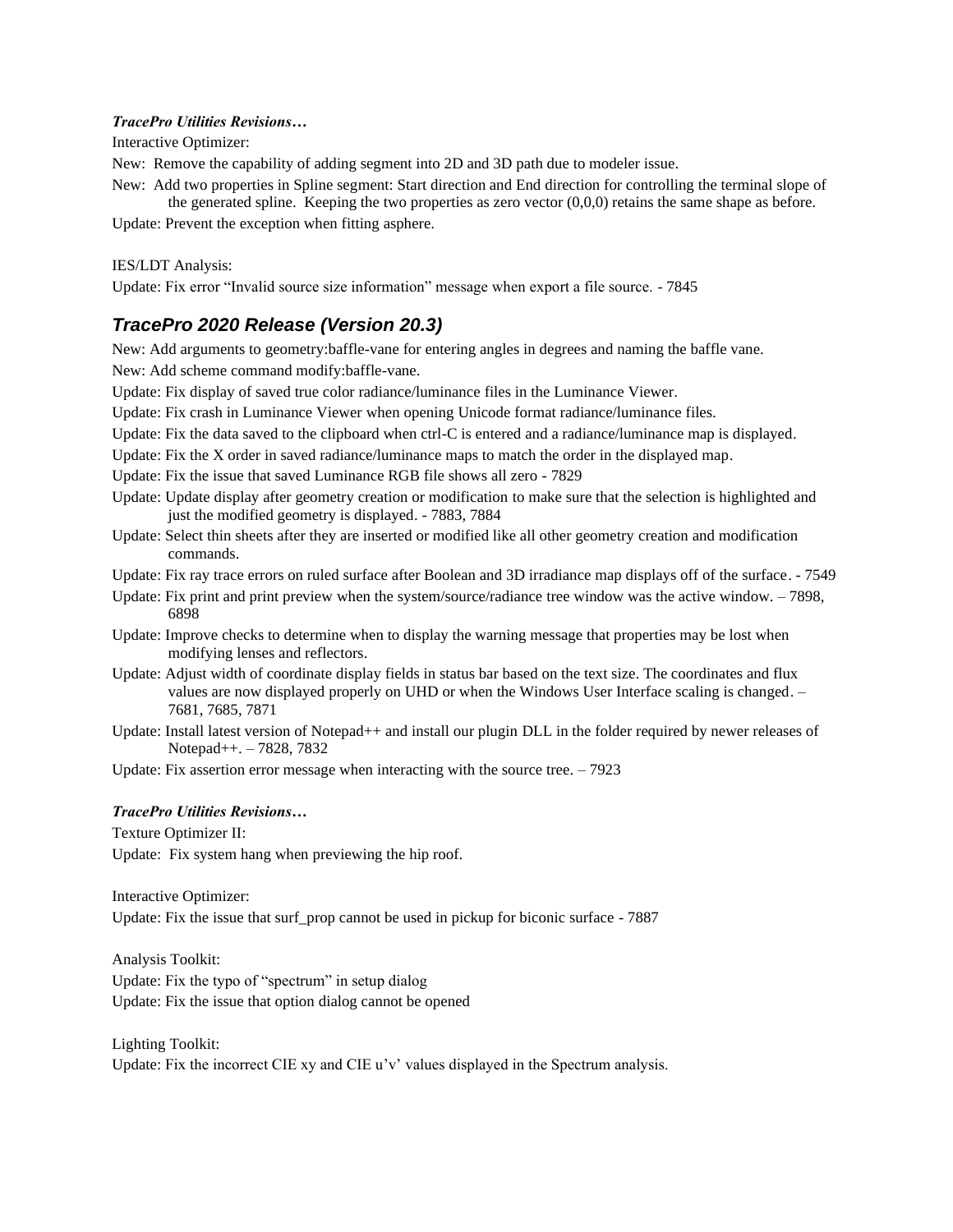# *TracePro 2020 Release (Version 20.2)*

- New: Scheme commands: view:set-raytrace-mode-prompt-on, view:set-raytrace-mode-prompt-off and entity:getby-class
- New: The Dow Silastic MS-series material catalog has been added.
- Update: The default surface names (i.e. "Surface 1") can now be used in entity:get-by-names.
- Update: Download license file only if required to run TracePro or to check for updates when starting TracePro.
- Update: Fix bug with tracing more than 4294967295 rays of a single wavelength from a surface source. The ray trace would have to be cancelled because it would continue tracing rays after the desired number of rays were traced. - 7842
- Update: Fix a problem with repeated ray numbers when tracing more than 4294967295 rays of a single wavelength from a source of any type.
- Update: Move the default locations of the define and tools toolbars to the first line so that the default dock of the large icons has two lines of toolbars on a 1920x1080 resolution screen.
- Update: Fix bug with macro recording of the modification of a thin-sheet circle.
- Update: The width and height of a rectangular thin-sheet now represent the full width and height of the rectangle. 7837
- Update: Fix some language translation problems with the About dialog and add the TracePro build number.

#### **TracePro Utilities Revisions…**

Texture Optimizer II:

- New: Add feature of Smooth dots
- New: Add new dot distribution Random dots
- Update: Correct dot preview for Block with z axis rotation

Interactive Optimizer:

New: Add new dialog for viewing the TracePro model (on-line help is not updated yet)

Lighting Toolkit: New: Turn on lighting toolkit for the TracePro LC edition. Update: Update multiple regulations (ECE R6 R7 R23 R38 R87 R112)

Surface Property Generator:

Update: Fix the issue that Zero axis setting is correctly set when importing measurement data

### *TracePro 2020 Release (Version 20.1)*

- New: Support for circular, elliptical, rectangular and regular polygon thin-sheets have been added. These shapes can now be created and modified. Corresponding scheme commands to create and modify these new thinsheet types has also been added.
- New: TracePro can now modify newly created irregular-polygonal thin sheets.
- New: Macro Commands add a command that returns the names of all the groups in the model, suggestion (edit:get-model-groups). - 7764
- Update: Fix the display and input of total rays when above 4294967295 in the source editor.
- Update: Add Update from RayViz to the geometry menu when the UI language isn't set to English. This also fixes the geometry menu in the LC edition when the UI language isn't set to English.
- Update: Scheme command (entity:get-name ...) will now return the null string when the target entity is a surface with default surface name.

#### **TracePro Utilities Revisions…**

IES/LDT Analysis: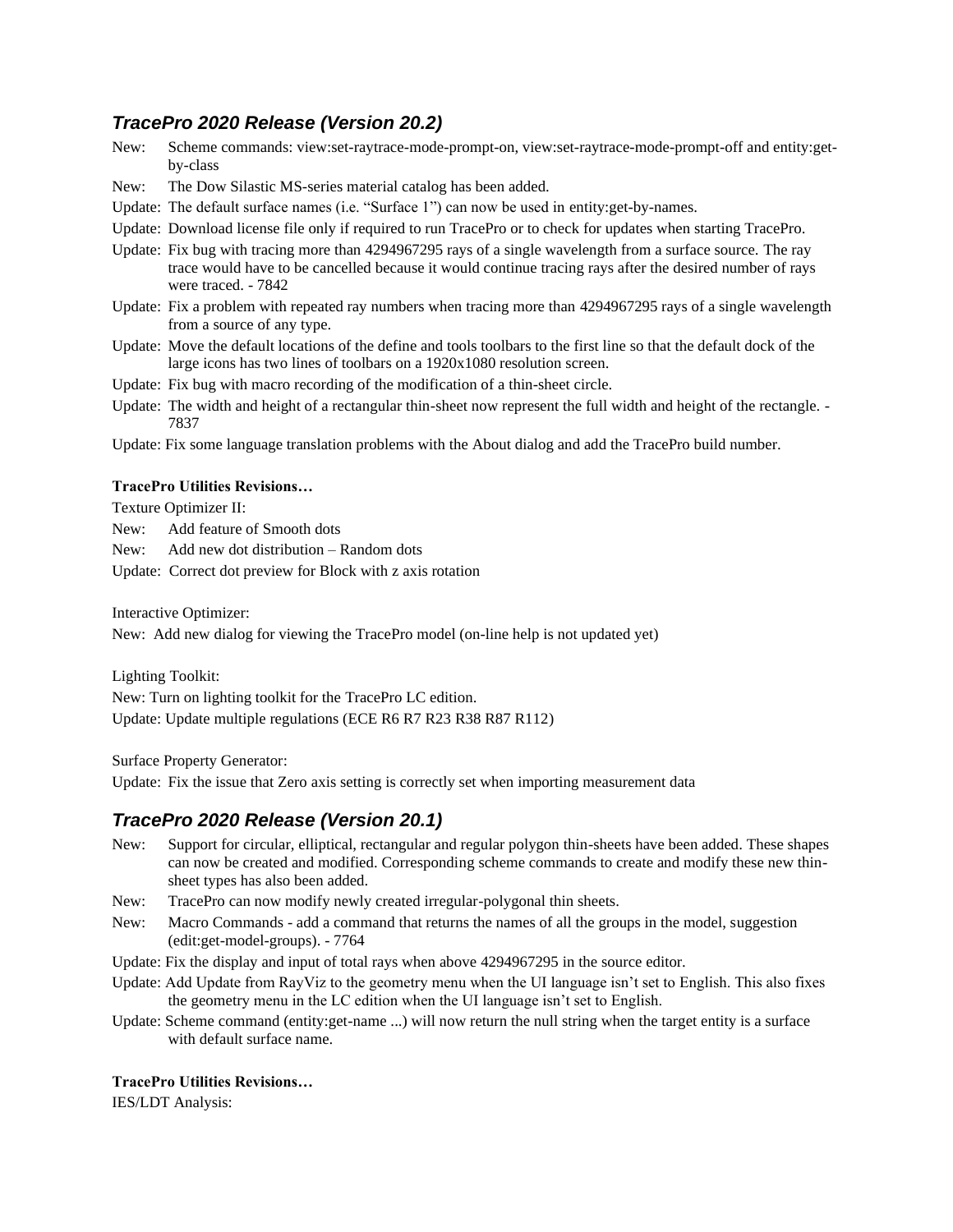Update: Fix the issue that cannot launch multiple instances – 7687

Surface Source Property Generator:

Update: Improve error messages for (1) no angular distribution defined, (2) clipping region hasn't setup and update the on-line help for Image File Source Editor  $-7470$ 

Interactive Optimizer:

- Update: Fix the issue that right click on Optimization Log item without highlighted, Update Model fails 7690
- Update: Fix the issue that cannot create sweep object along 2D path 7824
- Update: Fix the display issue in Object view for a sweep object along 2D path
- Update: Fix the issue that right click on Object without highlighted name, Send to TracePro is not working 7689
- Update: Fix the issue that when changing conic type to Parabolic for a 2D path, the Conic constant not set to -1 7823
- Update: Fix the issue that Fresnelized property cannot be retained after save 7822
- Update: Fix the issue that no warning message is shown when entering unacceptable value in lower/upper limits in property editor – 7819
- Update: Fix the unhandled exception when attempt to delete the point at angle  $= 190$  in Candela target definer  $-$ 7804
- Update: Fix the issue that the assigned surface properties are not applied to the generated extruded object in TracePro – 7810
- Update: Fix the issue that fail to apply surface properties by after-scheme 7818
- Update: Fix the unhandled exception after entering incorrect character in Value field 7803
- Update: Fix the dialog caption for modifying object 7802
- Update: Fix the misleading message when aborting optimization process 7801
- Update: Fix the issue that the generated sweep object along 3d path, the orientation is not correct 7826

Analysis Toolkit:

Update: Fix the issue that Type A Iso Candela Plot and Grid View – distribution center differs from Rect Iso Candela Plot - 7480

Lighting Toolkit:

- Update: Fix the issue that Analysis/Check Spec does not add Result Column and show pass/fail results for 9 Regulation Tables - 7482
- Update: Fix the issue that Regulation Table showing data values = 0 for 90L and 90R data values that should not be  $0 - 7704$
- Update: Fix the issue that action of importing Candela data into Lighting Toolkit changes the Candela Options in TracePro - 7703

Surface Property Generator:

- New: Add capability to import scatter data files from Surface Optics 7781
- Update: Add a check to prevent the Incident Theta and Phi value from negative value 7820

# *TracePro 2019 Release (Version 19.6)*

- New: New scheme function edit: get-faces.
- New: New scheme function geometry:create-sheet-from-planar-edges.
- Update: Fix argument checking on edit:surface-sweep.
- Update: Cleanup Macro Reference scheme documentation and examples: fix various errors and modernize code.
- Update: Fix display of the Raytrace Mode options page and the translation of Bitmap Source in the define menu when the UI language is set to Korean.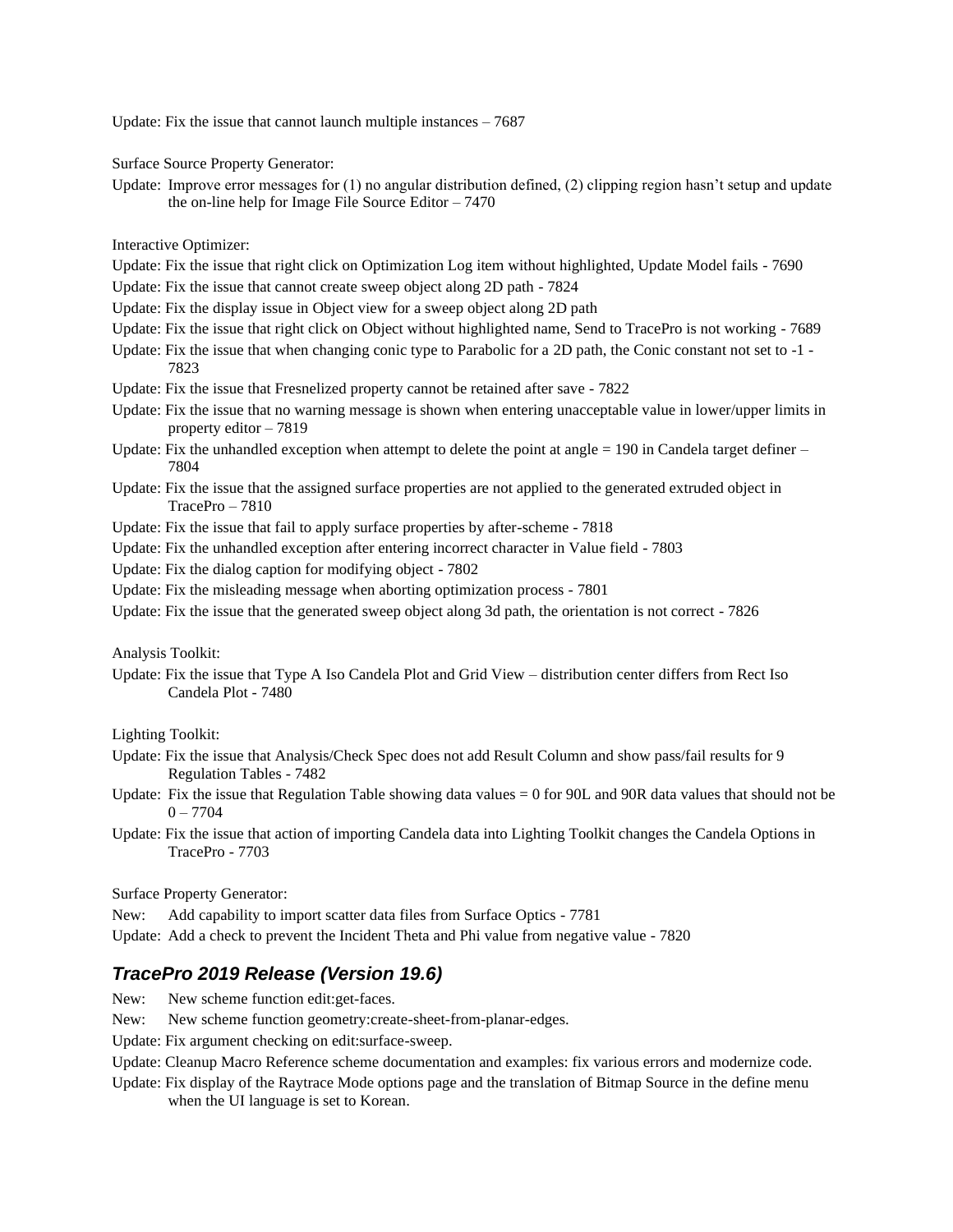Update: Remove ACIS group-related commands from Macro Reference. - 7706 Update: Fix crash when importing property in Surface Property Editor with language set to Italian. - 7705 Update: Fix error message in Measure Tool: "GetResourceString: Failed to load string resource(5522)." when language is set to Italian. – 7702

Update: Fix exporting/importing of coefficients for the Pyramid reptile property.

#### **TracePro Utilities Revisions…**

General:

Update: Fix the issue that no duplicate utility can launch at the same time  $-7662$ 

IES/LDT Analysis:

Update: Fix issue of different Luminaire classification plot in IES/LDT tool and in Analysis toolkit – 7709

Texture Optimizer II:

New: Allow the modification of dot coefficients by interactively dragging a spline curve in dot list editor.

Update: Fix the issue that when generating dots with assigned density larger than 1.0, exit and re-generate will crash Update: Fix the exception error when displaying the preview of Enhanced Prism

Interactive Optimizer:

Update: Extend the allowed order to 20<sup>th</sup> for XY Polynomial surface

Update: Add options of setting the sizes of saved irradiance map and Candela plot during optimization

Update: Recover the after-scheme command – slinterface:skinning - 7678

Update: Restore the responsiveness of the Interactive Optimizer user interface while a ray trace is running. - 7692

Update: Fix the corrupted display for valid extruded object - 7765

Update: Fix the issue that when changing control point numbers for BSpline surface, it cannot retain the change - 7783

Update: Fix the exception error when loading io2 file which is okay with 19.4 - 7782

Analysis Toolkit:

Update: Fix reading of luminance file when path contains Chinese character.

Surface Property Generator:

Update: Fix the bug that cannot display the imported data

# *TracePro 2019 Release (Version 19.5)*

- New: Add macro commands raytrace:get-surface-source-scale and raytrace:set-surface-source-scale to get and set the scale value for a Surface Source (Surface Property Type) -7697
- Update: Fix the Lumen per lamp value in the IES File Auxiliary Data dialog when exporting a candela plot in IES format. This would always be the first opened one, unless the absolute/relative radio button was changed.
- Update: Fix bulk absorbed flux in Flux Report with Bulk Scatter property applied. For bulk scatter rays, bulk absorbed flux was double-counted. - 7696
- Update: Fix formula display in Bulk Scatter, Gradient Index and Material property editors with a Windows UI scaling above 175%. This was displaying a message box because LoadImage had failed. - 7683
- Update: Don't display a command window when the scheme function system:command is used. This window would grab input focus when running scheme macros and interfere with the ability use other programs.

#### **TracePro Utilities Revisions…**

Interactive Optimizer:

New: Added after scheme command source:grid\_beam\_orientation to set the orientation of the beam for a grid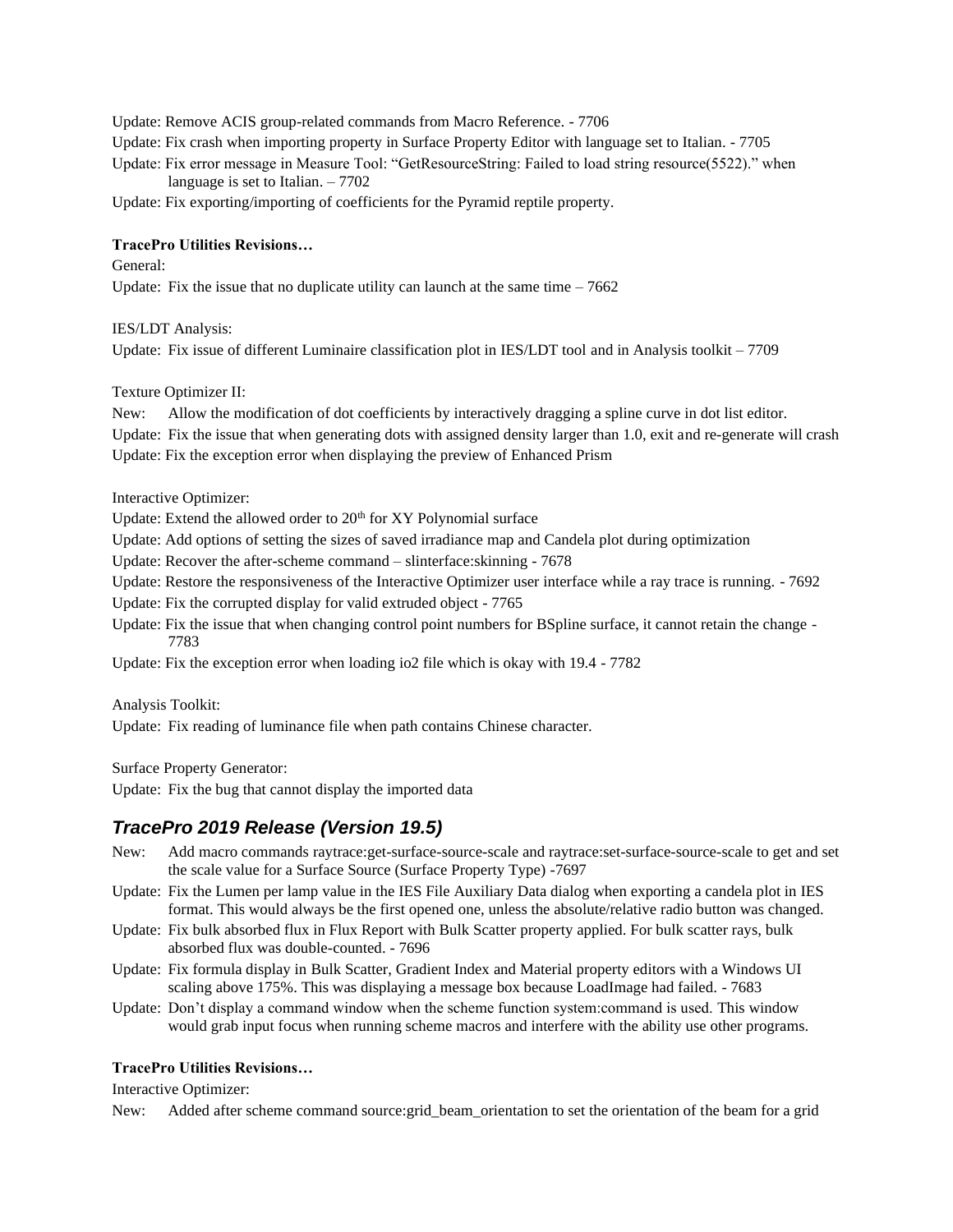source.

- Update: Fix error when loading a file containing a reflector with a hole radius represented by an integral value.
- Update: Fix the issue when defined source is existing, selecting Silhouettes results in error message  $-7675$
- Update: Fix the issue that after editing the origin/normal value of the defined source, the source won't change 7674
- Update: Fix the issue that the segment property isn't applied to export object for an extruded object  $-7673$
- Update: Correct the name to Interactive Optimizer in on-line help. 7694

Update: Fix help links for after scheme commands that have the colon(:) character in the name.

Lighting Toolkit:

Update: Additional corrections to ECE No.6 catalog 5 spec

# *TracePro 2019 Release (Version 19.4)*

- New: Support for ultra-high definition (UHD) monitors was improved. A new option for large icons was added to the Toolbars dialog. This feature improves the visibility of the toolbars when running on a UHD monitor while using smaller fonts. Note: The B&W toolbars were removed.
- Update: Support higher resolution and 24-bit color bitmaps for formulas that are displayed in the property editors. The formula images will be clearer for all monitors. The most significant improvement will be on UHD monitors.
- Update: Update to ACIS 2019 (file version 29.0.1)
- Update: OHARA glass catalog has been updated new data received from OHARA. Eight glasses obsoleted.
- Update: Default communication with Utilities is now COM.
- Update: Fix restoration of the default dock when the file or view tool bars are not on the left side of the frame window.
- Update: Remove Help toolbar
- Update: Download the license file when reporting entitled release for a permanent license. The entitled release displayed in Help|License and in the License Troubleshooter will now reflect the latest license information. This fix is in TracePro and in the Lambda Network Key Server - 7137
- Update: Change the message in the License Troubleshooter when the entitled release can't be determined. Print a message "Could not determine entitled TracePro version." rather than "You are entitled to run TracePro  $0.00$ ".
- Update: Display the resolve dialog when resolving a license in the License Troubleshooter that is not supported by the version of TracePro or the Lambda Network Key Server.
- Update: Fix context sensitive help for the Apply Properties dialog and the View|Options dialog.
- Update: Fix font scaling when a CIE (xy), CIE ( $u'v'$ ) or true color plot from a simulation file is resized.
- Update: Use the same font as the irradiance maps for CIE  $(xy)$ , CIE  $(u'v')$  and true color plots.
- Update: Updates to TracePro Help and Macro Reference documentation
- Update: Fix raytrace errors in supplied models 7246, 7264, 7319
- Update: Fix to Boolean operation on submitted model 7475

#### **TracePro Utilities Revisions…**

Surface Source Property Generator:

New: Add the capability of copying and pasting data from Excel to wavelength grid view  $-7654$ 

Texture Optimizer II:

- New: Add a new dialog for listing and modifying dot coefficients.
- New: Support DMD, Block and Chiseled log shapes
- Update: Improved performance for dots created as real geometry
- Update: Fix bug with exporting Enhanced Prism to TracePro

Update: Change the DMD exporter behavior from exporting texture file to creating dots in the main window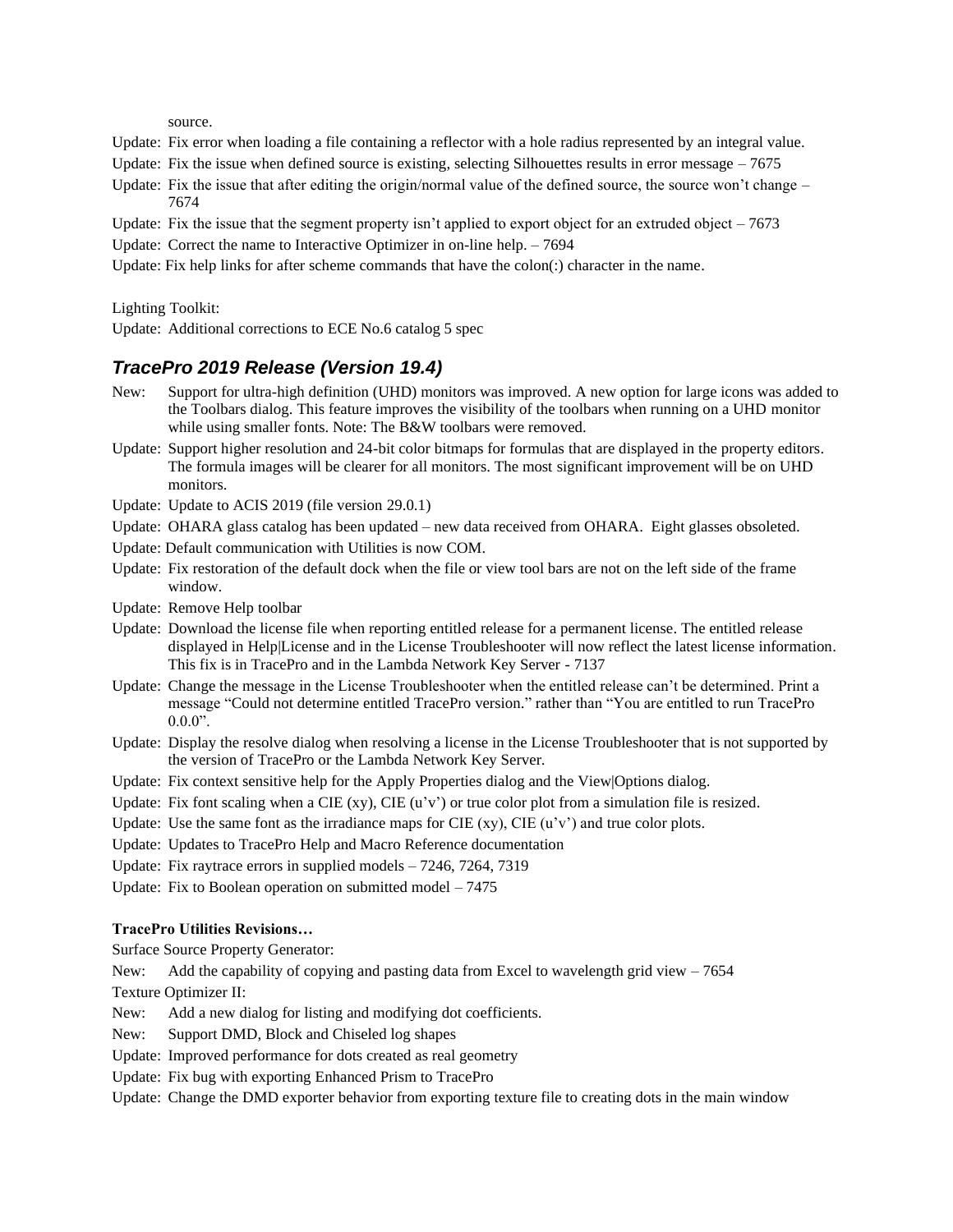Interactive Optimizer:

- New: Add new feature of pasting TracePro model view onto surface view
- New: Add new object type Reptile Object
- Update: Fix the issue that utility crashes after pressing Fit button if Enter was not pressed after changing the value of no. of ASP. terms
- Update: Fix bug exporting Fresnel object to TracePro when using equal width mode
- Update: Changed the behavior of inserting new control point to the closest position on the curve  $-7618$
- Update: Fix the display issue with Advanced Sweep Object 7629
- Update: Fix sending object to TracePro this was a regression from  $19.2 7634$
- Update: Fix exception when checking absorptive in Property editor 7672

Lighting Toolkit:

Update: Correct the regulation: ECE No.6 category 5

Surface Property Generator:

Update: Fix bug loading ISSA file correctly with multiple wavelengths

### *TracePro 2019 Release (Version 19.3)*

New: Add the following commands:

(geometry:baffle-vane … ) (geometry:rectangular-tube … ) (geometry:baffle-vane … ) (geometry:baffle-vane … ) (geometry:baffle-vane … ) and deprecate the following commands: (solid:baffle-vane … ) (solid:rectangular-tube … ) (solid:baffle-vane … ) (solid:baffle-vane … ) (solid:baffle-vane … ) -- 7604

- New: Add the command (geometry:ray-test … ) to replace the obsolete Scheme command (solid:ray-test … )
- Update: Fix program hang when displaying 3D Irradiance/Illuminance Map when setting Normalize to Average Emitted Irradiance. This hang would occur if there was file sources in the model. Add a message to warn user. – 7623
- Update: Fix bug associated with unpredictable ray colors when using the Path Sort Table and displaying the selected path
- Update: Improvements to potential grazing incidence surface intersections
- Update: Enhance (edit:surface-revolve ...) to take either a radius or a position on axis of revolution. This will fully mimic the functionality of the Revolve Surface Selection dialog with the same calculation as selecting the 'Calculate a Position using selected surface' button if a radius is entered – 7586
- Update: Change name of menu selection from '3D Interactive Optimizer' to 'Interactive Optimizer' since the '2D Interactive Optimizer' has been removed
- Update: Turn off menu selections for 2D Interactive Optimizer, Texture Optimizer, and DMD Generator as these Utilities have been deprecated
- Update: Documentation updates 7588
- Update: Fix exception -- CSysView::OnSelchanged did not complete successfully after a series of steps with geometry created by the Interactive Optimizer – 7591

TracePro Utilities Revisions…

Texture Optimizer II: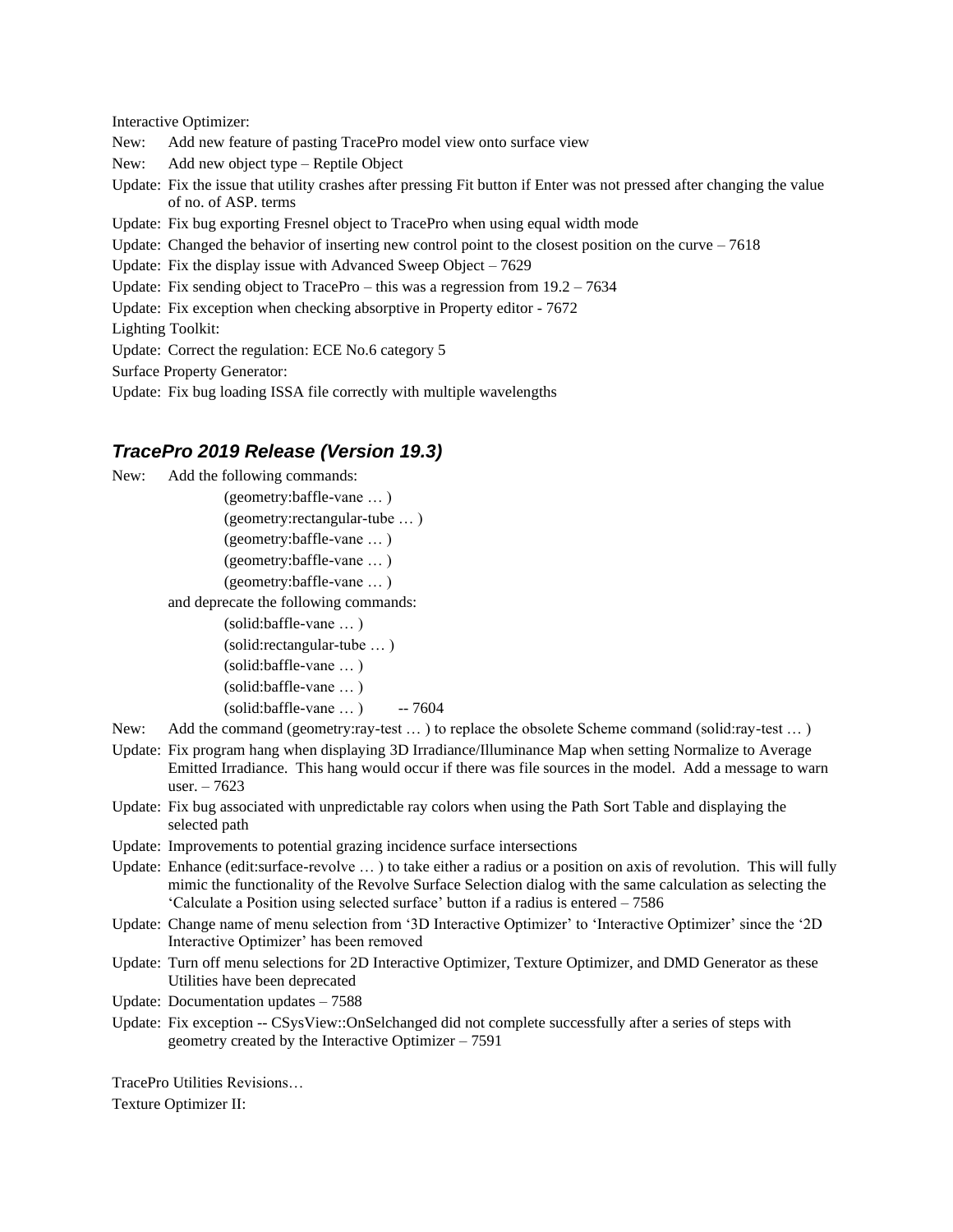Update: Fix the issue of Boolean subtraction of exported real dots  $-7613$ 

Update: Fix the issue of missing dots when export real geometries  $-7620$ 

Update: Surface name check – 7607

3D Interactive Optimizer:

Update: Fix the rename feature of the copy command fails in after-scheme  $-$  this is a regression from  $19.2 - 7589$ 

Update: Fix the issue of profile is not perpendicular to path for 3D path sweep object  $-7628$ 

### *TracePro 2019 Release (Version 19.2)*

Update: Have the default Radius Ratio be 1 for parameterized Log and Chiseled Log RepTile geometry types in the RepTile Property Editor – 7561

Update: Use appropriate caption for Luminance/Radiance map

Update: Improve performance in updating the Apply Properties | Surface Source tab when modifying wavelength inputs – this can be substantial for some models – 7099

Update: Fix issue with licensing message regarding different editions – 7548

Update: Fix crash on submitted model when photorealistic rendering with a RepTile Property that contains a Surface Property with scattering

Update: Updates to Help

TracePro Utilities Revisions…

Texture Optimizer II:

New: Add new optimizable dot pattern - grid with varied pitch

3D Interactive Optimizer:

New: Press F5 in after-scheme editor to run the current code

New: Press F10 in after-scheme editor to start the step execution mode, F11 to step forward

Update: Fix the issue that the surface property applied to surface is not retained after sending to  $TracePro - 7558$ 

Update: Fix the error when start optimize if PRR operand has not set map option

Update: Improve the after-scheme editor and on-line help

Update: Fix the NAN issue for Candela profile operand – 7542

Update: Fix the error occurred when using uniformity operation  $-7585$ 

Solar Emulator:

Update: Fix sun source created after cancel – 7518

Update: Fix the issue that cannot create model when Language is German – 7567

Analysis Toolkit:

New: Add options of max/min/log for Luminance analysis

Lighting Toolkit:

New: Add regulation SAE J914

New: Add capability of setting min value in Log scale

New: Contour modes can support log scale

Surface Property Generator:

Update: Fix the issue that exporting property failed when Region/Language set is German – 7553

#### *TracePro 2019 Release (Version 19.1)*

- New: Add TIR as another intercept type in the Path Sort Table
- New: Enable path sorting feature on incident ray tables
- New: Add COM method BackgroundExecuteSchemeString to execute Scheme code and not wait for a return
- New: Add command (analysis:candela-viewer-open … )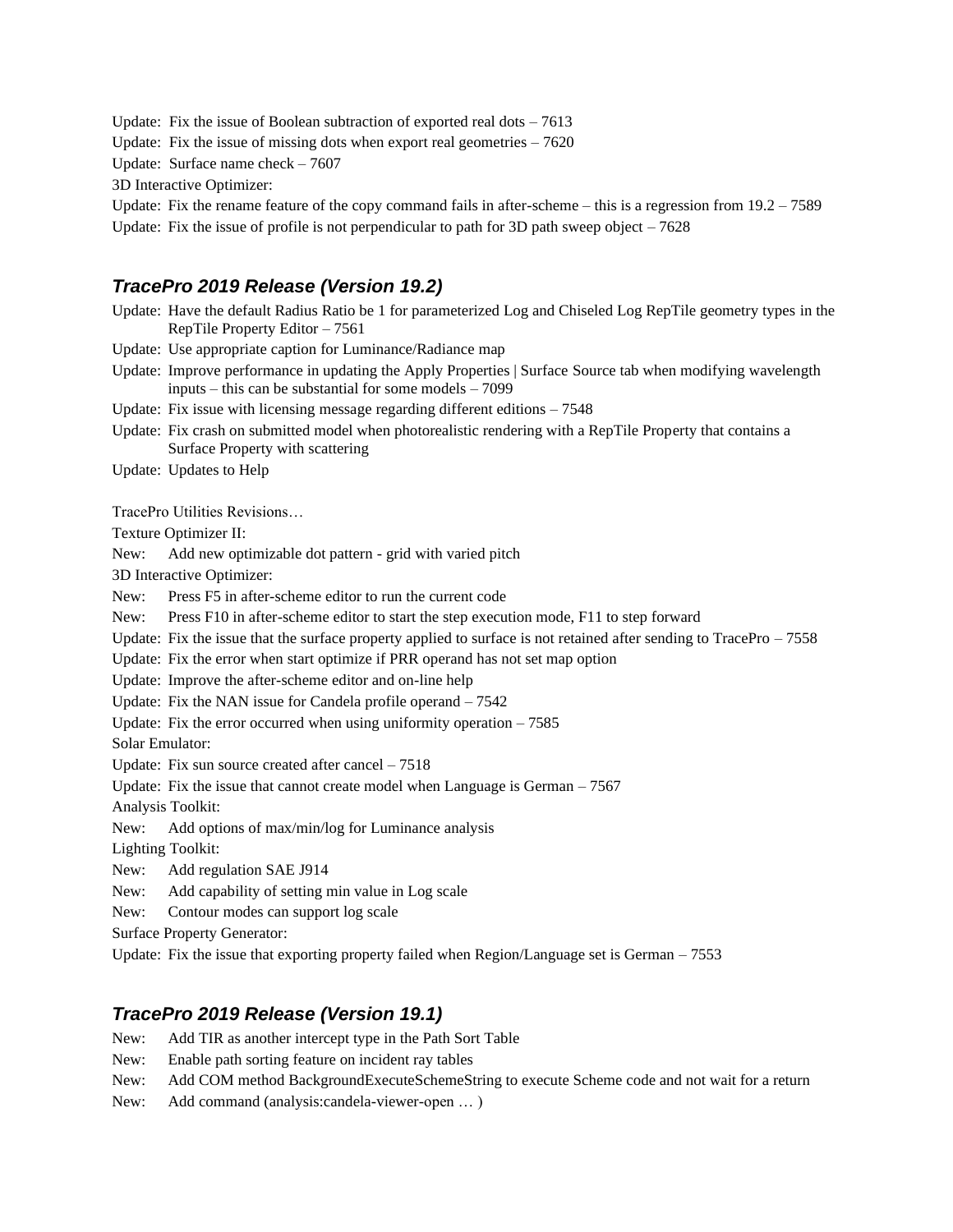- New: Add command (analysis:candela-viewer-close … )
- New: Add command (analysis:candela-viewer-save … )
- Update: Correctly process filters in open dialog
- Update: Photorealistic Rendering fix on user-supplied model distribution appeared as a bright circle with dark corners of the square – 7550
- Update: Remove Help items for obsolete BSDF Converter 7552
- Update: Refrain from doing fluorescence emission if the raytrace was canceled in the first stage of fluorescence raytracing (i.e. when the fluorescence sources were being created)
- Update: Fix possible exception that would occur in models with Fluorescence turned on, but with no Fluorescence properties
- Update: Generated fluorescence source files can now be larger than 2GB
- Update: All True Color settings for brightness, contrast, gamma, and normalization are saved to the OML file
- Update: Change the option of normalizing True Color plots to a checkbox and update all corresponding Scheme commands and documentation. Implement Set Defaults and ResetDefaults for all these changes. – 3167
- Update: Properly check bounds on user-supplied contour levels in Candela Options
- Update: Fix raytrace errors on submitted model
- Update: Bug fixes and enhancements when reading ray simulation files  $-7453$
- Update: Allow "quantities to plot" to be changed when viewing irradiance maps for simulation results 5531, 6121
- Update: Fix for Candela Plot Viewer case insensitive check on extensions when opening a sim file. Assume text file when extension is not .sim.
- Update: Better error reporting in (analysis:irradiance-viewer-open … ), (analysis:irradiance-viewer-close … ) and (analysis:irradiance-viewer-save … )
- Update: Fix to Irradiance/Illuminance viewer to display data saved in TracePro 2018
- Update: (property:export-property …) can now export BSDF properties
- Update: Open file when there is no TracePro document open fixed in (analysis: irradiance-viewer-open ...)
- Update: Close open sim files properly in (analysis:irradiance-viewer-close …)
- Update: Save open sim files also in (analysis:irradiance-viewer-save …)
- Update: Fix true color map display from simulation files
- Update: Enable true color option in simulation Irradiance/Illuminance Viewer
- Update: Fix centering of scatter distribution function for Retroreflectors with BRRDF to be around the retroreflective direction – 7525
- Update: Print out more informative messages when using the Simulation File Manager with newer file formats
- Update: Fix exception thrown when opening pre-18.5.5 simulation file  $-7537$

TracePro Utilities Revisions…

IES/LDT Analysis:

- New: Support using Tab as the separator in IES file
- Update: Fix the issue that the incorrect source size leads to incorrect UGR result
- Surface Source Property Generator:
- Update: Fix the UI bug when creating image file source

Texture Optimizer II:

Update: Fix the issue that the generated Hip-roof object cannot be booleaned – 7531

Update: Fix the issue that the min density input box is hidden

3D Interactive Optimizer:

New: Add capability of using Surface Type D to create an extruded object

New: Add new operand – Photorealistic for retrieving the luminance value from Photorealistic render result

Update: Fix the wrong notation in exponential presentation in Tolerance analysis

- Update: Fix the error when sending extruded object to TracePro with Language is set as German 7547
- Update: Fix the issue that when exporting Fresnel lens with Draft angle  $= 0.0$  and Rounding radius  $= 0.0$  will crash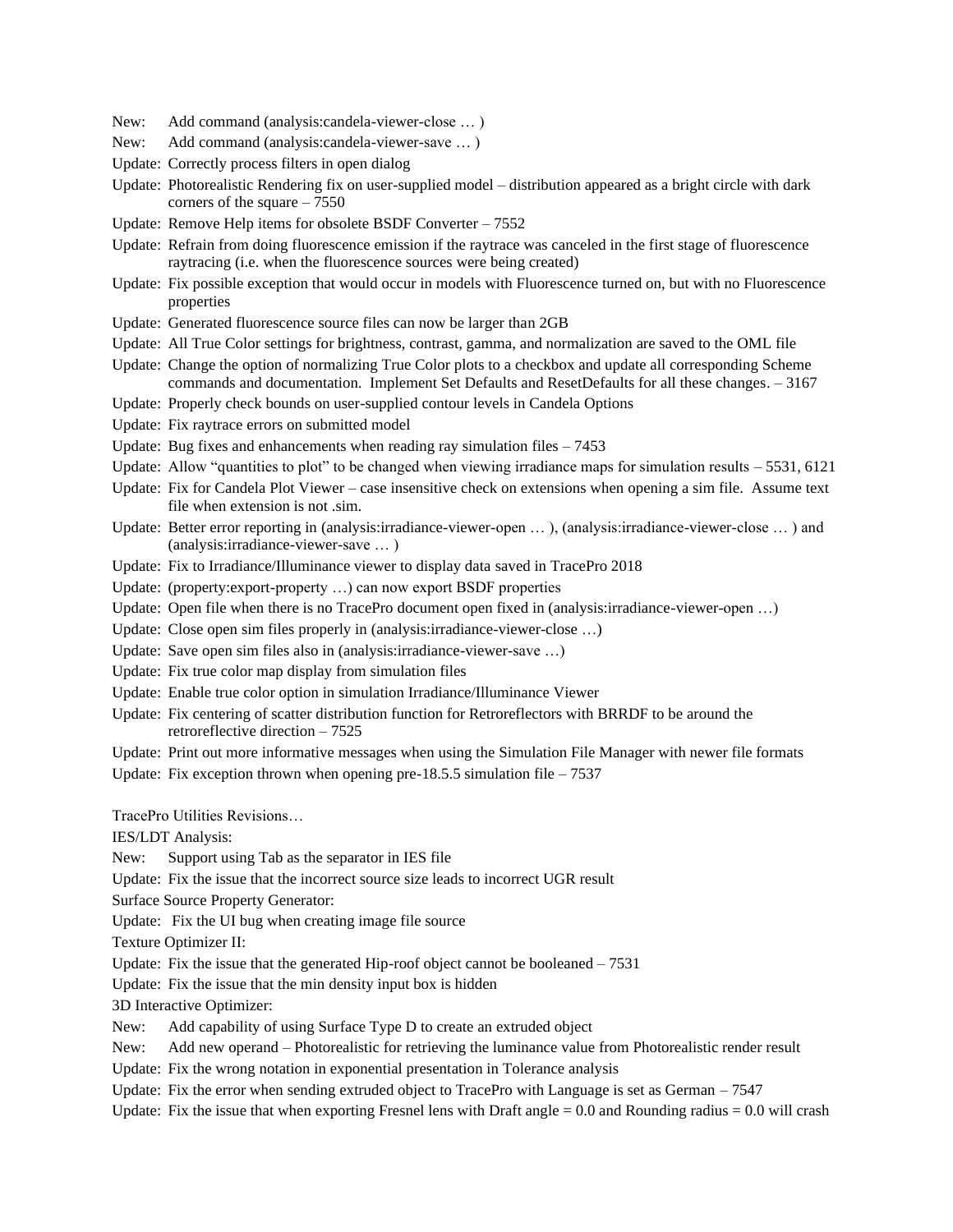program

Update: Fix the issue that right-clicking on the Slice type freeform crashes Analysis Toolkit: New: Add option of enabling/disabling showing analysis item info Update: Fix the bug that Hide all analysis items is not working Surface Property Generator: New: Add capability of loading TracePro property files

# *TracePro 2018 Release (Version 18.6)*

| New:     | Add command (analysis: get-sort-path-value )                                                                                                                                |
|----------|-----------------------------------------------------------------------------------------------------------------------------------------------------------------------------|
| New:     | Display max and min value in Select Rays dialog                                                                                                                             |
| New:     | 64-bit Notepad++ is now installed. This replaces the 32-bit version of Notepad++ $-7449$                                                                                    |
| New:     | Add the following Scheme commands:                                                                                                                                          |
|          | (analysis:enable-3d-irradiance-saturated-color )                                                                                                                            |
|          | (analysis: get-enable-3d-irradiance-saturated-color )                                                                                                                       |
|          | (analysis:enable-irradiance-saturated-color )                                                                                                                               |
|          | (analysis: get-enable-irradiance-saturated-color )                                                                                                                          |
|          | (analysis:enable-radiance-saturated-color )                                                                                                                                 |
|          | (analysis: get-enable-radiance-saturated-color )                                                                                                                            |
|          | (view:enable-photo-realistic-render-saturated-color )                                                                                                                       |
|          | (view:get-enable-photo-realistic-render-saturated-color )                                                                                                                   |
|          | Update: Prevent a crash when attempting to send an error message to the Message/Macro Window before it is<br>properly initialized. A message box will be displayed instead. |
|          | Update: Properly delete a partially downloaded installer file when the user confirms cancelling the download                                                                |
|          | Update: Use new Windows known folders and migrate away from obsolete Win32SpecialFolder                                                                                     |
|          | Update: Fix very slow ray intersecting with Surface Property that has an Elliptical Gaussian BTDF in supplied<br>$model - 7530$                                             |
|          | Update: Updated internal URLs to secure versions for Help menu topics                                                                                                       |
|          | Update: Fix formatting issue for Total Rays and Min. Rays for surface sources in Source Editor $-7528$                                                                      |
|          | Update: Allow for finer adjustments to Brightness, Contrast, and Gamma through shift and ctrl keys.                                                                         |
|          | Update: Convert Brightness, Contrast, and Gamma from integers to real numbers with the following ranges:<br>Brightness: 0 to 1; Contrast: 0 to 1; Gamma: 0 to $3 - 7496$    |
|          | Update: Add "Set Server Name" to main page of troubleshooter - 7381                                                                                                         |
|          | Update: CodeMeter have been updated to version 6.70a                                                                                                                        |
|          | Update: Fix Ambient Luminance in Photorealistic Rendering - 7519                                                                                                            |
|          | Update: Fix axis labeling on certain 2D plots                                                                                                                               |
|          | TracePro Utilities Revisions                                                                                                                                                |
| General: |                                                                                                                                                                             |
|          | Update: Fix the issue of truncated texts on UI in some system                                                                                                               |

Texture Optimizer II:

- New: Add a new popup entry to modify the dot position in dots editing mode
- New: Add capability of editing point in Edit Cell Density by Path dialog 7523
- New: Add capability of exporting real geometries along u- or v- direction on curve surface
- New: Add minimum density when optimizing dot pattern
- New: Add new dot pattern Fix grid staggered and parameterized
- Update: Fix an issue with the generated real object of Hip-Roof being broken in TracePro

3D Interactive Optimizer: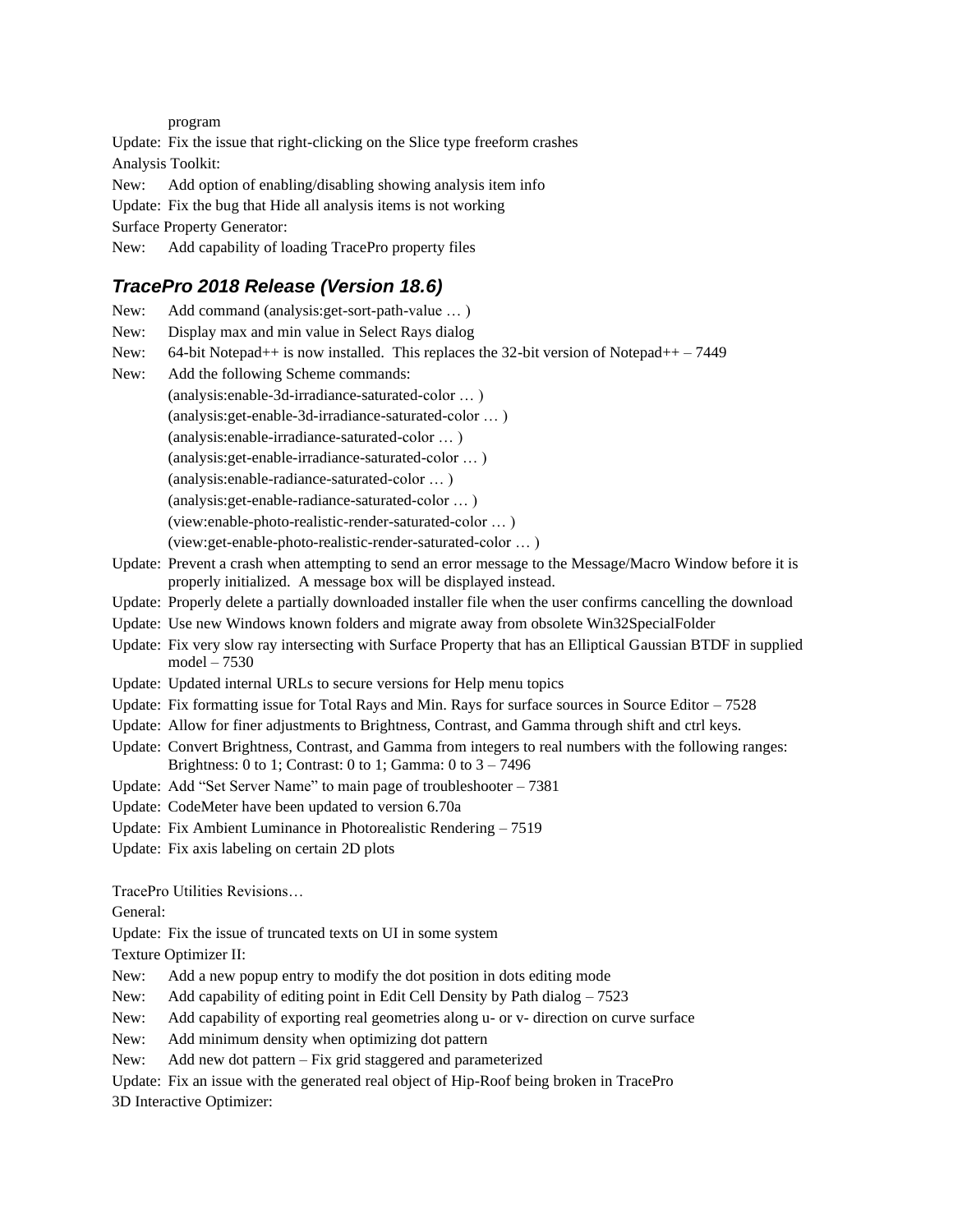New: Add draft angle in Fresnelization of segment New: Add new feature of Fit Asphere for central symmetric segment Update: Display error values in Optimization log dialog will full digits – 7535 Update: Add a check before starting optimization to find if there is any missing settings  $-7534$ Update: Fix the issue that the freeform lens cannot retain the second linked surface when modifying object  $-7529$ Update: Fix the issue that the generated object in TracePro cannot be exported as STEP file Update: Fix the error when the Src Config ID is empty or  $zero - 7527$ Update: Fix the extruded object with asymmetric profile, the properties don't apply correctly  $-7526$ Update: Fix the conic segment wrong behavior with the mirror control point Update: Fix the issue when closing the Candela target dialog, will lose the previous setting Solar Emulator: Update: Fix the wrong emission type reading from TracePro database Update: New maps used in this utility  $-7517$ Analysis Toolkit: New: Add capability of analyzing Photorealistic render raw data file Update: Fix the analysis window caption Surface Property Generator: New: Link the catalog and property boxes with TracePro database Update: Fix the error of importing BSDF data when language is set to French – 7521

# *TracePro 2018 Release (Version 18.5)*

New: Add command (analysis:path-sort-set-percent-rays … )

New: Add the following commands to set and retrieve background colors:

(view:set-bg-up-color …)

(view:bg-up-color )

(view:set-bg-down-color …)

(view:bg-down-color )

- Update: Fix the exception when opening the flux report with a language other than English
- Update: Fix the initialization of rays coming off a surface source precisely in the x-direction with polarization on  $-$ 7509
- Update: Trace % of rays in File Source Dialog did not work correctly when the value is greater than 50% -- this is now fixed – 7434
- Update: Properly calculate flux for importance sampled rays for surface properties with formula-based BSDFs that vary versus angle of incidence
- Update: Fix issue with photorealistic rendering with surface properties with formula-based BSDFs that vary versus angle of incidence – 7491, 7492, 7493
- Update: Fix contour line display regression from 7.8.4
- Update: Ensure consistent Windows version definition across all projects target version is now Windows 7 for all products
- Update: Change to Vista-style file dialogs across all of TracePro 7497
- Update: Fix photorealistic rendering issue with file sources (found internally)
- Update: Fix exceptions when updating the display of a body in certain cases 7047, 7049, 7479, 7483, 7495
- Update: Fix crash when setting options when no document is open
- Update: Fix (view:set-view … ) when model units are not millimeters
- Update: Fix errant Grid Source acceptance of Total Rays for large values 7490
- Update: Fix errant Surface Source acceptance of Total Rays for large values 7487, 7488, 7489

TracePro Utilities Revisions…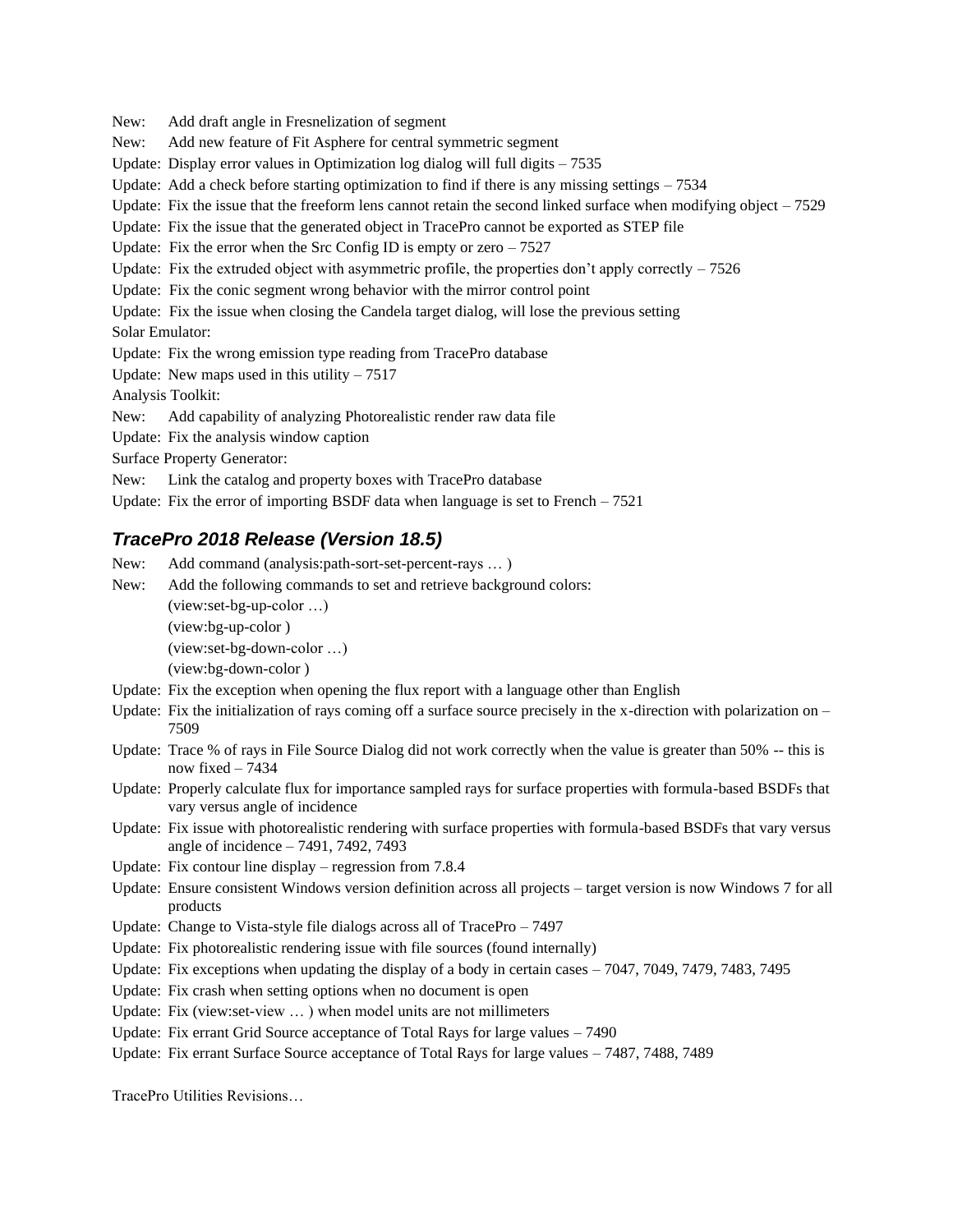3D Interactive Optimizer:

New: Add capability of executing Scheme operand

New: Add new surface type – Freeform – slice

New: Add capability of saving the backup io2 file during optimization

Update: Fix the issue that cannot move object in Object mode

Update: Fix the issue related to the error when running optimization  $-7506$ 

Solar Emulator:

New: Add capability to create a solar source based on elevation angle and azimuth angle  $-7507$ 

New: Add capability to import list of object names from TracePro model – 7477

Update: Fix issue that data file names not accounting for iterations in units of seconds – 7484

Lighting Toolkit:

Update: Fix the issue that Type A ISO Candela plot's distribution center differs from Rect ISO Candela plot – 7481

# *TracePro 2018 Release (Version 18.4)*

New: Add command (view:set-high-resolution-silhouettes )

- New: Add command (view:define-named-view ) and record it when a new view is created or updated
- New: Add command (view:set-named-view ) and record it when a named view is set
- New: Fluorescence ray files have been consolidated to one file per fluorescing object  $-7418$
- Update: Fix default initialization settings when running Photorealistic Render and the plot type is Luminance
- Update: Fix text of drop–down menu selections in Simulation File Manager 7455
- Update: Fix crash when picking a file from the recent file list that doesn't exist regression from 18.2
- Update: Fix acis\_exception with (geometry:delete )
- Update: Fix macro recording bug of deleting a surface source or setting the emission type to none
- Update: Fix macro recording bug when deleting an object with a surface source on it extra surface source commands were recorded
- Update: Fix unreported bug where zoom-to-window didn't work when the model Z axis was vertical
- Update: Make zoom-to-window properly fit what was in the selected window 1890

Update: Fix View • Rotate • About Axis – 2353

- Update: Fix bug in (file:merge-file ) center position should always be in millimeters as all lengths in Scheme
- Update: Use Vista style dialogs for File Merge, Geometry Insert Part, and Geometry Update from RayViz
- Update: Fix raytrace error on spline surface in submitted model 7378
- Update: Ensure all fluorescence ray files are created next to the OML file
- Update: Fix incorrect ray count in irradiance map with reverse ray trace on surface source with ray hitting the back of the source – 7398

TracePro Utilities Revisions…

Texture Optimizer II:

New: Add capability of loading DXF file with the current dot setting and replace the radius by the loaded value (only support reptile shape – sphere and cone)

3D Interactive Optimizer:

- New: Add the capability of defining an empty list in after-scheme, ex.  $a = \{\}$
- New: Add new operand Spot size
- Update: Fix the issue that when selecting any cell in the Variable list results in an Error message  $-7476$
- Update: Fix the issue that the cply command for picking up the vertex point in freeform-radial mode surface results in an error  $-7473$
- Update: Fix the issue of generating wrong direction of extruded object
- Update: Fix the issue of failure in Object editor to synchronize view with TracePro
- Update: Fix the issue that when saving io2 file without a running TracePro, the saved file is empty  $-7445$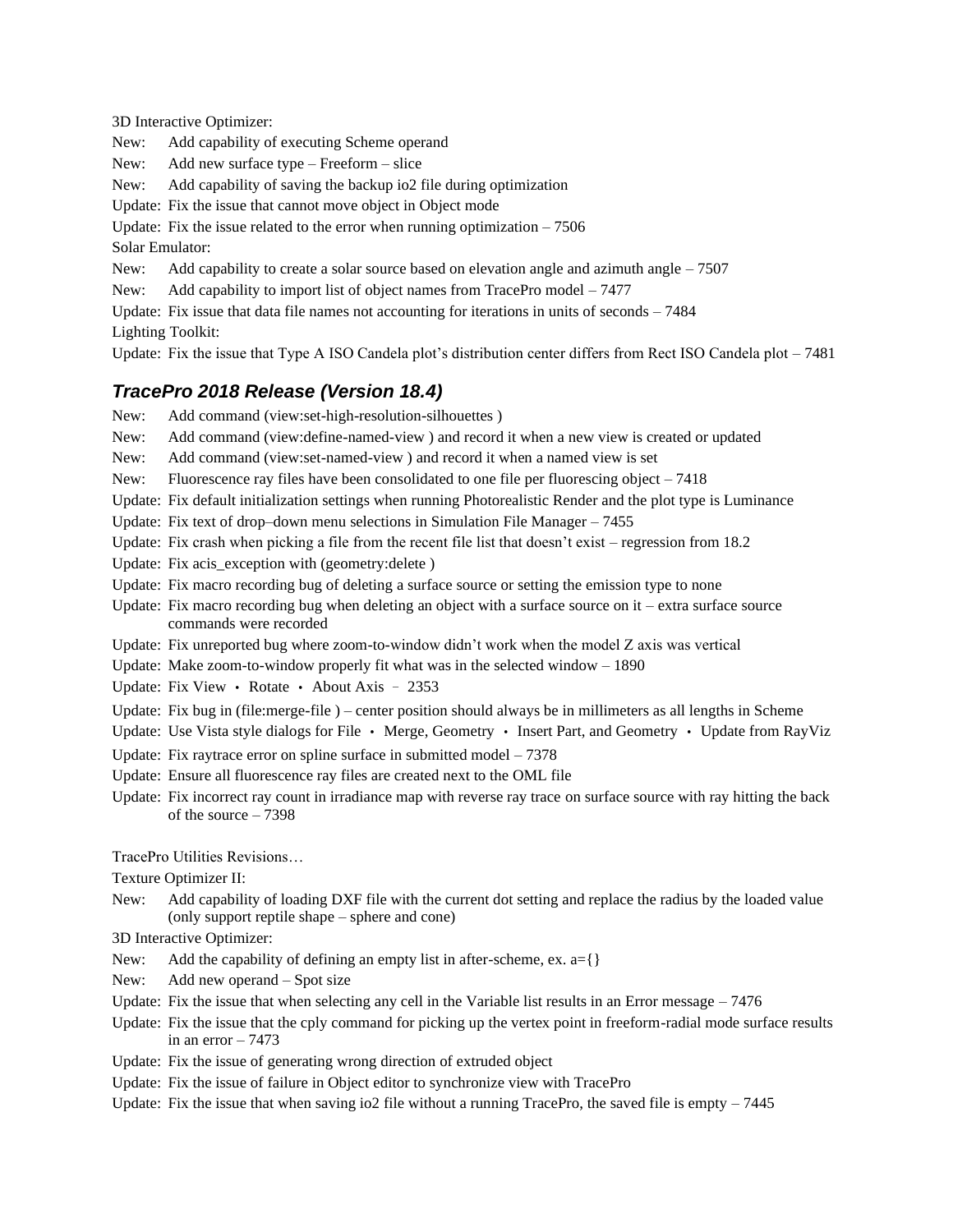Update: Fix the issue that pickup is not working with Freeform loop

Update: Increase the digit number when sending scheme to TracePro for better accuracy

Update: Fix the error when exporting geometry with periodic pattern  $-7460$ 

Update: Fix the error when applying surface property with an extruded object  $-7461$ 

Lighting Toolkit:

Update: Fix the issue that when loading IES file results in an unhandled exception  $-7478$ 

# *TracePro 2018 Release (Version 18.3)*

New: True colors options have been enhanced with 'Saturated color' for Irradiance/Illuminance Maps, 3D Irradiance/Illuminance Maps, and Photorealistic Rendering Options – 7396, 7437

New: Add command (geometry:primitive-block ) This command has the same inputs as the dialog box in the User Interface.

New: Add command (view:photo-realistic-render-close ) to close the photorealistic rendering window

Update: Fix the issue that Radiance/Luminance raytrace shuts polarization raytrace off, leaves checkbox checked, but then forward raytrace does not include Polarization – 7439

Update: Fix the mouse hovering coordinates on the photorealistic render with integer value mode

Update: Use transparency values consistently as they were stored

Update: Fix issue in photorealistic rendering to include the proper surface sources

Update: Eliminate some errant overlapping body messages on user-supplied model

Update: Fix updating display on objects with Color Transparency after moving them in the model  $-7432$ 

Update: Use the correct wavelength weight with photon maps and file sources

Update: Fix exception caught by a Material Property with an index of refraction of  $0 - 7422$ 

Update: Fix issues with HA\_UpdateEntity – 7413, 7414

Update: Fix display and system tree after a Boolean fails

Update: Fix display bug after undoing a Boolean operation – regression from 18.2

Update: Fix issues regarding color transparency in render view

Update: Fix issue with order of operations with file sources used in the photon map

Update: Fix Table BSDF integration issues – 7365, 7380

TracePro Utilities Revisions…

General: The BSDF Converter has been removed. All users should use the Surface Property Generator instead IES/LDT Analysis:

Update: Fix file saving in a consistent way  $-6911$ 

3D Interactive Optimizer:

Update: Fix unhandled exception due to non-English characters – 7419

Update: Fix ray display error  $-7415$ 

Update: Allow Tilt X, Y, Z to be set as variable  $-7411$ 

Lighting Toolkit:

New: Add new regulation ABYC

Surface Property Generator:

Update: Fix the issue that the integrated values are different in Surface Property Generator and TracePro – 7365

# *TracePro 2018 Release (Version 18.2)*

New: Add functionality to update models from RayViz – 5427, 6254

New: File Sources now contribute to Photo Realistic Rendering – 6381

Update: Fix error message (Error loading string resource  $ID = 7922$ ) when attempting to register the TracePro COM interface when not running as administrator.

Update: Update geometry:block and edit:move to work properly with (view:set-update-system-tree #f )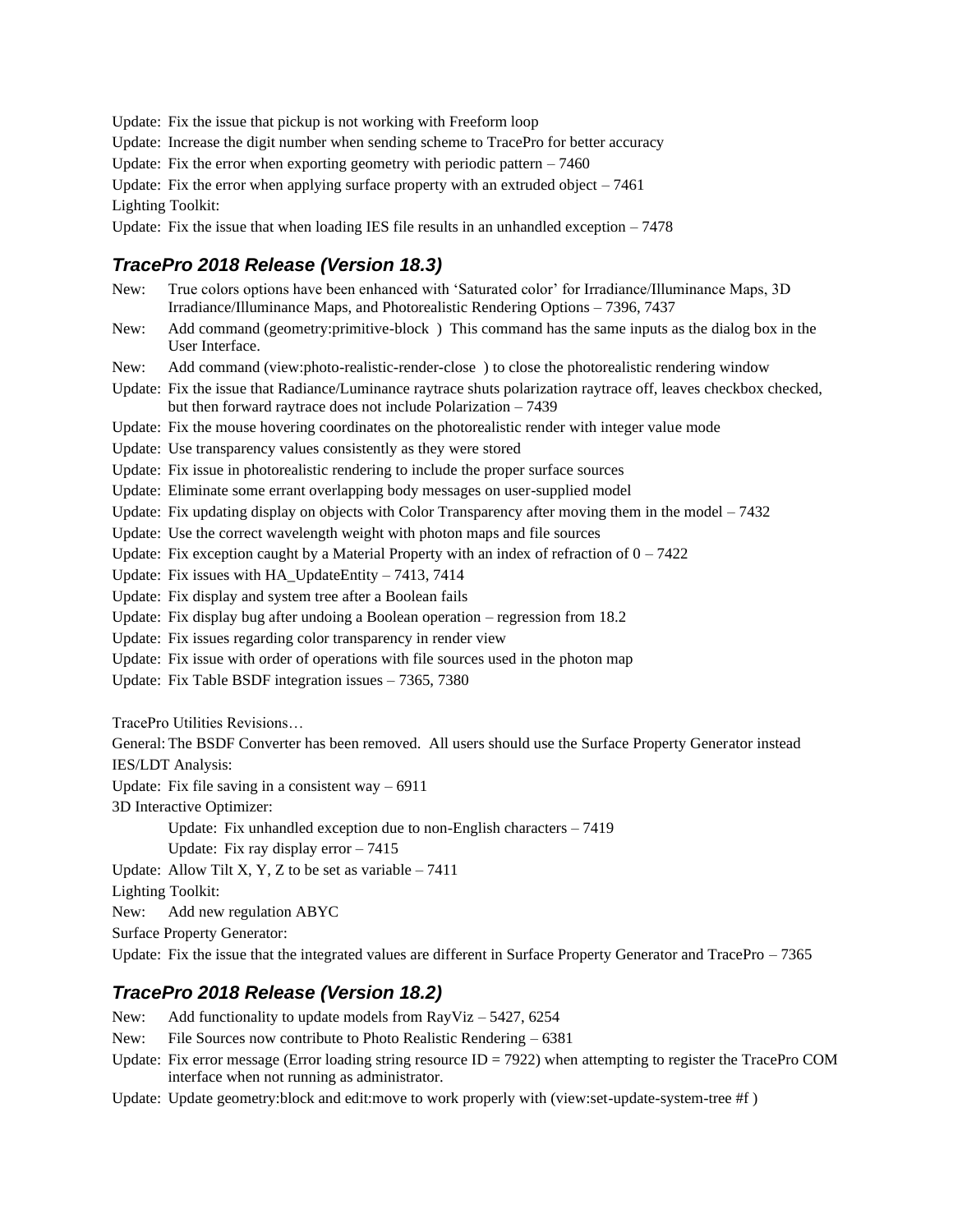Update: Fix the language name displayed in the message box when changing languages

Update: Fix exception entering data into Surface Source dialog – 7391

- Update: Document how to set the number of increments on the  $x \rightarrow \text{INF}$  band 7389
- Update: Several corrections to Help
- Update: Fix several issues with undo/redo
- Update: Fix internal query function that could lead to a crash due to its use on an improper state of geometric modeler
- Update: Fix crash attempting to select surface after a Boolean Subtract on supplied model 7397
- Update: Do not reset model units using the units of the sat/oml file when the file is not in  $mm 7287$
- Update: Fix crash in Korean raytrace due to ill formatted warning message
- Update: Class and User Data can now be applied to surfaces 7351
- Update: Changes to menu selections on Macros menu:

'Execute' was changed to… 'Load…'

'Output' was changed to… 'Messages/Macros'

- Update: Updates and enhancements to the Help system 7153, 7383
- Update: Macro documentation updates and fixes 7394

TracePro Utilities Revisions…

IES/LDT Analysis:

Update: Fix the issue that labels for the polar and azimuth angles always face the viewer  $-7245$ 

Texture Optimizer II:

- New: Add new option in Option dialog for user to specify the temp folder to resolve the issue that when user name contains special character, the optimization process will fail  $-7384$
- Update: User Interface improvements 7309, 7310, 7311

Update: Fix the issue that if the asphere radius is less than 1e-3, fitting the asphere coefficient causes exception

Update: Fix the issue when exporting dots as real object to TracePro model – 7322

3D Interactive Optimizer:

- New: Add new segment type Custom Fresnel
- New: Add new option in Option dialog for user to specify the temp folder to resolve the issue that when user name contains special character, the optimization process will fail –7359

Update: Fix the error when loading a saved io2 file  $-7410$ 

Update: Fix the issue of an object having two extra surfaces that should not exist  $-7349$ 

Update: Fix typos in  $Help - 7267$ 

Analysis Toolkit:

New: Irradiance/Illuminance Map – Add option for units in  $W/m^2$  – 7375

Lighting Toolkit:

New: Add capability of defining a spec with Max, Min, Average value in Regulation editor  $-7390$ 

# *TracePro 2018 Release (Version 18.1)*

New: Add COM support to TracePro – 7129 Update: Fix issues with RepTile coincident faces – 2459, 6180, 6276, 6986 Update: Improvements to RepTile ray trace performance Update: Do not allow SolveFor BRDF nor Solve For BTDF for surface properties with Table BSDFs – 7342 Update: Properly convert pixel dimensions to mm when applying RepTile properties – 7140 Update: Fix incorrect integrated BSDF value of the Table BSDF input – 7368 Update: Set all negative values of BSDF to zero when retrieving from the database cache  $-7356$ Update: Fix ray trace issue involved with the 3D Optimizer Update: Fix memory issue in Photorealistic rendering – 7357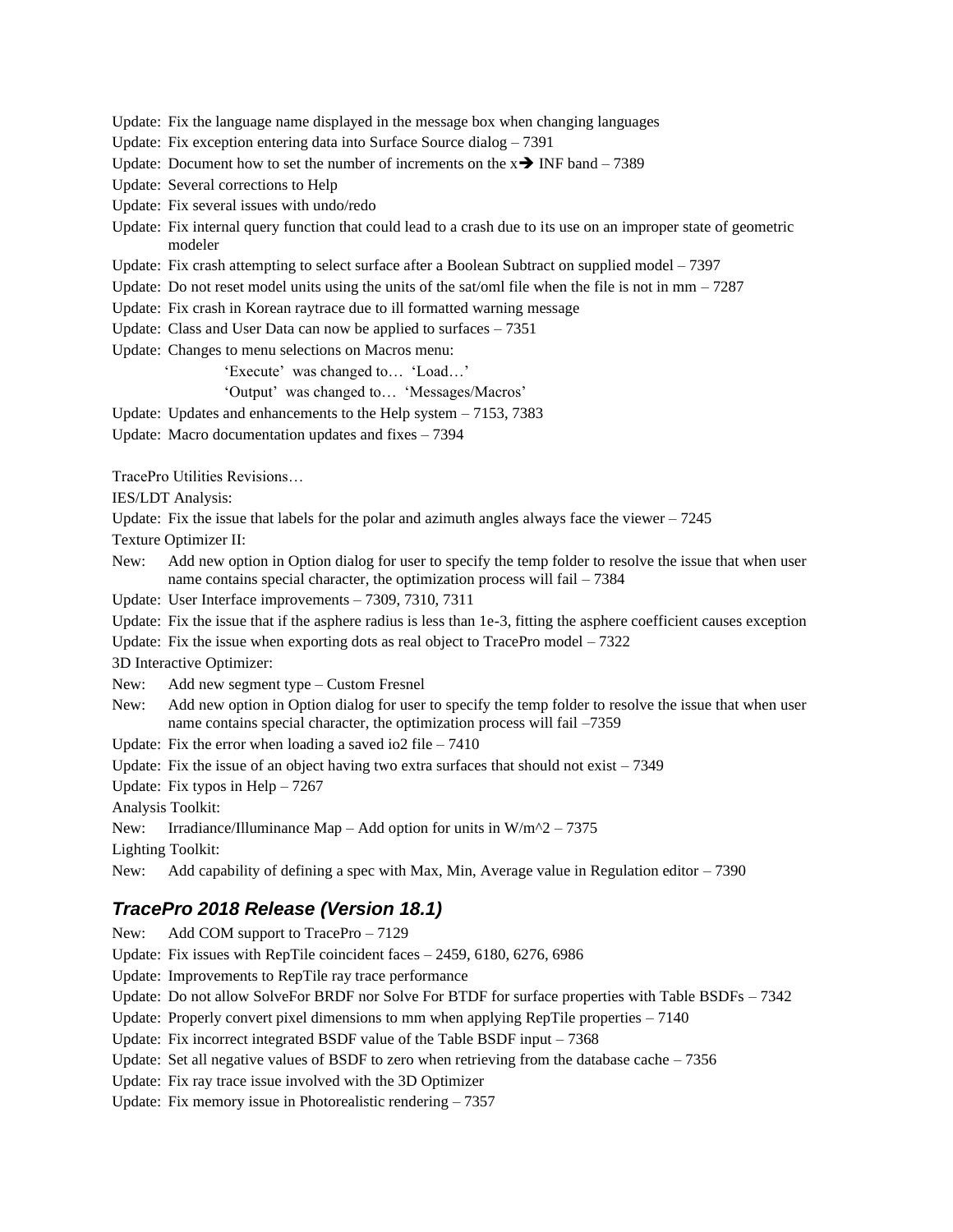Update: Fix ray display error – rays traced to infinity on PCs with Intel HD Graphics Chips – 7032

Update: Fix issue with rays terminated by RepTile Error messages – 6276

Update: Update to ACIS 2018 (file version 28)

- Fixes to CAD Geometry  $3655, 6662, 6706, 6817$
- Fixes to Display Issues 5661, 5668, 5923, 6301, 6420, 6839, 7062, 7090, 7158, 6295, 7050
- Fixes to STEP Translator 6160, 6212, 7162, 7114
- Fixes to Inventor Translator 6916

TracePro Utilities Revisions…

Fluorescence Property Generator:

New: Add new option of straight line to fit the excitation spectrum curve

Update: Fix the wrong flag of user data in the exported fluorescence property file

3D Interactive Optimizer:

New: Add the capability of Irradiance/Illuminance map to do radiance/luminance analysis if the input data is Candela, IES, LDT, text file source or incident ray table

Update: Fix the issue that an exception occurs when deleting an existing Path

Update: Fix the issue that when using TypeA and TypeB surfaces to form a lens, an exception occurs

Update: Fix the issue that when creating Advanced Sweep Object, if the involved circular profile has offset, an exception occurs

Update: Fix the issue that the peak location for Periodic segment cannot be a function

Update: Fix the exception error when deleting a XY-polynomial surface

Update: Fix issue with Send To TracePro not retaining the Surface Property – 7350

Analysis Toolkit:

Update: Fix the wrong spec. in ECE No.6

Update: Change the name and the unit of irradiance map to Illuminace map and  $\ln x - 7374$ 

Update: Fix unhandled exception when attempting to view Spectrum Analysis – 7358

Update: Fix erroneous message regarding wavelengths – 7362

Surface Property Generator:

New: Add new feature of showing simulated specular signal

Update: Fix unhandled exception when attempting to save  $*$ .txt file – 7361

# *TracePro 7.8.4 Release*

Update: Only set the position of the main window on program startup to a valid window position. Certain invalid data could lead to an out-of-memory condition in the graphical display.

Update: Fix Geometry Insert Part when importing .stp files into an existing model  $-7353$ 

Update: Properly refresh dialog data when the Grid Source dialog is displayed – this is a regression in  $7.8.3 - 7352$ 

Update: Fix display issue on sphere representing the location of file sources after a coordinate transformation – this is a regression in 7.8.3

#### *TracePro 7.8.3 Release*

Update: Fix ray generation for checkerboard grid sources with annular boundaries – 7344

Update: Improve efficiency in ray generation for file sources

Update: Fix exception when view was changed when the measure dialog was displayed  $-7335$ 

Update: Fix issue with Photorealistic Rendering in models with bulk scatter – 7249, 7324

Update: Fix crash if a Scheme command throws an exception during DDE execution of Scheme – this is a regression in 7.8.2 – 7328

Update: Only refresh visible dialogs

Update: Add a check for min and max values in the Photorealistic Rendering Options Dialog  $-7262$ 

Update: Properly update the selecting and deselecting of Grid and File Source in the source tree  $-7323$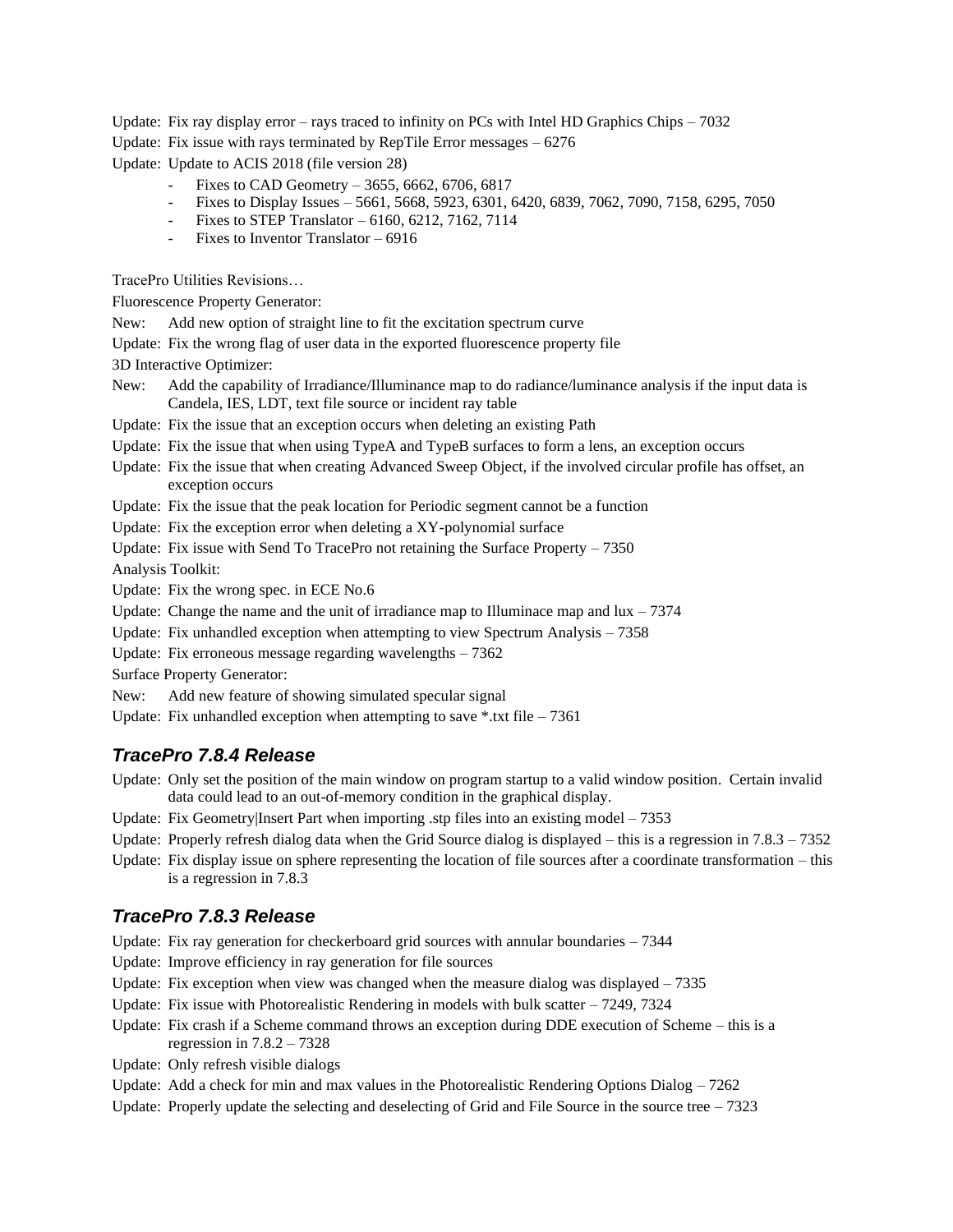Update: (edit:move… ) will always return the bodies that were moved

Update: Fix access violation in (view: perspective?), (view: eye), etc. -- this is a regression in 7.8.2

TracePro Utilities Revisions…

Texture Optimizer II:

Update: Save the control points of Density path dialog to saved file  $-7332$ 

3D Interactive Optimizer:

New: Add the capability of reading file saved by 2D Interactive Optimizer

New: Add new operand – "Scheme" for doing custom task after each iteration, such as saving Incident ray table – 7253

New: Add new feature of slider wheels – 6856

Update: Fix the issue that when revolving a profile, the resulting object will have additional surfaces – 7345

Update: Fix the issue when loading the saved file, the name of target surface is missing  $-7296$ 

Update: Fix the issue that TIR lens cannot successfully generated in TracePro - 7291

Update: Changed how variable displays and behaves in optimization window – 7295

Update: Fix the issue that system shows error message when loading a saved biconic surface file  $-7341$ Analysis Toolkit:

Update: Correct the wrong calculation for ISOCandela plot's type A & B

Lighting Toolkit:

New: Add capability of scaling the flux of the imported data

Update: Correct the unit used to check ECE No6 regulation from lux to cd

# *TracePro 7.8.2 Release*

New: Add capability of saving luminance data from Photo Realistic render result

New: Add command (view:get-view-mode ) to retrieve the current view mode

- New: Add the following commands to retrieve Candela distribution option values:
	- (analysis:get-candela-distribution-cdklum )
	- (analysis:get-candela-distribution-smooth )

(analysis:get-candela-distribution-smooth-factor )

(analysis:get-candela-distribution-horizontal-angles )

(analysis:get-candela-symmetry )

New: Add command (analysis:get-irradiance-symmetry ) to retrieve the symmetry condition for the irradiance maps

- New: Add capability of model view as jpg and png formats
- New: Add capability of saving analysis plots as jpg and png formats
- New: Add capability of saving Photorealistic Rendering images as jpg and png formats
- New: Add capability to normalize True Color options on an Irradiance/Illuminance Map
- New: A new Utility, the Surface Property Generator, has been added
- Update: Aspheric sag terms imported in Zemax translator 7286

Update: Fix issue in (analysis:ray-sorting) of an empty flux view when specifying the sorting wavelength of 0

Update: Fix documentation of smoothing range for Candela Distributions in Candela Options – 7278

Update: Resolve inconsistency between Insert Lens dialog and documentation regarding "center" vs. "vertex" – 1797

- Update: Fix incorrect flux on fluorescence rays with bulk scatter  $-7303$
- Update: Write out ray counts as an integer for (raytrace:get-wavelengths … )
- Update: General improvements to exception handling
- Update: Properly refresh the analysis data on initial display of the Rectangular and Polar Candela Distribution Plots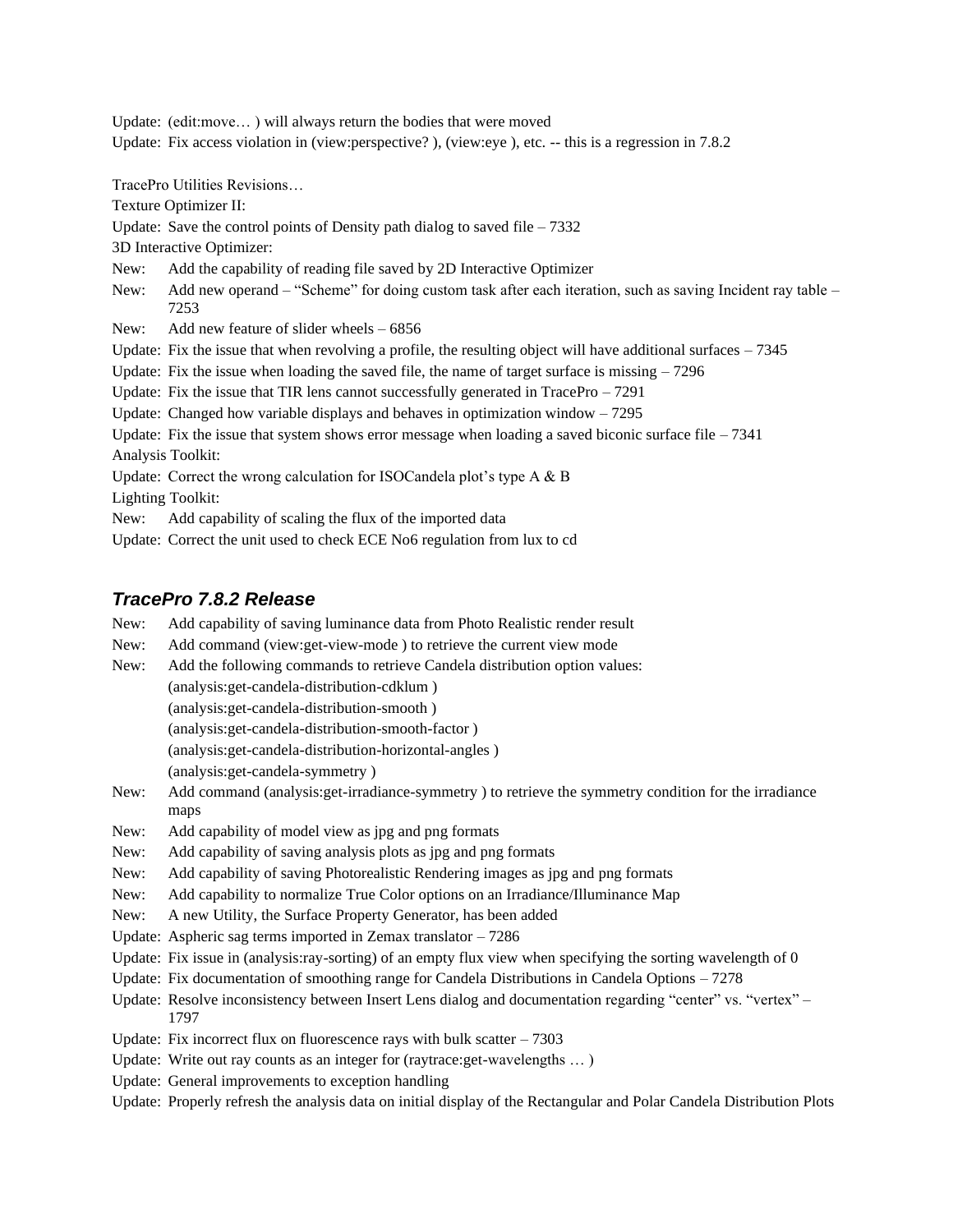– 7300

- Update: Save the View|Option of view rotation when using the arrow keys as a floating point number  $-7298$
- Update: Fix luminance calculation in photorealistic rendering with Gegenbauer bulk scatter (part of 7262)
- Update: Fix failure to recognize overlapping bodies during ray trace
- Update: Update controls properly in Irradiance Map Viewer Options Dialog
- Update: Fix translation of Gradient Index and Material Property data in Zemax Translator 7276
- Update: Fix to drawing RepTile geometry for enhanced prisms 7248
- Update: Fix internally found issue that could lead to memory corruption in rare cases involving volume flux calculations and changes to the voxelization
- Update: Fix Scheme commands (solid:elliptical-tube … ), (solid:rectangular-tube … ), (solid:tapered-tube … ), and (solid:baffle-vane … ) and improve error handling in these commands
- Update: Fix erroneous luminance values for Photorealistic Rendering with Calculated Wavelengths 7266
- Update: Fix exception caught when displaying an irradiance map when CHT or CHS languages are used
- Update: Fix the issue of erroneous luminance value when a surface source is defined by Calculated Wavelengths with a scale factor other than unity  $-7247$
- Update: General improvements to macro recording
- Update: Fix macro recording bug for creation of rim-ray-reflector
- Update: Fix macro recording bug for modification of elliptical 3D-compound-reflector
- Update: Modify hip roof texture geometry display to now include the bottom profile
- Update: Fix issue in the reading of the irradiance value for an irradiance surface source from an oml file written from RayViz – 7244
- Update: Update graphic on Polarization tab of Grid Source dialog box explicitly state propagation direction of beam
- Update: Photorealistic rendering now works with bulk scatter in model 6745
- Update: Improvements to license updating
- Update: Fix check for proper file on server when using Help|Update Property Database -- 7229
- Update: Fix RepTile display for ring tiles and enhanced prism geometry 7209
- Update: Fixes to macro commands (raytrace:set-grid-irradiance… ), (raytrace:set-grid-total-flux … ), and (raytrace:set-grid-flux-per-ray … ) – 7199
- Update: Fix to Photorealistic Rendering in model with RepTile rendering did not agree with Radiance Map from same Eye Position – 7221
- Update: Fix crash on submitted model when attempting Photorealistic Rendering in model with RepTile/Texture file with surface property on RepTile geometry – 7216
- Update: Help updated for enhanced face selection
- Update: Only permit the proper scatter models in the Surface Property Editor for each edition of TracePro  $-7212$
- Update: Combine multiple messages into one for importance sampling and birefringent materials when traced in LC

TracePro Utilities Revisions…

BSDF Converter:

New: Add capability of importing Luminit's proprietary file format – 7273

IES/LDT Analysis:

Update: Change the label text from "Angle of LUx in  $50\%$ " to "Full Width XX% Maximum" – 7275

Update: Fix the issue of saving LDT file and its error message erroneously refers to IES file not LDT file  $-7285$ Surface Source Property Generator:

Update: Fix the issue that when attempt to load TracePro property results in DDE connection error with LC edition – 7240

Texture Optimizer II:

- New: Add new FOV coefficient in the Photo Realistic Render target dialog
- New: Add new supportive optimization target Photo Realistic Rendering 7172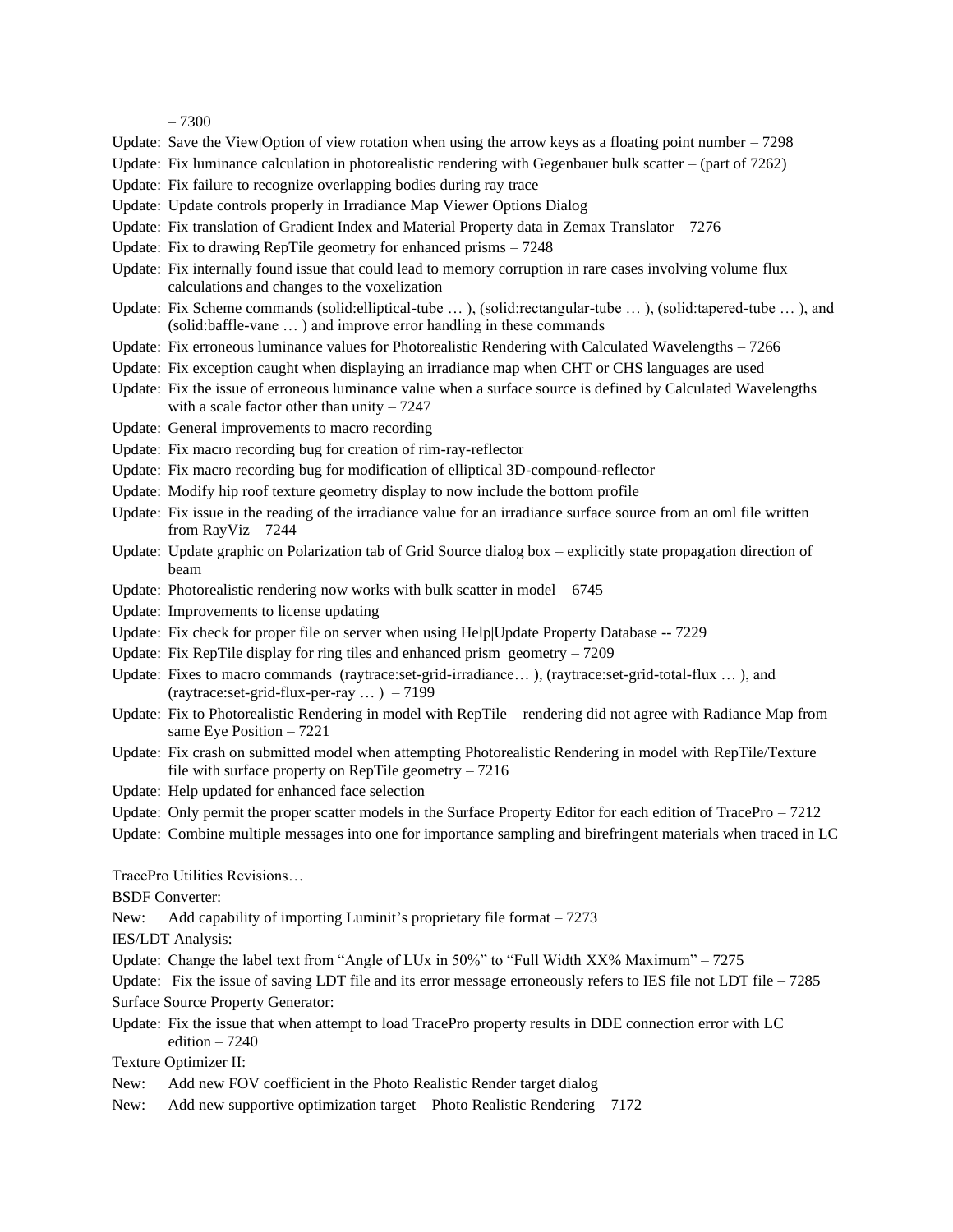New: Open the accessibility of Boundary editor

New: Add new capability of optimizing inverted dot pattern

- New: Add new capability of creating partitions Import from file
- Update: Fix the issue that cannot fill-in dots as cell density when the current dot is Pyramid
- Update: Fix the issue that optimization is not working when dot is Polygon or Pyramid

Update: Fix the issue that cannot export Pyramid feature to TracePro

2D Interactive Optimizer:

Update: Fix the error when opening a .sod file with Windows language set to Turkish – 7306

3D Interactive Optimizer:

- New: Add Save/Load capability in Tolerance analysis window
- New: Add capability of pasting bitmap on all types of surface
- New: Add new dialog to setup view manually
- New: Add new measure tool in surface editor
- New: Add new Tolerancing feature
- New: Add option of saving result bitmap's format, bmp, jpg and png are selectable  $-7297$
- New: Add four new path types: Helix path, Free helix path, Square spiral path and Free square spiral path
- New: Add capability of multiple source configurations
- New: Add capability of picking up value from segment properties 7227
- New: Add new parameter Rounding radius to the Fresnelized segment to create the rounded corners
- New: Add new parameter Rounding radius to the Periodic segment to create the rounded corners
- Update: Fix the issue when edit location of Segment point, the segment does not update to meet the new location of the Segment Point when language is set to Turkish – 7317
- Update: Fix the error when loading io2 file with an obsolete conic base line  $-7316$
- Update: Changed the default target of the irradiance profile operand is uniform
- Update: Add new button in the Irradiance map option dialog to retrieve the current setting from TracePro
- Update: Fix the issue of duplicate variable shown in the optimization dialog
- Update: Fix the issue of wrongly interpreting number if Windows Language is set to Spanish (Spain), Decimal Symbol to "," and Digit Grouping Symbol to "," – 7304
- Update: Fix the issue that the surface name is not changeable when selecting uniformity operand
- Update: Fix the issue that the right bound point in the function plot cannot be moved when it was picked up by the left bound point
- Update: Fix the issue that the step value is not loaded correctly from file for setting with the user-defined variable and function point
- Update: Fix the issue that pick-up of function will be lost when reloaded from file
- Update: Fix the issue that pickup won't be updated when optimizing
- Update: Fix the bug that using circular or tri-circular as periodic feature causes profile miscalculation
- Update: Fix the issue that wrong scheme command sent to TracePro if the surface/object name has "/" in it  $-7228$
- Update: Fix the issue that loading saved io2 file, the function points are not setup correctly  $-7224$
- Update: Fix the issue that always launch Expert edition of TracePro if there is no TracePro existing  $-7222$ Solar Emulator:
- Update: Fix the issue that the Uni-axial Sun tracking parameter parameters are not read when .seu file is loaded 7277

Analysis Toolkit:

Update: Change the label text from "Angle of LUx in 50%" to "Half Width XX% Maximum" – 7275

Surface Property Generator:

- New: Add capability of importing Luminit's proprietary file format 7273
- Update: Fix the scientific representation of -90.0 degrees in BSDF profile display.

Update: Add a message dialog indication the BSDF integral are calculating when opening the export BSDF dialog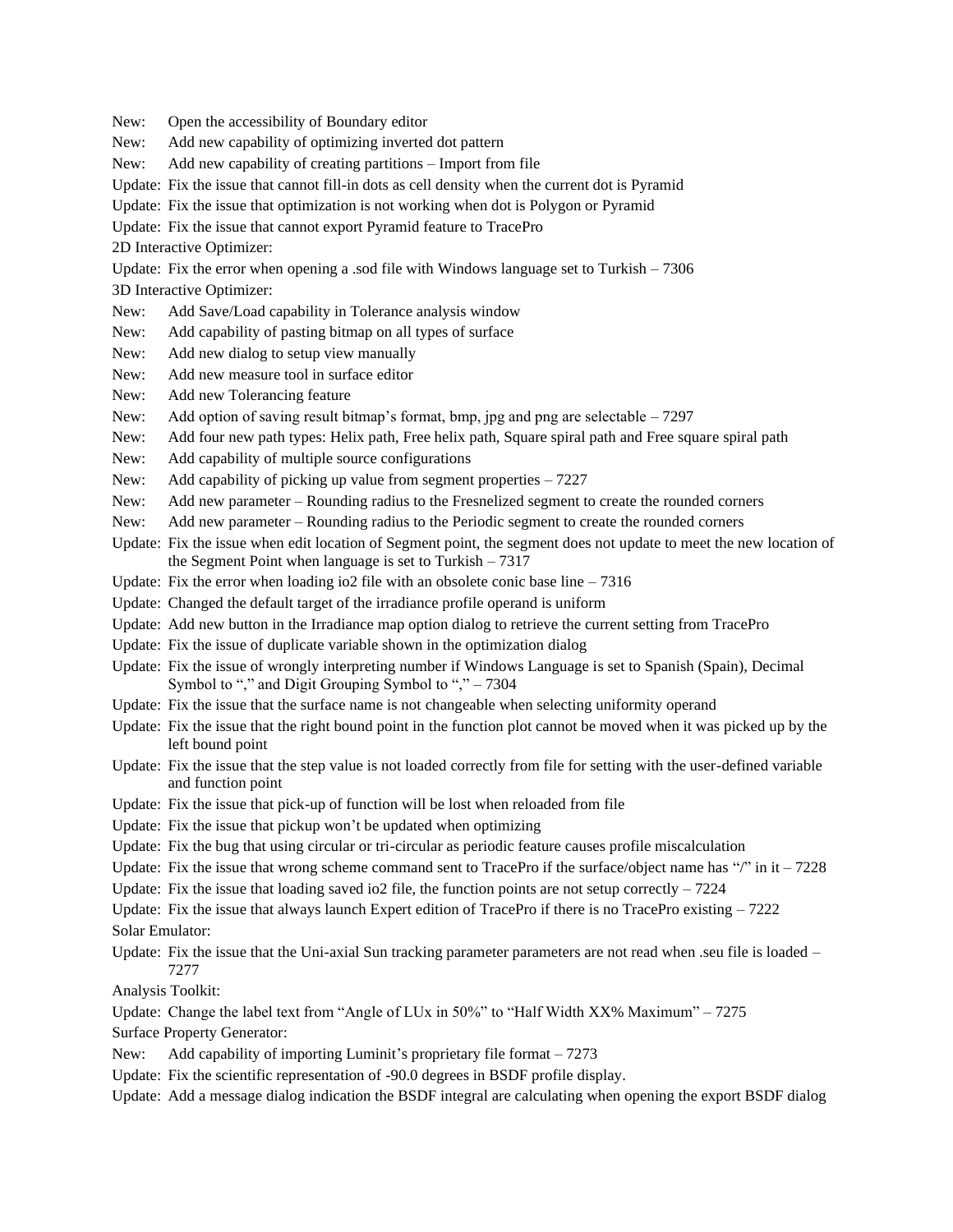Lighting Toolkit:

New: Add new regulation ECE R87 Daytime Running Lamp

- Update: Fix the wrong setting for ECE No.6 and No.50 regulations
- Update: Add regulation editor description to help 7272

### *TracePro 7.8.1 Release*

New: Add an application-wide random number generator accessible through Scheme:

(tracepro:get-random-number )

- New: The Face Selector Tool has been enhanced. Previously, the face selector tool selected all faces that had any portion of their bounding box inside the selection region. Now, this tool can also be used to select only the faces whose entire bounding box is inside the selection region. There are two ways the user can implement this. 1.) By creating the selection region in a right-to-left manner. OR 2.) By holding the shift key while creating the selection region.
- New: Add new RepTile geometry shape Pyramid. Allow control of number of faces and angles on pyramid geometry – 6939
- New: Enhance (geometry:part) to accept all formats that TracePro can open
- Update: Fix crash in property editors when deleting some data
- Update: Fix multi-byte conversion issues in the path for CAD file export
- Update: Fix temperature interpolation issues on surfaces that contained temperature distributions whose boundary was smaller than the surface boundary
- Update: Data directory can now be nulled out with an empty string
- Update: Properly truncate ray distribution to match Grid Boundary in a Grid Source with Spatial Gaussian Distribution – uniform flux / weighted position –  $7191$
- Update: Fix uninitialized temperature issue with temperature distributions on surfaces
- Update: Restore code to calculate local bounding box for a Coating DLL
- Update: Fix raytracing of anisotropic grating where only the azimuth  $= 0$  data was used  $-7196$
- Update: Update macro reference description of (property:apply surface … )
- Update: Fix localZ calculation for irregular cylinders
- Update: Allow the application of cylindrical Temperature distributions to irregularly bounded surface sources
- Update: Disable origin entry when circular and cylindrical faces match the surface boundaries for Temperature Distribution properties
- Update: Fix Help for surface property import/export format
- Update: Improve documentation for coincident surfaces 7164
- Update: Disable importing of Zernike polynomials which led to a crash 7102
- Update: Fix Anisotropic surface property with  $ABg$   $BSDF$  the azimuthal variation of the BSDF was ignored 7079
- Update: The macro command (property:remove-importance-targets ) now also removes body targets as well as face  $targets - 7184$
- Update: Fix in 1D Table BSDF and Asymmetric Table BSDF when used for BTDF beyond the critical angle
- Update: Fix for hanging bug with 1D Table BSDF found internally
- Update: Change wording in message to handle all types of Surface Properties that cannot be plotted in the Surface Property Viewer – 7155

Update: Fix file format issue of exported LDT files when using different symmetry options in Candela Plots – 7130

Update: Fix bug in Path Sort filtering

- Update: Fix internally found bug importing lenses with central obscurations from OSLO
- Update: Fix unclear error message when ray tracing with grating with zero grating spacing  $-7111$
- Update: Resolve issue in Check For Updates for Early Access releases
- Update: Fix to TIR calculation on a medium with large extinction coefficient  $-7132$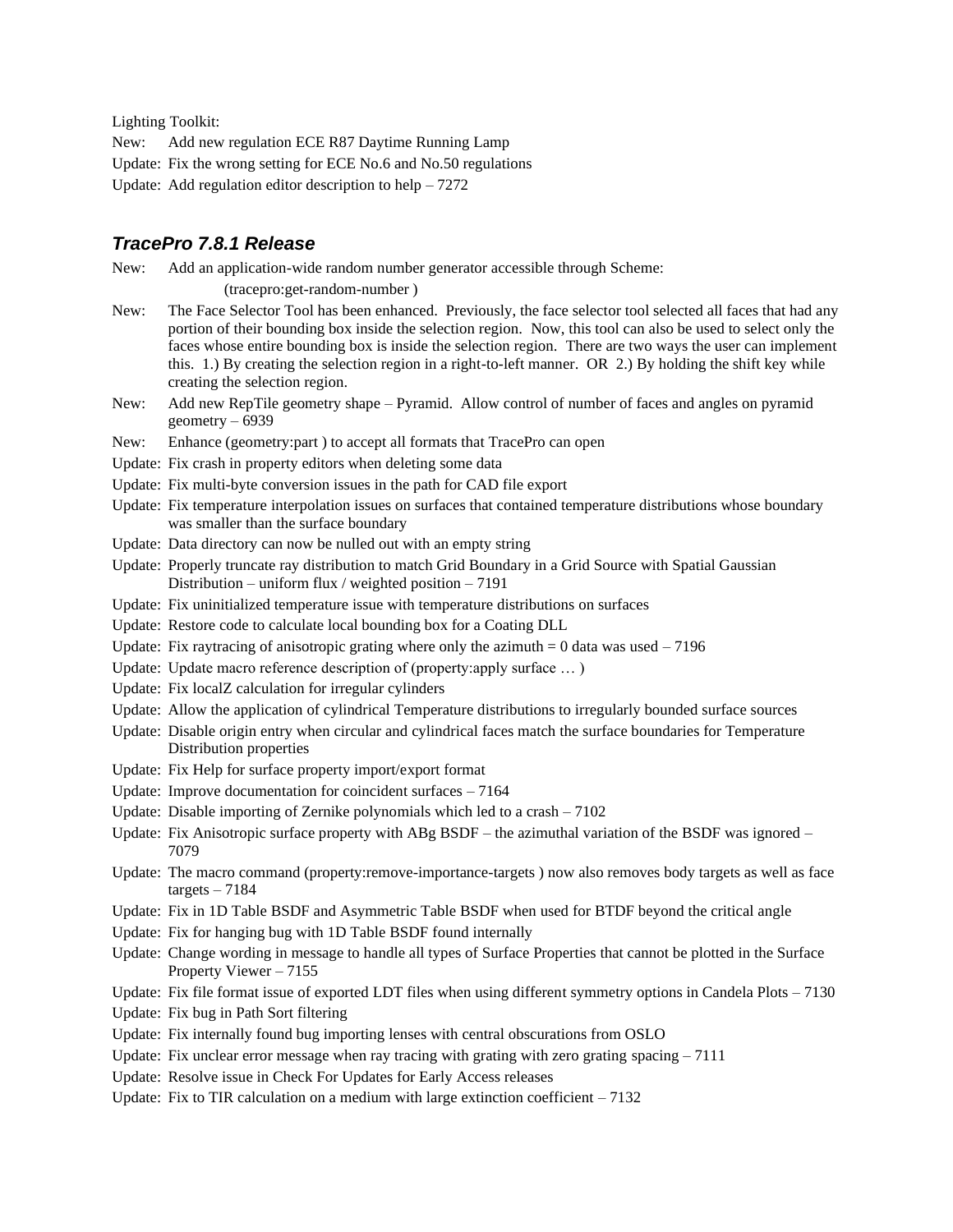Update: Update macro reference documentation for example listed for (face:spline  $) - 3459$ 

Update: Fix typo on syntax line for (entity: selected?)  $-7096$ 

Update: Properly update model tree after Boolean Unite operation – 7094

TracePro Utilities Revisions…

BSDF Converter:

- Update: Fix the issue that when attempt to export property results in "Action Forbidden! Negative Solved Absorptance!" message – 7160
- IES/LDT Analysis:
- Update: Fix the issue that when using ultra high resolution display, the UI layout is wrong
- Update: Fix the issue of importing LDT file with symmetry option 3: C90-C270 7130
- Update: Fix the issue that sending Candela result to the IES/LDT tool will result in the error "Incorrect file format" – 7165

Surface Source Property Generator:

New: Add header and version info in the saved file

New: Add capability of editing spectrum in log scale

Update: Fix the issue that when using ultra high resolution display, the UI layout is wrong

Texture Optimizer II:

New: Add new supported reptile geometry - Pyramid

New: Add new dot pattern – 1D grid

New: Add new boundary operation – Reflection

Update: Remove the option of loading boundary from file which is not completely support

Update: Fix the issue that when 3 continuous worse result occurs, the optimization won't stop

- Update: Fix the issue that when loading void bitmap, press Accept button will crash program 7185
- Update: Fix the issue that when minimizing the Dot generator window or Optimization window, the utility crashes
- Update: Fix the issue that when deleting or clearing source in the density map editor, the deleted source is still showing

Update: Fix the issue that when finishing density map editor, the main window is behind

Update: Fix the issue that generating dot as density map is not working

3D Interactive Optimizer:

New: Add new features of setting segment length and y-angle

New: Add capability of pasting bitmap in the Candela and Irradiance target editors

New: Add capability of pasting bitmap from a copied file  $-7170$ 

- New: Add capability of setting map options for each operand
- New: Add new features of copying/pasting operand

New: Add "Uniform profile" button in the Irradiance profile definer as a short cut to generate uniform target

New: Add new variable type – Function for the Periodic segment

New: Add a "Point Info" Button in the Surface List Window for displaying the control point is set as pick-up and symmetric

New: Add new properties – "Center feature option" for the Periodic segment

New: Add new properties – "Shift" for the Periodic segment

New: Add new segment properties – "Absorptive" as the flag that ray stopped when hitting it in 2D real-time raytrace

New: Add new object type – "Advanced Sweep Object" – 7163

New: Add new capability of generating a thin sheet object in TracePro by extruding a path

New: Add capability of saving visible flag in Object Window and Output flag in Optimization window in the saved file

New: Add Post-after-scheme row in the Optimization window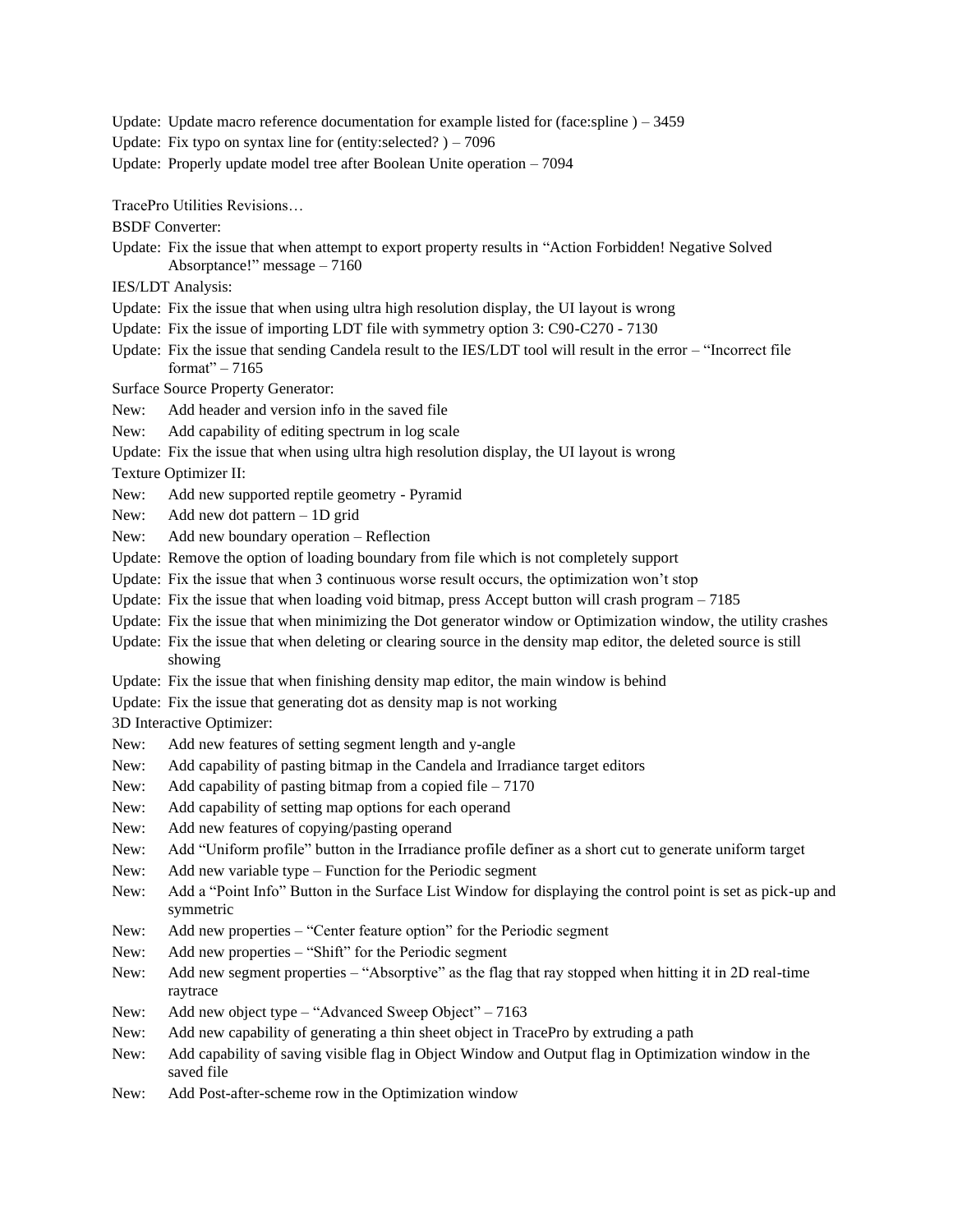- New: Add new periodic feature Trapedium
- New: Add new method for pasting bitmap Vector mode
- New: Add new support to asymmetric profile for a biaxial object
- New: Add sorting of wavelength in the Irradiance map option
- Update: Fix the issue that when modifying object the surface list is not updated if there is any newly added surface
- Update: Fix the issue that generated object doesn't agree with surface view  $-7195$
- Update: Fix the issue that changing position in property window cannot be undo/redo
- Update: Fix the issue that the name of new object always be "Object 0"
- Update: Fix the issue that control point sometimes lose the capability of moving 7014
- Update: Fix the issue that when editing Freefrom surface Radial type, if moving control points on base profile to one side, program crashed.
- Update: Fix the issue that when setting language and Region to Turkey, loading io2 file throws exception 7181
- Update: Change the default value of opacity to 0.5
- Update: Fix the issue that the variable setting with a local position in Conic segment is not saved  $-7175$
- Update: Fix the issue that post-scheme is not working in optimization
- Update: Refresh TracePro model tree view after export Object or Surface from Object and Surface Viewer 7167
- Update: Fix the issue that generated ellipsoid in TracePro has different dimension with the setup in 3D Interactive Optimizer – 7091
- Update: Fix the issue that fail to generate an Extruded Object in TracePro when Windows Language and Region is set as Spanish – 7112
- Update: Fix the issue that the light source's divergence is incorrect 7109
- Update: Fix the issue that when modifying light source, utility hangs 7108
- Update: Fix the issue when updating model from the Optimization Log window, all disabled variables will be enabled automatically
- Update: Fix the issue that selecting control point in variable list will crash program
- Update: Fix the issue that after updating variable, the optimization dialog has not been updated as well
- Update: Fix the error that loading a saved file crashes utility if the saved file contains control points with ID that is larger than the number of control points
- Update: Fix the issue that in pickup mode, selecting a 3D path will deactivate the pickup mode
- Update: Fix the issue that Sweep body cannot be copied
- Update: Fix the issue that 3D Path is not editable if there are other profiles selected
- Update: Fix the issue that when loading a saved file with missing pickup link, an error will show up. Now it will automatically remove the missing pickup from the object

Solar Emulator:

Update: Fix the issue that the result of exporting Sun model has different center of the exported Clear Sky model – 7159

Analysis Toolkit:

New: Add new switchable mode – Multiple document interface

Update: Set the 3D Candela view opened when launching utility

Lighting Toolkit:

Update: Fix Regulation Table output from a Rectangular Iso Candela Plot – 7174

# *TracePro 7.8.0 Release*

- New: Path Sort Filtering
- New: Adjustable Brightness, Contrast, and Gamma for True Color Plots
- New: Add command (rayrtace:only-these-sources … ) to support UI capability of right-click/Trace Selection in the Source Tree – 7060
- New: Enhancements to the use of Temperature Distribution properties 7002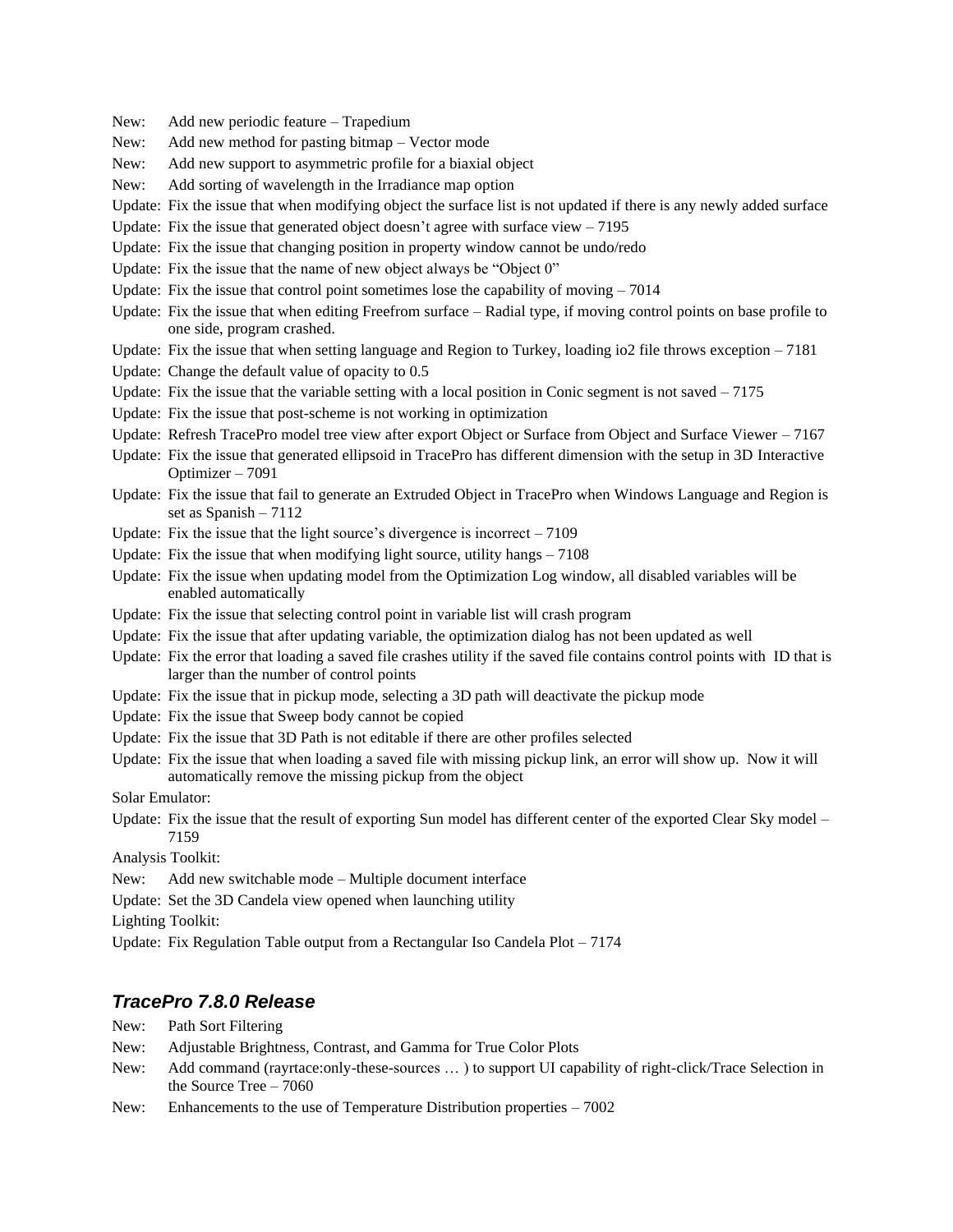- New: Add capability to select "hollow" or "solid" when inserting a tube 7012
- New: Add capability to select all object/surfaces with the same name 7017
- New: Add "OK to All" button in Surface Property Editor to respond to Solve For messages 3740
- New: IES TM-25 Ray File format is now supported 6953
- Update: Fix RepTile display for the case with Use Surface Bounds and the Origin for tile(0,0) is not at the center of the surface  $-7084$
- Update: Fix the incorrect luminance value for calculated wavelength in Photo Realistic Rendering
- Update: Update documentation to (property:apply-annular-importance-target ) and (property:apply-rectangularimportance-target  $)-7043$
- Update: Fix problem of incorrect bulk absorbed flux with bulk scatter and fluorescence property and Fluorescence setting turned Off
- Update: Documentation updates to the Macro Reference 7053
- Update: Fix photo-realistic rendering problem with sources with calculated wavelengths
- Update: Fix program crash due to stack overflow on a specific customer model  $-7068$
- Update: Fix Surface Property Editor's incorrect display of Phase Refl after copying or editing a property 7065
- Update: Fix potential crash that could occur when using two-sided surface properties
- Update: Fix small memory leak that could occur when switching databases in-session (rare)
- Update: Limit raytrace warning messages that are so prevalent that they adversely impact the raytrace time  $-6487$
- Update: Limit conserve energy error messages to 10 for any given property that has conservation of energy issues
- Update: Fix database transaction problem that could occur when performing a Solve For on a very large data set 7058
- Update: 3D Irradiance Maps now work on RepTile surfaces
- Update: Fix issue with Table BSDF property as part of a composite BSDF
- Update: Add an optional argument to the following Scheme command to explicitly turn on or turn off the display: (view:set-display-objects … ), (view:set-display-wcs … ), and (view:set-display-object-wcs … ). Without the optional argument the display flag is toggled.
- Update: Fix RepTile Analysis results some analysis results erroneously include the incident ray with the CAD surface and the RepTile surface. The results should only include the RepTile surface. - 7054
- Update: Fix raytracing problem with gratings with ray splitting off and polarization on
- Update: Do not allow the creation of direction sensitive surface properties that have the same material property on both sides  $-7035$
- Update: Fix the object name being displayed in the Progress dialog if it was previously changed in-session 7046
- Update: Add scheme command: (tools:measure-distance … ) 7029
- Update: Fix raytracing issue on a surface with a Direction Sensitive Grating and a Temperature Distribution 7026
- Update: Save single zoom window option
- Update: Correction to calculation of plane of incidence in BSDF evaluation when 'Use fixed axis for zero-azimuth for asymmetric scatter' is not checked
- Update: Decouple the asymmetric scatter axis from the grating up vector
- Update: Turn on 'Asymmetric Axis' page for asymmetrical scatter for grating properties too if an asymmetric scatter model is used
- Update: Ensure the grating vector is always available for data entry when a grating property is to be applied  $-i$  twas turned off for rare cases
- Update: In the Surface Property Editor fix indexing issue into Table BSDF array when a grating is also in the property
- Update: Fix file naming when importing CAD files with 4 letter extension (such as \*.step)
- Update: Fix minor glitch in checking for updates on startup
- Update: Fix indexing problem in evaluating surface temperature distributions
- Update: Update documentation with regards to Display Selected Rays for Irradiance/Illuminance Maps 6221
- Update: Update documentation for Photorealistic Rendering with regards to brightness, contrast, and gamma  $-7025$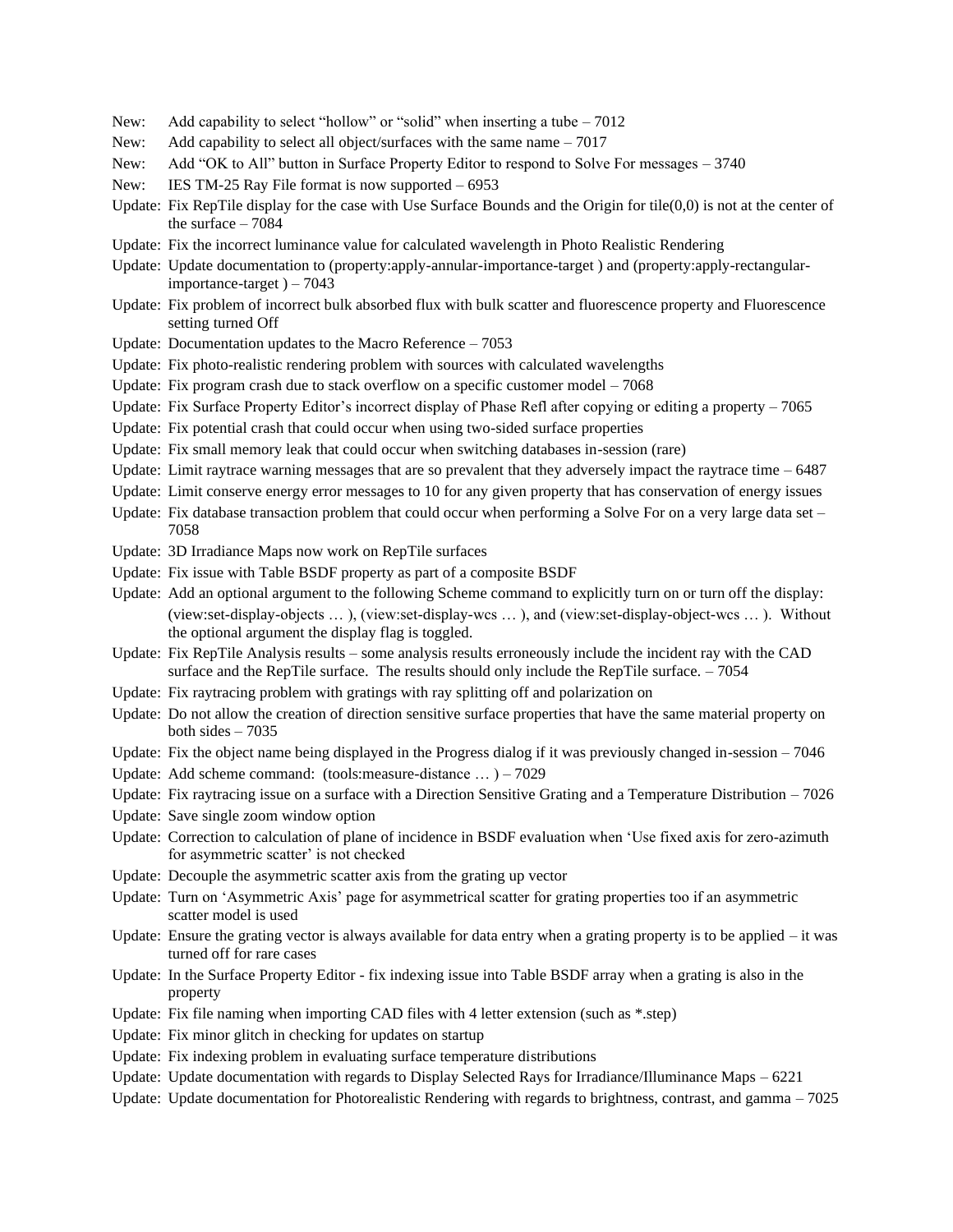- Update: Fix displaying multiple objects bug  $-7033$
- Update: Fix ray generation for Gaussian Spatial and Angular Distribution in Grid Sources. Some rays were being generated outside the grid boundary – 7030
- Update: Fix crash on user-supplied model 7031
- Update: Implement database converter for very old Access property databases 5052
- Update: Keep group nodes intact when inserting a part 6624, 6945
- Update: Improve macro performance by limiting reloading of the system tree to model modifications only 6828
- Update: Fix raytrace error rays incident on temperature-dependent Grating were not responding to Temperature Distribution – 7020
- Update: Documentation fix to corrupted Macro Reference pages 7018, 7019
- Update: Skip message for non-ANSI characters 6165
- Update: Add an optional string parameter to the following macro commands to rename an entity, grid source, or file source:
	- (edit:scale … ) (edit:move … ) (edit:rotate … ) (edit:move-grid-source … ) (edit:move-file-source … ) (edit:rotate-grid-source … ) (edit:rotate-file-source … )
- Update: Set 'Solve For' in dialog using value in database and automatically use this solve if the property does not conserve energy – 7011
- Update: Restore and improve raytrace performance on machines with many cores and using new series of Quadro graphics cards – 7001
- Update: Save material property when importing an OSLO file
- Update: Enable tooltip on "Set Defaults" button. Add a page in options to reset defaults. 7000
- Update: Installer will proceed with TracePro installation even if Notepad++ is not successfully installed to the (proper) default directory – 6764
- Update: Add units to the legend of luminance view in Photorealistic Rendering 7009
- Update: Greatly improve performance of displaying selected paths 7008
- Update: Fix to Photorealistic Rendering raytracing in cases with a Perfect Absorber applied to a RepTile Surface and/or RepTile Geometry – 6995
- Update: Improvements to Grid Source settings in lens design import
- Update: Fix incorrect raytrace with octree voxels on customer-supplied model 6999

TracePro Utilities Revisions…

BSDF Converter:

New: Add support to RPC Photonics Rawdata files

Update: Fix the file support to DiffractMod format – 6983

Fluorescence Property Generator:

New: Add new capability of multiple emission spectra

IES/LDT Analysis:

Update: Fix the issue that the button to save file or close dialog is missing – 7044

Update: Changed the wording "Wanted Intensity (ratio)" to "Intensity (ratio)"

Texture Optimizer II:

- Update: Fix the issue that Enhanced Prism cannot be created as real geometries in TracePro correctly
- Update: Fix the issue that different sign of CV will cause different sag
- Update: Changes the behavior that when changing conic type to any except Free, the "Use Asphere terms?" option will be automatically set to false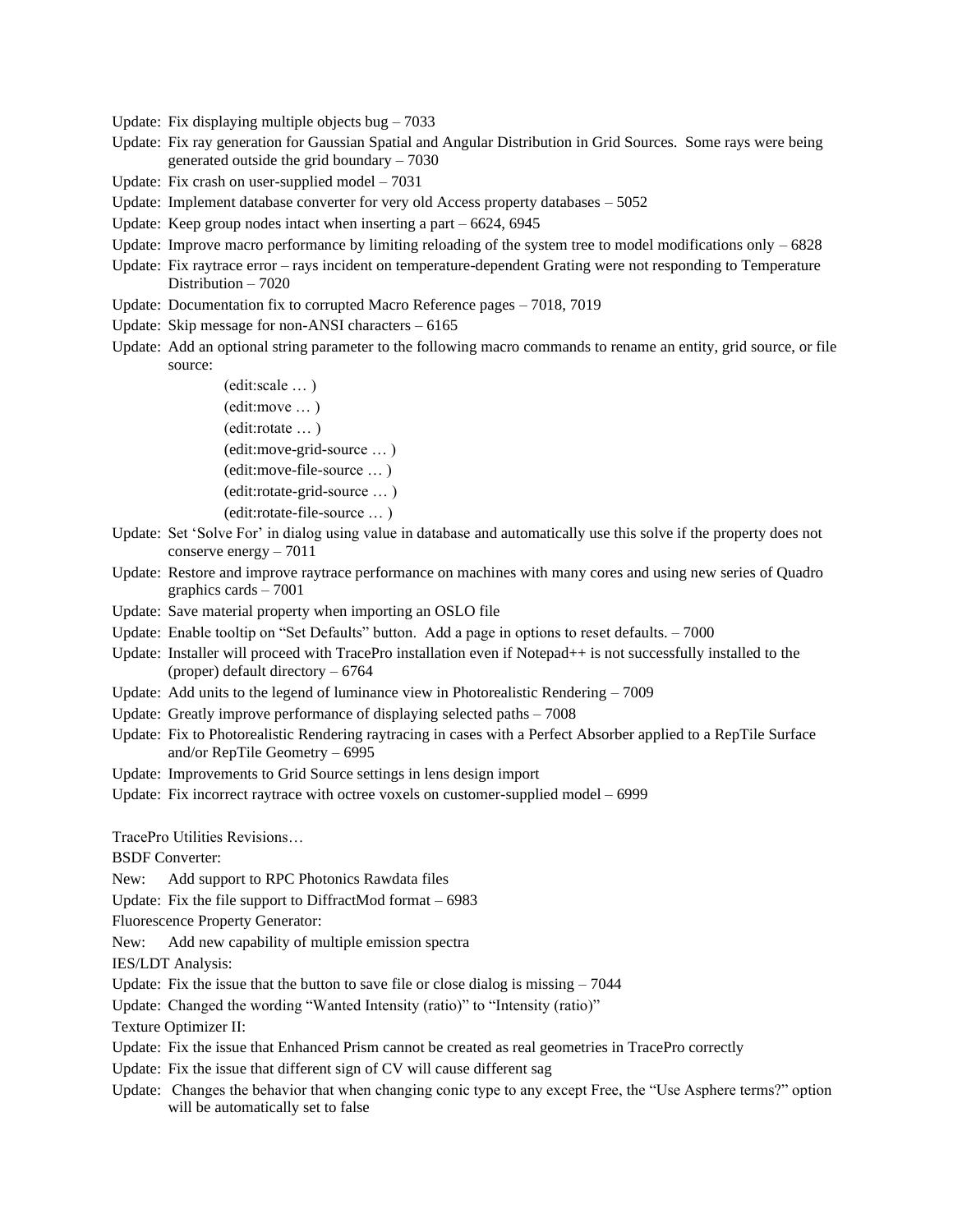Update: Add message to remind users the emitting flux or the collected energies on target plane probably is too  $low - 7021$ 

Update: Fix the issue that the dots are not loaded when loading position files in the current cells

Update: Fix the issue that saved distribution method cannot be updated to UI when loading the saved file  $-6998$ 

Update: Fix the crash when starting optimization if the input parameters are empty  $-6998$ 

3D Interactive Optimizer:

- New: Add the feature that when user clicking on the variable the corresponding control point will be selected in the surface view
- New: Add the capability of Importing/Exporting profile surface from/to file 7055
- New: Add the capability of copying bitmap layer
- New: Highlight the worst solution in Optimization Log 6782
- New: Add capability of exporting to /importing f rom text file for a typeB surface
- New: Add new option for converting a symmetric profile to an asymmetric profile
- Update: Fix the issue that after added/modified object, the application will go behind when the dialog closed
- Update: Fix the issue that For-Next loop cannot allow the start value is negative
- Update: Fix the issue that optimization fails when Target Surface Name includes a quotation mark 6996
- Update: Fix the issue that the pickup point is movable

Update: Fix the issue that loading radial freeform surface with pickup will produce error message

- Update: Fix the issue that saving bitmap layer, the opacity value will affect the saved bitmap
- Update: Improve the responsibility of After-scheme editor
- Update: Fix the issue that if the TIR lens is too tall, the generated object is truncated
- Update: Fix the issue of calculating beam width if the peak is not at center
- Update: Fix the issue that value type will not be recognized correctly for user-define variable
- Update: Fix the issue that entering XY Polynomial setup dialog will crash utility
- Update: Fix the issue that for some cases, updating property dialog will leave one row empty
- Update: Fix the issue if change point value in the irradiance profile target by manual input with path definition, the new data won't be updated
- Update: Fix the issue of wrong calculated conic curve if the asphere terms are existing
- Update: Fix the issue that after left clicking on the checkbox for a surface (1) the box is NOT checked and (2) the text of the surface name is NOT highlighted in blue – 7039
- Update: Fix the issue that right-click on one of the item in optimization log is not doing anything  $-7038$
- Update: Fix the issue that if the material property containing '\' character, TracePro will crash  $-7010$ Solar Emulator:
- New: Add lines for the attentions needed for the exported file source and surface source property 7098
- Update: Fix the wrong rotation direction of the sky source when pupil shape is rectangular
- Update: Rewording "Hot limit" to "Tilt limit"
- Update: Fix the issue of mapping location on Google map due to IE compatibility issue  $-6549$
- Analysis Toolkit:
- New: Add capability of reading binary source file
- New: Add capability of reading irradiance map
- New: Add new analysis NEMA Types
- New: Add new analysis "RCG Rectangular Map"
- New: Add support to TracePro irradiance map format
- Update: Fix saving of new regulation results  $-7069$

### *TracePro 7.7.2 Release*

Update: Restore (read-event) macro functionality – this is a regression in  $7.7.0 - 6992$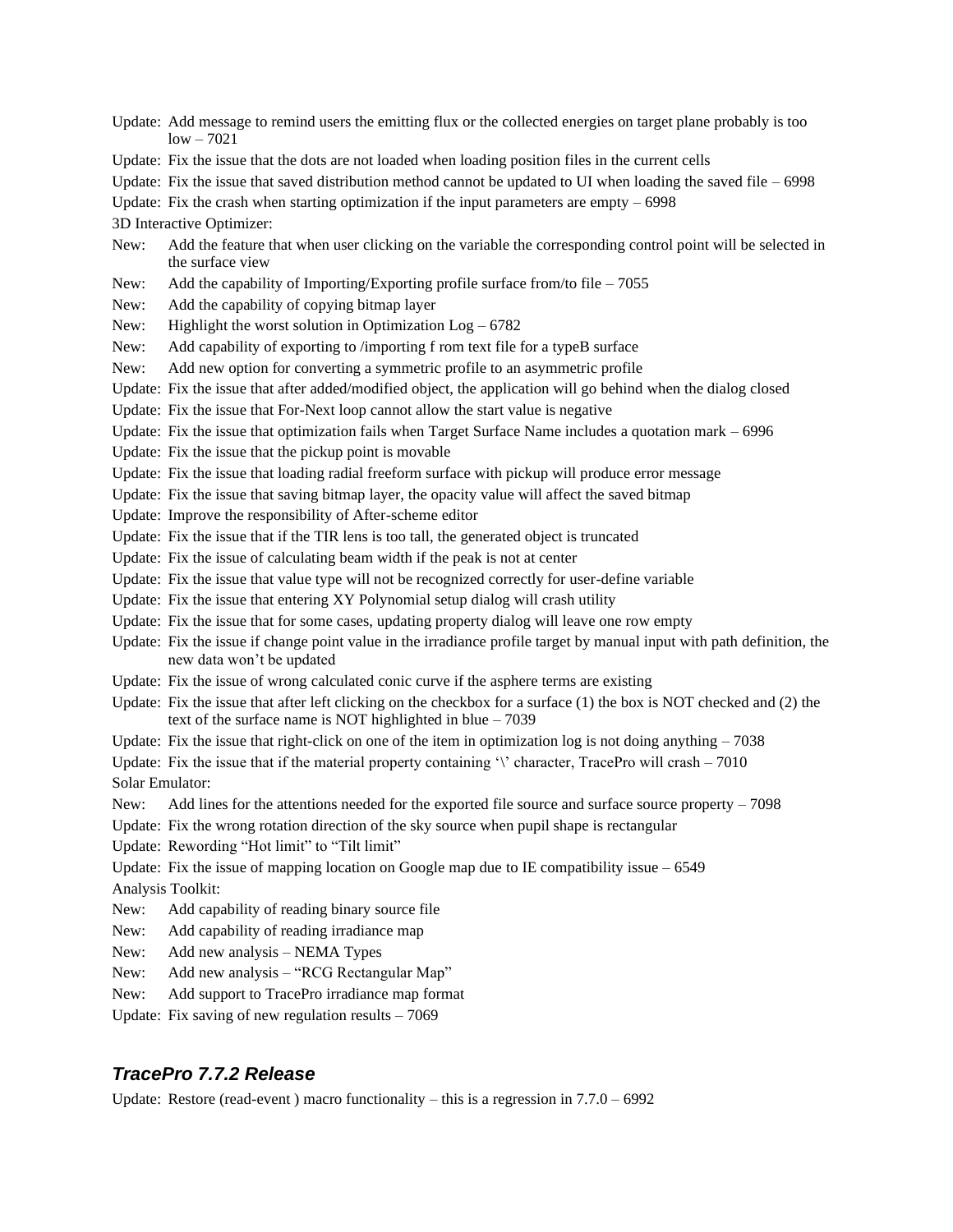Update: Fix erroneous 'does not conserve energy' message for a grating in the Surface Property Editor – 6993

Update: Label the flux column with either radiometric or photometric units in the Apply Surface Source dialog – 4680

Update: Fix Photorealistic Rendering with RepTile and scattering Surface Property on RepTile geometry – 6902

Update: Replace combo boxes with text boxes in Surface Source Property Editor – 5420

Update: True color options for brightness, contrast, and gamma now use spin controls instead of sliders

Update: Fix bilinear interpolation in ies type A and type B files – 6988

Update: Fix problem with progress dialog for photon tracing in photorendering with surface sources in photometric units.

Update: Improve exception handing during ray tracing

Update: Fix save-as bmp accidently pops up ies dialog – 6985

Update: Fix save-as bmp problem – 6984

Update: Fix ray history file header with exit surface name – 3575

Update: Save each exit surface ray history to a separate file  $-6838$ 

Update: Fix problem in photorealistic rendering where more photons were traced than specified by the user

Update: Display the cancel raytrace warning message from the progress dialog when the option is set

Update: Set last ray direction to null in ray history to avoid errant data

Update: Change default to use axis for asymmetric BSDF properties

Update: Change simulation filename after saving as another document – 6693

TracePro Utilities Revisions…

General:

Update: Fix the truncated text issue  $-6956$ 

IES/LDT Analysis:

Update: Fix the issue of displaying incorrect value for Field Integration Lumens  $-6978$ 

3D Interactive Optimizer:

Update: Fix the issue that program crashes when input " $()$ " in the after-scheme editor

Update: Fix the issue that when loading a saved conic reflector, the cc and cv values are not correctly updated

Update: Fix the issue that when moving the segment points for a conic reflector, the control points will move by double distances

Update: Fix the issue that TracePro hangs after sending a biaxial TIR object to TracePro – 6899

Update: Fix the European Decimal Separator issue – 6987

### *TracePro 7.7.1 Release*

Update: Fix problem interpolating customer-supplied 2-sided grating property for edge case  $-6976$ 

Update: For measurements involving a surface, allow the surface to be selected in the system tree  $-6881$ 

Update: Change grid source beam spatial profile label – 6775

Update: Greatly improve performance in Path Sort Table – 6968

Update: Ensure context file is generated from the correct license in the Troubleshooter  $-6970$ 

Update: Fix erroneous flux value for selected rays on a Polar Iso-Candela Plot – 6914

Update: Remove menu item "Open in IES…" for polar iso plot – 6934

Update: Properly remove progress dialog in the event of an exception during raytracing

Update: Fix exception thrown when tracing without a source (this is a regression in  $7.7.0$ ) – 6975

Update: Save and restore min rays setting when doing photorealistic rendering

Update: Properly handle user interactive with the color grid control

Update: Fix crash when picking in the Path Sort Table of a model that isn't active when there is an Irradiance Map displayed. Also fix crash for closing the Path Sort Table under similar circumstances.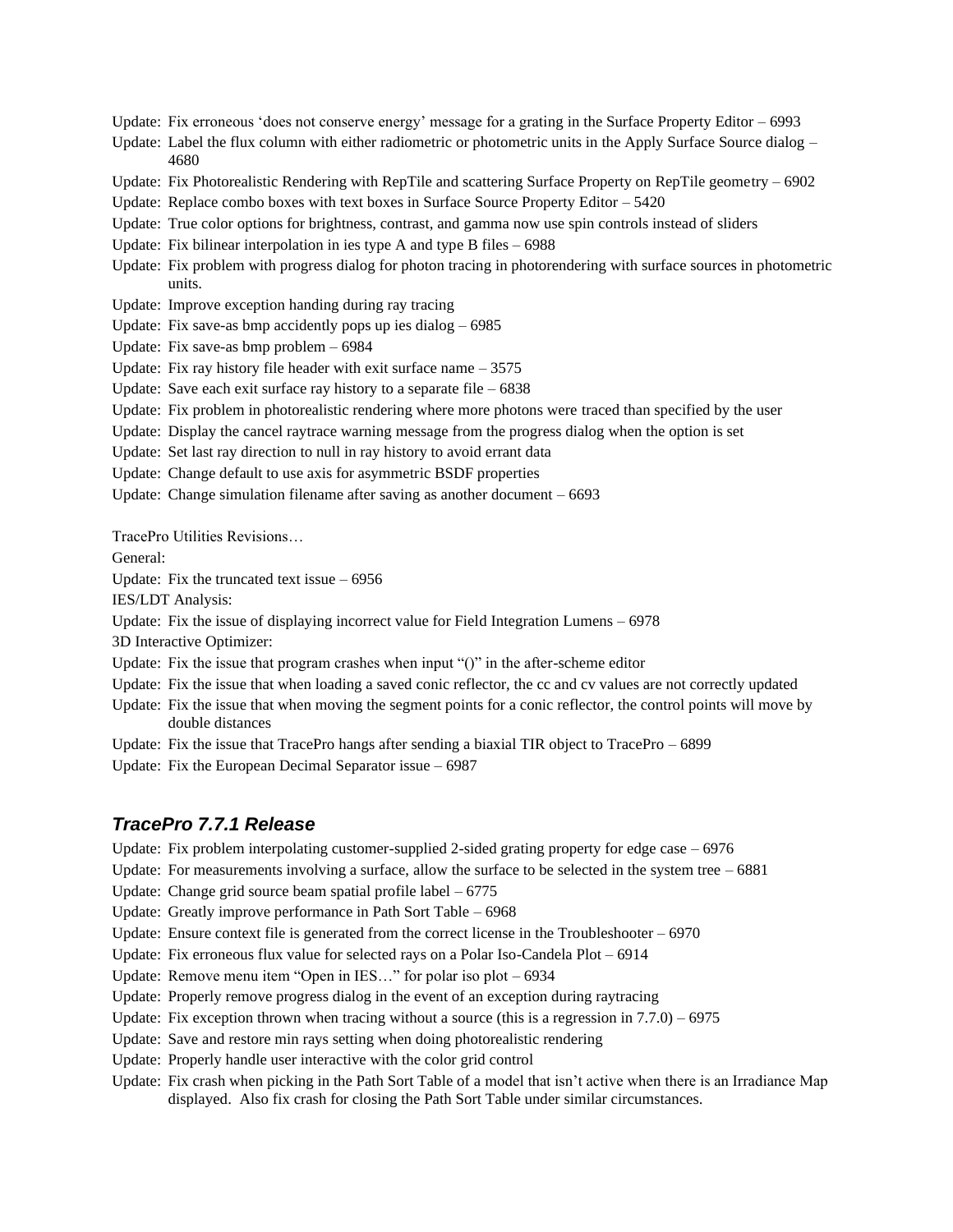TracePro Utilities Revisions…

BSDF Converter:

Update: Fix the issue that loading an Imaging Sphere Version:1.5.10.0 BSDF file with all data equal to 0.0, utility crashes – 6964

Update: Fix the issue that the file type of Diffract Mod is not in the list  $-6972$ 

IES/LDT Analysis:

Update: Fix the issue that when opening LDT file errors and omissions in display and text  $-6973$ 

3D Interactive Optimizer:

Update: Change the method of creating biaxial object to avoid crash when sending to TracePro  $-6946$ 

# *TracePro 7.7.0 Release*

- New: Candela Viewer
- New: Raytrace Mode Prompt
- New: Property Database Update
- New: Viewing Candela Plots from the Simulation File Manager
- New: New Options for Photorealistic Rendering
- New: Automotive Lighting Toolkit this is available as BETA software
- Update: Performance improvements for Photorealistic Rendering
- Update: The Scheme command (edit:surface-sweep … ) now works with wires and edges
- Update: Fix crash that could happen when using an anisotropic property from GSolver 6937
- Update: Fix Progress Dialog which errantly reported pessimistic estimates to complete photon trace for large photorealistic renderings – 6865
- Update: Fix rare crash when a ray hits the improper branch of a lemon or apple torus used in RepTile
- Update: Change location of online user manual 6940
- Update: Fix torus raytracing issue on submitted model 6930
- Update: Fix normalization of weights in Apply Properties Surface Source when using Surface Source property with discrete wavelengths – 6913
- Update: Each property editor's import function will now import all properties within the file, regardless of their type – 3579
- Update: Fix hyperbolic reflector UI problem incorrect values were displayed in dialog box 6906
- Update: Fix loading of IES data for certain Candela options 6907
- Update: Fix crash after changing surface source type in source editor  $-6908$
- Update: The Scheme function (analysis:candela-save-ies … ) has been deprecated. It has been replaced with the following functions:

(analysis:candela-save-ies-type-a … )

- (analysis:candela-save-ies-type-b … )
- (analysis:candela-save-ies-type-c … )
- Update: Overhaul of saving IES files 6852, 6955
- Update: Fix bug associated with Candela options regarding setting contour levels  $-6893$
- Update: Expose better information to user if a file exception occurs. Some examples of this are sharing violations or a full disk.
- Update: Fix failure to import GRIN data with the OSLO translator 1025
- Update: Add two scheme commands: (analysis:ray-history-close ) and (analysis:polarization-maps-close ) 1119
- Update: Documentation update to Scheme Macro Reference descriptions for Path Sort table commands
- Update: Fix surface selection when the surface is blocked by an importance target in Render, Wireframe, or Hidden Line view  $-6760$
- Update: Ensure path sort table is properly cleared before each raytrace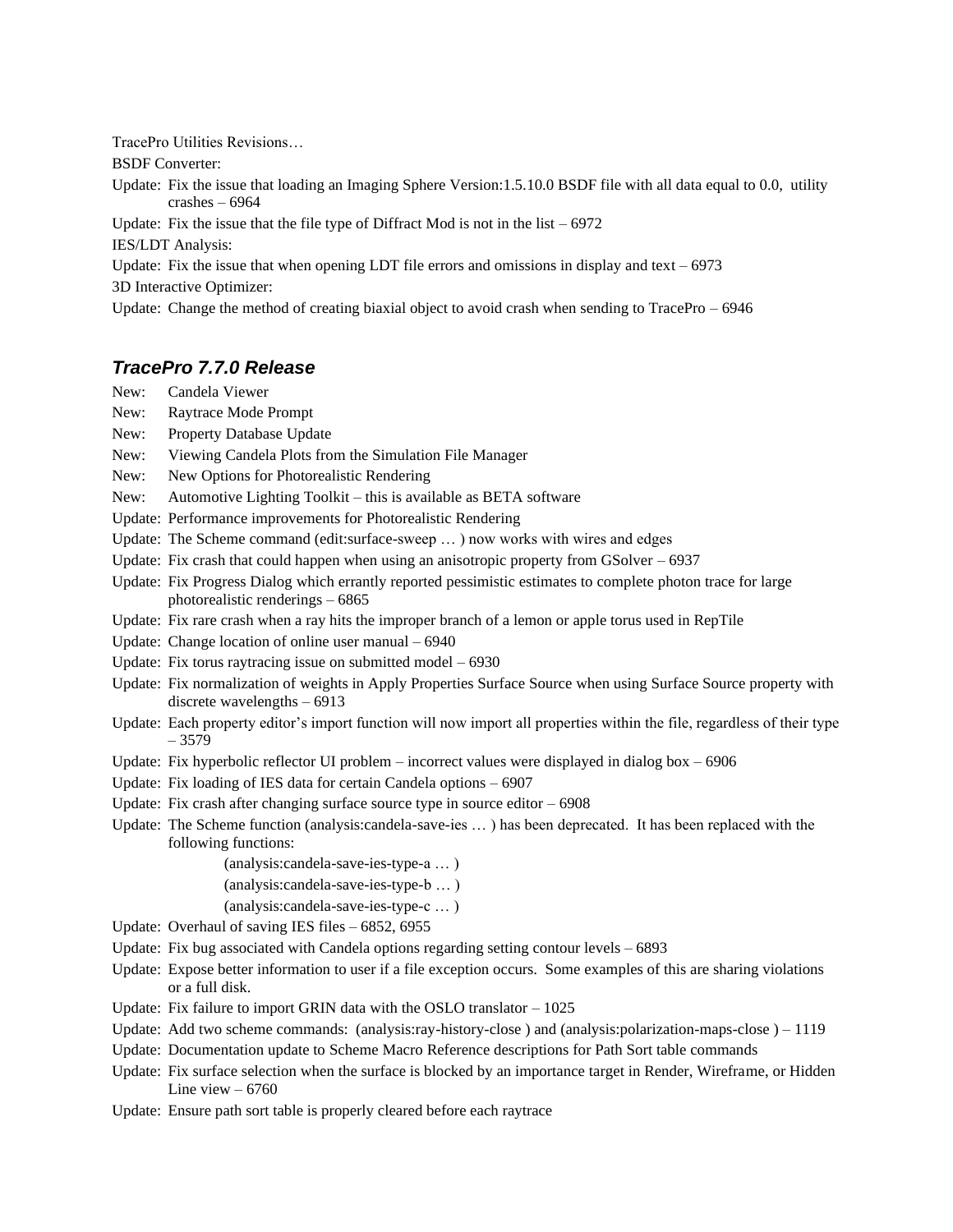- Update: Change dialog name to "Path Sort Table" to agree with name on Analysis menu 6835
- Update: Fix issues with updating the status bar on the Select Rays dialog  $-6879$
- Update: Add a retry capability to open sim files on a sharing violation. This is a rare occurrence that was discovered with an aggressive virus-checking program interfering with a long simulation run.
- Update: Fix a rare race condition with regards to the static random number generator
- Update: The Raytrace Report has been simplified 6872
- Update: Fix GRIN ray tracing error at coincident surfaces 6887
- Update: Ensure all text files saved to disk adhere to the "Save text file in Unicode format" TracePro option
- Update: Include model name in header of RGB raw data file from photorealistic rendering
- Update: Immediately save oml file to disk after open a CAD translated or lens design translated file
- Update: Prevent crash when adding another wavelength, temperature, or incident angle to a property with no scattering – 6877
- Update: Enhancements to saved ies format 6834, 6738
- Update: More efficient use of random number generator when generating a random ray direction
- Update: Improvements to lens design import of designs with global reference surfaces
- Update: Fix OSLO translator bug OSLO files specifies "tilt, then decenter" but TracePro is translating as "decenter, then tilt" $-4009$
- Update: Updates to online help 2652, 4829, 6245, 6842

TracePro Utilities Revisions…

Bitmap Source:

- New: Add new capability of exporting ray file in binary format 6595
- New: Add option for rays to start from the Scene, Target or a third plane between the Scene and Target 5779 BSDF Converter:
- New: Add capability of loading data from Diffract MOD 6894
- Update: Fix the issue that getting error message when attempting to update BSDF-beta plot after entering ABg values, when no data file is loaded  $-6623$
- IES/LDT Analysis:
- New: Add more preset views for the 3D plot 6935
- Update: Fix issue of loading IES TypeA, TypeB, TypeC
- Update: Fix issue of erroneously number of horizontal angles 6952
- Update: Increase the accuracy of RCG analysis
- Update: Fix the incorrect RCG report in Street light analysis 6890
- Update: Fix the issue when an IES file is loaded, the value that appears in the Emission Field is incorrect (the integrated value should appear instead) – 5583
- Texture Optimizer:
- Update: Fix issues when language is set to Finnish 6864

Texture Optimizer II:

- New: Add new tool to edit density map
- New: Add capability of saving and loading density files
- New: Add capability of importing cells from data sheet and TracePro faces
- Update: Fix issue that editing density map by sheet is not working correctly
- Update: Fix issue that when optimizing dot pattern with many rows, the resulting pattern looks unsmooth
- Update: Fix the issue that the last dot won't be read when importing the text file
- Update: Fix issue with invalid conversion during optimization 6880

3D Interactive Optimizer:

- New: Add the capability of opening the linked model in TracePro when loading the io2 file 6784
- New: Add the feature of setting step number for a radial symmetric object with asymmetric profile 6747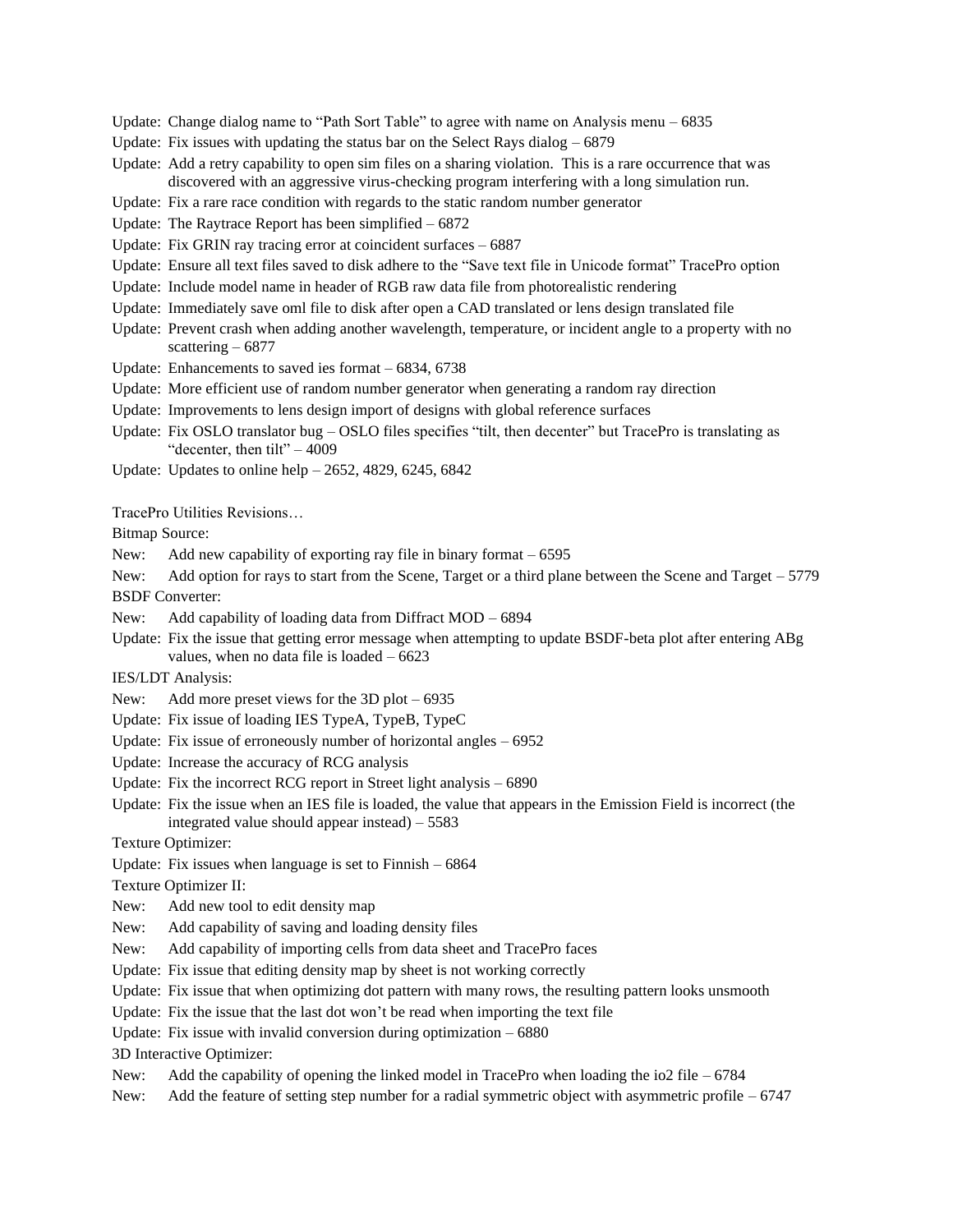New: Add new supported profile – freeform loop

- New: Add new supported surface type freeform radial
- New: Add the ability to click on an iteration in the trend chart and have it highlighted in the optimization  $log -$ 6783
- Update: Fix the issue that pickup on segment point for the Freeform Radial Surface is not working  $-6950$
- Update: Fix the issue that extruded object created from symmetric profile with detailed structure, object only has structure on half the surface – 6943
- Update: Fix the issue that extruded object created from asymmetric profile with detailed structure, object has extra geometry – 6944
- Update: Fix the issue that when setting operand to Intensity, the optimizer will give an unhandled exception error when trying to start raytrace  $-6928$
- Update: Fix the issue that cannot re-open the saved io2 file with an intensity operand  $-6928$
- Update: Add description for the relationship between the control point locations and the resulting conic constant and curvature – 6848
- Update: Fix the issue that an error indicating a conversion error when launching program if the Window region and Language is set to French – 6884

Solar Emulator:

Update: Changed the input of vector data to 3 different fields to make input easier  $-6910$ 

### *TracePro 7.6.4 Release*

- Update: Improve the Scheme commands (property:apply-importance-target … ) and (property:remove-importancetargets … ) by permitting their use for multiple surface at once. The first parameter can now be either an entity or an entity list.
- Update: Fix for opening large binary ray files (larger than 2GB)
- Update: Fix rotational symmetry issue with Candela distribution plots 6857
- Update: Fix to macro recording of file path when recording the saving of a path sort
- Update: Adjust conservation of energy tolerance for diffraction gratings slightly to account for numerical round-off – 4234
- Update: Fix File/Send 6851
- Update: Fix updating to Display Selected Paths 6863
- Update: Disable saving as ies or ldt formats from Iso Candela plots. These options are only available from Candela distributions plots. – 6853
- Update: Re-establish tabular file format for Candela distribution files, improve angular resolution of smoothed data, add header information for future use – 4320, 6827
- Update: Restore the use of an energy conservation tolerance for diffraction gratings (this is a regression from 7.4.3)
- Update: Add wavelength weight argument to (raytrace:apply-source-wavelengths  $\dots$ ) 6833
- Update: Ensure proper menu selections are available for TracePro Standard and TracePro LC
- Update: Fix crash when doing Path Sort Table on rays with GRIN intersections
- Update: Prevent low level attributes from being shared when they should not have been. This could have happened in very rare circumstances.
- Update: Slight performance improvement in radial polynomial calculations

TracePro Utilities Revisions…

General:

- Update: Updates to understand tabular file format of Candela distribution files that was re-established and improved with this release
- Update: Fix the issue that if the length of string sent to TracePro thru DDE exceeds 255, the exceeding string will be dropped
- IES/LDT Analysis: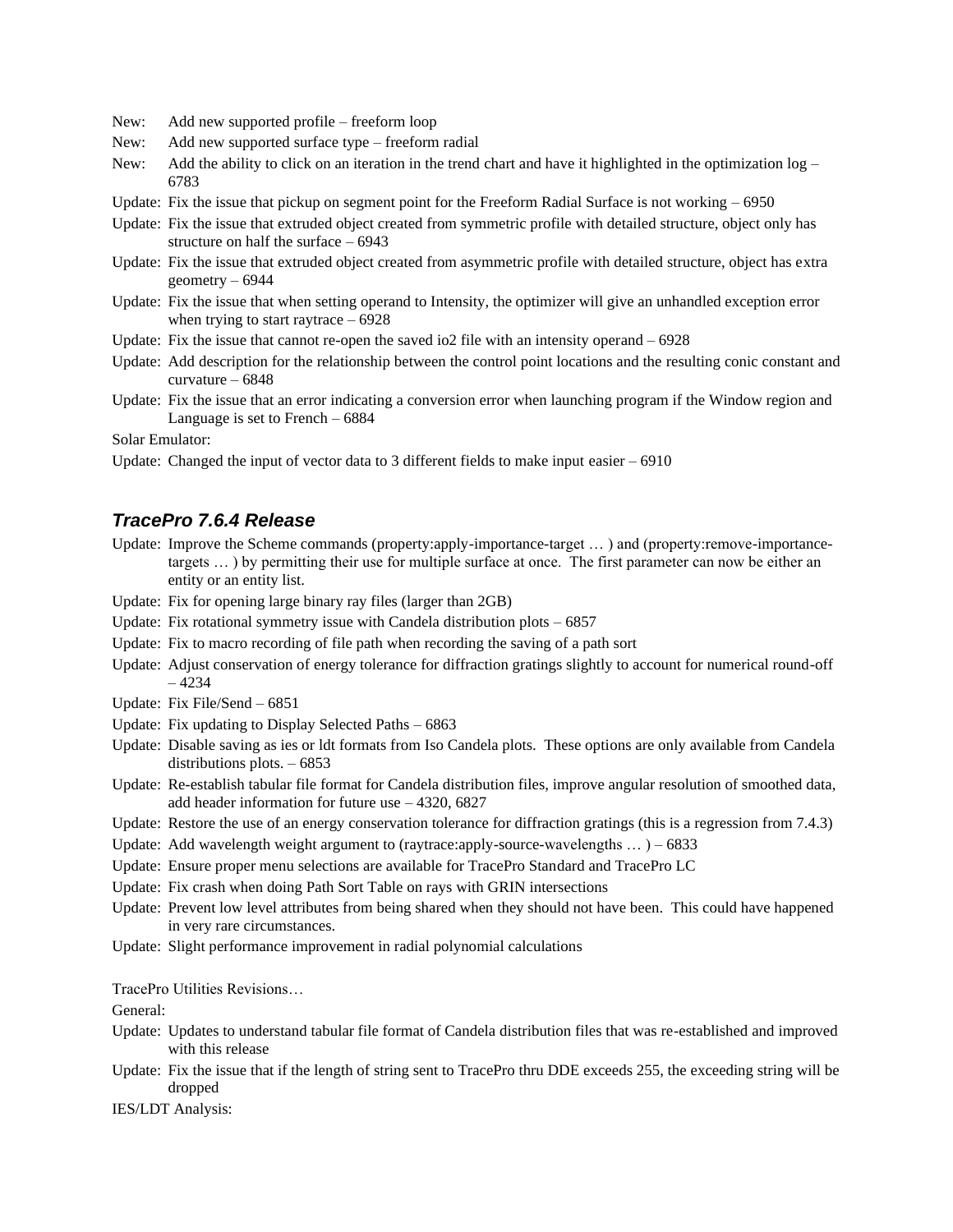Update: Fix the issue of importing Polar and Rectangle ISO Candela files from TracePro – 6844, 6867

Update: Fix the issue when loading the Candela Distribution file saved by TracePro 7.6.3 and the Language setting is French, the operation will fail  $-6866$ 

Surface Source Property Generator:

- New: Add a unit selector of mm or nm for wavelength in defining the spectrum range  $-6790$
- New: Add new capability of displaying CIE chromaticity diagram when mouse is hovering on the color box 6791
- Update: Fix the issue that cannot export property directly when using imported Candela file  $-6843$

Texture Optimizer II:

Update: Fix the broken function of optimizing dot pattern with the current dot positions

3D Interactive Optimizer:

- New: Add new capability of pasting an irradiance map on the uniformity defining dialog
- New: Add "Remove background" button in the uniformity operand definition dialog
- Update: Fix the issue that cannot get the incident Candela profile on a specified surface if TracePro is running in Simulation mode
- Update: Fix the drawing issue with the lens object

# *TracePro 7.6.3 Release*

- Update: Fix Copy/Paste issue when save text as Unicode is selected 6829
- Update: Efficiency improvement in raytrace for ABg BSDF when g is an integer
- Update: Add Photorealistic Rendering Options to popup menu for all languages --previously it was only there for English
- Update: Fix bug that caused extra simulation files to be errantly created
- Update: Make insert icons work under Geometry menu 6825
- Update: Fix a tree node bad state that occurred after a specific editing sequence  $-6800$
- Update: Properly delete property cache after importing from a file 6824
- Update: Fix crash in non-English versions of TracePro when launching the Candela Options dialog  $-6822$
- Update: Improve raytrace performance of rotationally symmetric aspheric surfaces  $-6796$
- Update: An optional argument has been added to the macro command (raytrace:add-file-source … ) to define a wavelength when the file source doesn't contain wavelength information  $-5341$
- Update: The macro command (raytrace:set-wavelengths … ) can now set the wavelength weights for file sources

TracePro Utilities Revisions…

IES/LDT Analysis:

Update: Fix issue that the orientation of the export file source  $\&$  surface source property doesn't match the loaded IES file – 6446

3D Interactive Optimizer:

- Update: Fix the issue that when changing ray type the cell of surface is not editable if the selected operand is Beam width
- Update: Fix the issue that when creating a radial symmetric object with an initial TIR profile, an error indicating null array occurs
- Update: Fix the issue that cannot modify the position of bitmap
- Update: Fix the issue that if the material catalog name contains colon, the property will be missing when loaded 6821

Update: Fix the issue that fail in optimization due to new Candela distribution format – 6820

Solar Emulator:

Update: Fix the issue that error occurred after starting analysis  $-6823$ Analysis Toolkit: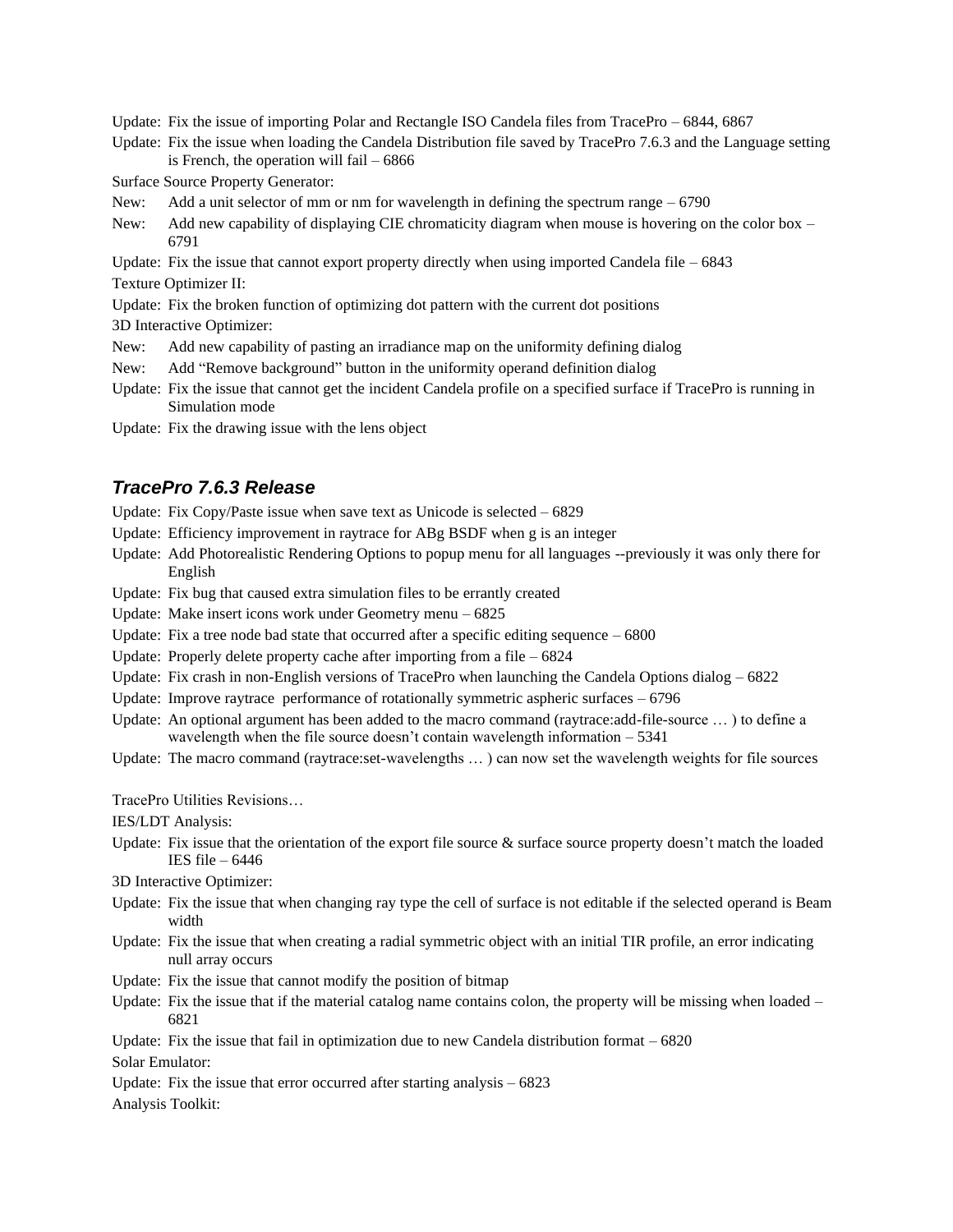Update: Fix the issue that the feature of spectrum analysis is failed due to new incident ray table format  $-6826$ 

# *TracePro 7.6.2 Release*

- New: Add the capability of displaying Luminance value when moving mouse over a Photorealistic Rendered image
- New: Add the capability of adjusting the gamma value of the rendering result
- New: Add the capability of saving raw data including r,g,b and luminance as a text file
- New: Macro commands added for Photorealistic Rendering Setup dialog
- Update: Fix issue with sweeping a planar surface with Sweep Angle 6815
- Update: Fixes to Auto Level settings in Simulation File Manager / Irradiance Viewer 6802, 6803
- Update: Simulation File Manager / Irradiance Viewer Options auto levels setting are now available for editing 6804
- Update: Improve calculation of default brightness level for Photorealistic Rendering 6814
- Update: Fix performance issue in volume flux calculation 6812
- Update: Fix errant message in progress dialog  $-6797$
- Update: A valid orientation vector is not required if a 2-sided surface property is isotropic 6806
- Update: Fix issue with applying a 2-sided surface property
- Update: Context file for requesting a license is now saved to the desktop instead of the ProgramData folder
- Update: Improvements to OSLO translator
- Update: Fix raytracing error on submitted lens. Moving this lens in-session and re-raytracing produced incorrect raytrace results – 6770
- Update: Enable GRIN raytracing to aspheric surfaces
- Update: Improve the brightness calculation of a photorealistic rendered image
- Update: Improve calculation of missing aperture semi-diameter on imported lenses
- Update: Improve handing of ray files with bad wavelengths which previously confused the ray counters  $-6755$
- Update: Do not allow saving of IES or LDT files unless the Analysis Units are set to Photometric  $-6762$
- Update: Fix the irradiance map surface outline to properly account for the scale  $-6758$
- Update: Fix an access violation tracing surface sources on objects that have been removed from the ray trace
- Update: Fix an issue on the Polar Iso Candela Plot where the Total Flux is incorrect in some circumstances  $-6416$
- Update: For models with multiple instances of the same file source, read that file from disk only once  $-6754$
- Update: Fix an error in calculating the bulk scatter in RGB mode
- Update: Lost flux in an object (e.g. due to bulk scatter) was not correctly reported in the flux report. This is now fixed. – 6635

TracePro Utilities Revisions…

BSDF Converter:

Update: Fix the issue that cannot read the SPEOS anisotropic bsdf file – 6099

- Update: Fix the issue that cannot auto-detect the file type if the extensions are all .txt 6543, 6544
- Surface Source Property Generator:

Update: Fix the issue of failing to export property when the loaded spg file contains multiple profiles – 6813 Texture Optimizer II:

- New: Add Polygon shape support
- Update: Fix the issue when importing texture file in the current cells but there are not cells existing, program crashes
- Update: Fix the issue when importing texture file in uniform cells, program crashes
- Update: Fix the issue that program crash when adding cell with blank boundary
- Update: Fix the issue that program crash when the combined cell has the same position with current existing cell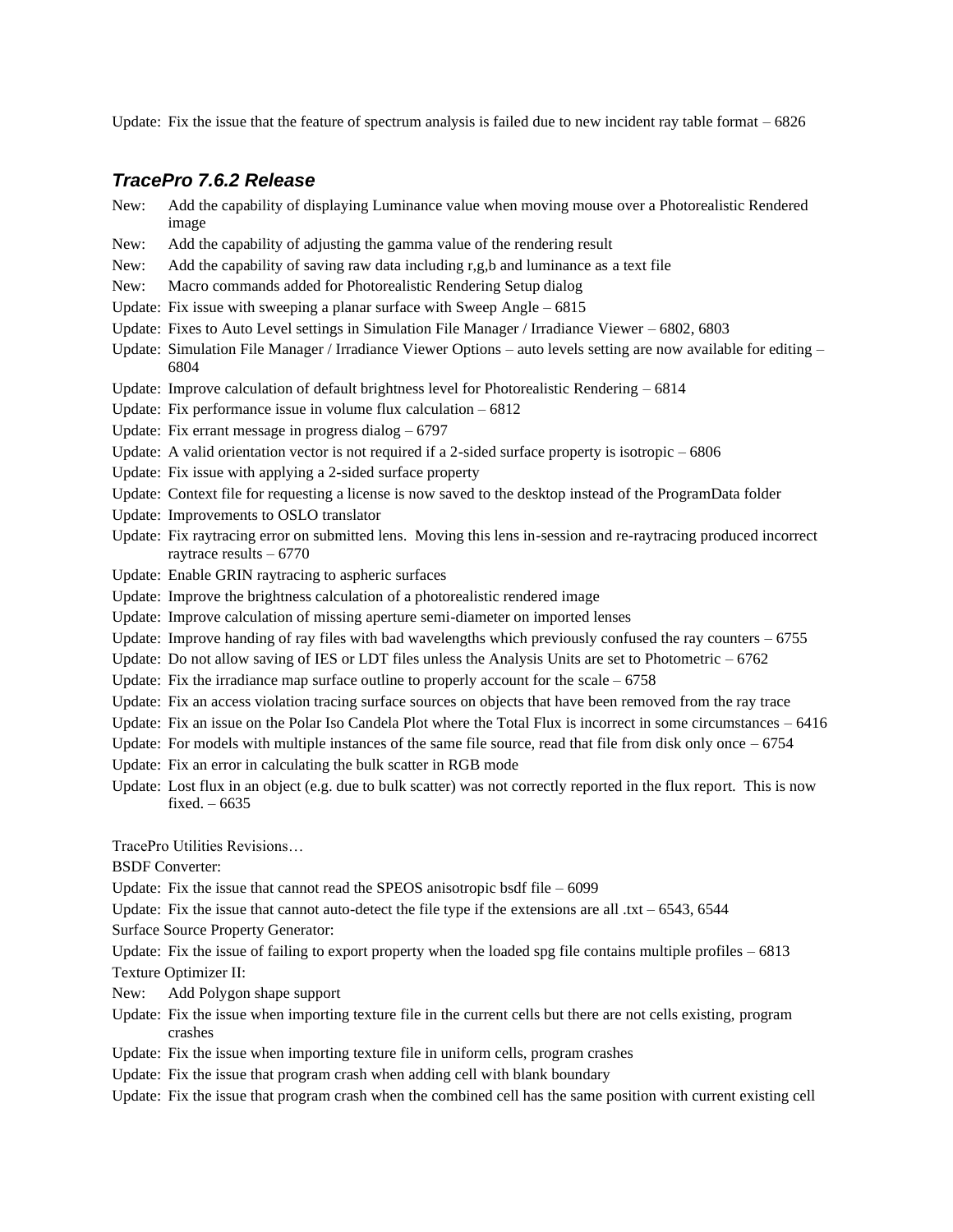Update: Fix the issue that uv mapping method is missing in the Export Real Geometry dialog

Update: Fix the issue that program hangs when after select optimization from Action menu when Dot Preview is selected – 6810

3D Interactive Optimizer:

- Update: Fix the crash when copying a radial symmetric object
- Update: Fix the crash when drawing a radial symmetric object with an across profile
- Update: Improve the abridged after-scheme command window in after-scheme editor  $-6746$
- Update: Fix the issue that surface property not applied to surfaces when surface is the result of setting "Steps" in the Object dialog – 6741
- Update: Fix the issue that program crash if the weight value of an operand is empty  $-6808$
- Update: Fix the bugs when selecting missing ray as the target of intensity operand 6794

Analysis Toolkit:

Update: Correct the tip text for the Exit button

### *TracePro 7.6.1 Release*

Update: Fix a file opening error with models containing irradiance surface sources – this is a regression in 7.6.0 – 6751

### *TracePro 7.6.0 Release*

- New: For a complete description of all new features in TracePro 7.6, please refer to the update guide on the TracePro Manuals webpage
- New: Add macro command (analysis:sort-path-sort-columns … ) to sort on the columns of a Path Sort Table 6701
- Update: Fix Solve For calculation in Surface Property Editor for 1DABg BSDF model 6715
- Update: Performance improvement of rotational symmetry calculation for Candela plots 6440

Update: Fix incorrect result for volume flux with a grid source inside object  $-6708$ 

- Update: Save max photons setting for photorealistic rendering to the OML file  $-6740$
- Update: Fix message that gives incorrect wavelength 6737
- Update: Fix raytrace error in repeated raytrace of RepTile DMD 6725
- Update: Fix issue with smoothing on Polar Iso Candela plots 6735
- Update: Fix raytrace error for RepTile with "Use Surface Bounds" set as RepTile bounds 6694
- Update: Explicitly set directory for Simulation File Manger to make sure it can be loaded
- Update: Ensure deactivated license keys are resolved before upgrading the key, don't list remote keys with the licenses removed, and include server name for remote deactivated keys
- Update: (insert:lens-element … ) macro now contains support for "Decenter of Second Surface Relative to the First" and "Tilt of Second Surface Relative to the First" – 6674

TracePro Utilities Revisions…

BSDF Converter:

Update: Fix the issue of failing to load Radiant Imaging ISSA file saved in older version – 6508

Update: Fix the issue with handling large data files  $-6616$ 

Update: Fix the issue of failing to load the .BSDF file when Language is set to Turkish  $-6660$ IES/LDT Analysis:

Update: Fix the incorrect orientation setup of the Street Light Analysis – 6685

Texture Optimizer II:

New: Add capability of saving position file in XYZ format for UV mode

Update: Fix the issue that an error shows when expert real geometry to a surface in TracePro  $-6724$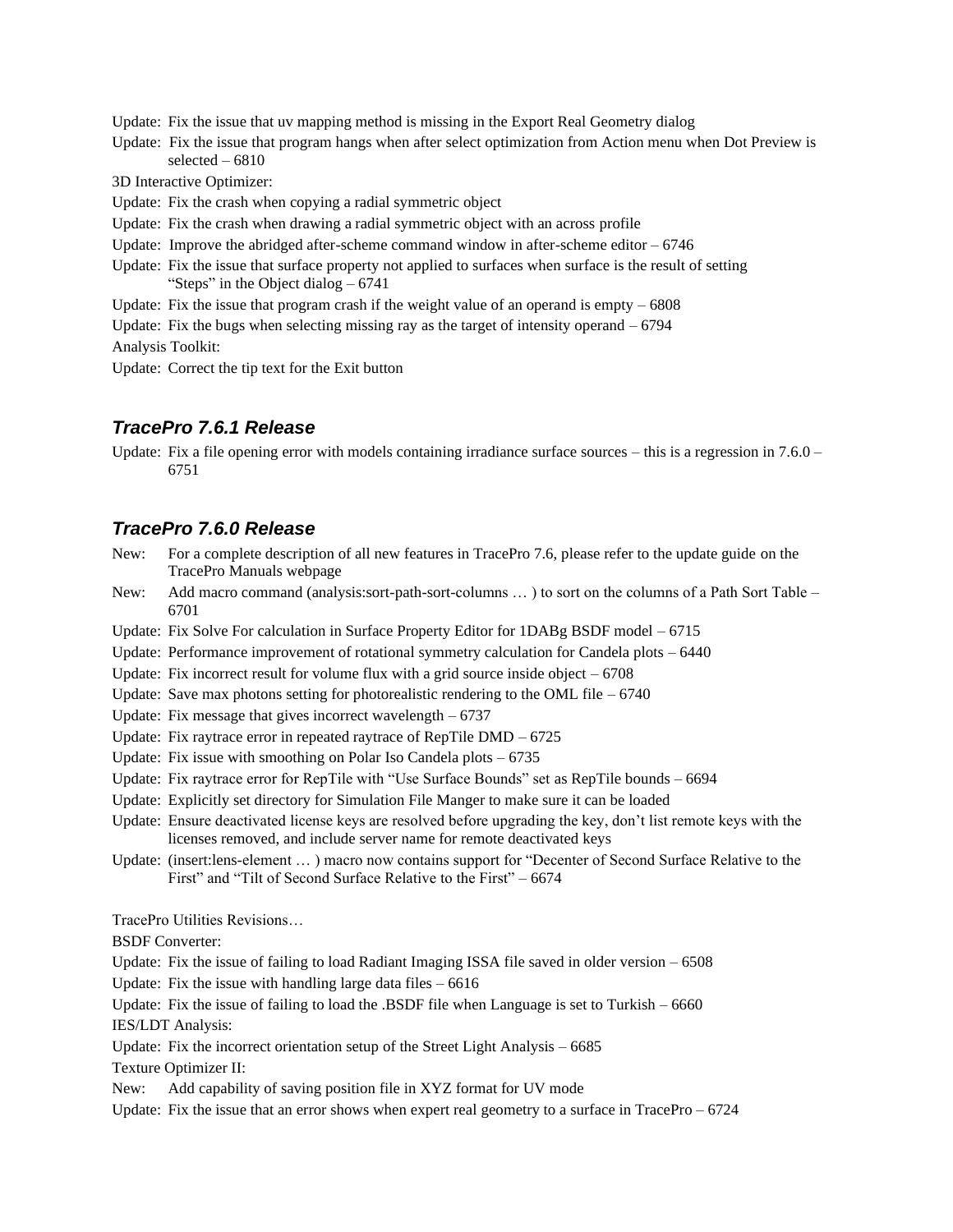Update: Fix the incorrect geometry parameter error message when trying to enter values for any parameter while Pointed cone is selected as the dot shape – 6723

Update: Improves the speed of generating dots

Update: Fix the issue of incorrectly filling density/target in cells as a path

3D Interactive Optimizer:

New: Add capability of scaling surface

New: Add new after-scheme command: raytraceflag

New: Add the display of total flux on the irradiance map when viewing it on the Log history window

New: Add new supportive surface type – freeform surface

New: Add new after-scheme commands: export\_surface\_as\_surface and export\_surface\_as\_wirebody

New: Add capability of displaying rays in different color

New: Add capability of deleting rays in selected color

Update: Fix the issue that if conic constant changed to zero, the curve won't be generated in some cases

Update: Fix the issue that when copying an object with surface that has duplicated name, the copied object refers to wrong object

Update: Fix the issue that when changing segment type from conic to spline, program crashes in some cases

Update: Add example to commands unite, subtract and intersect to clarify the difference between the object ID and object name – 6563

Solar Emulator:

New: Add capability of defining the rotational axis for Sun tracking options: Uni-axial and Aim to Sun

New: Add the display of Sun attitude and Azimuth angle in the 3D preview window

### *TracePro 7.5.7 Release*

Info: No changes from TracePro 7.5.6

TracePro Utilities Revisions…

3D Interactive Optimizer:

Update: Fix the issue that a file saved with a cSegLoop will not open – this is a regression in  $7.5 - 6720$ 

# *TracePro 7.5.6 Release*

Update: Enhancements to license troubleshooter – clearer messages and more information in emails sent back to Lambda Research

Update: Fix bug where deactivated keys were not listed in the troubleshooter  $-6718$ 

Update: Fix copy/paste issue with irradiance sources  $-6717$ 

Update: Improve parsing and handling of OSLO commands in OSLO importer

Update: Fix insert lens issue with 90 degree rotated cylindrical face  $-6713$ 

- Update: Fix crash in fluorescence raytracing when levels were so low that no fluorescent rays were created at certain wavelengths – 6714
- Update: Fix smoothing factor issue on some Candela plots this is a regression in  $7.5.5 6716$

Update: Internal improvements to licensing and the Troubleshooter

- Update: Change grid source Gaussian Spatial Profile label 6710
- Update: Fix issue with launching license tool
- Update: Fix Rectangular Iso Candela plot color map this is a regression in 7.5.5 6704
- Update: Fix luminance viewer with photometric units  $-6703$
- Update: Modify menu obtained from right-clicking in the system tree is only available for objects created from TracePro dialogs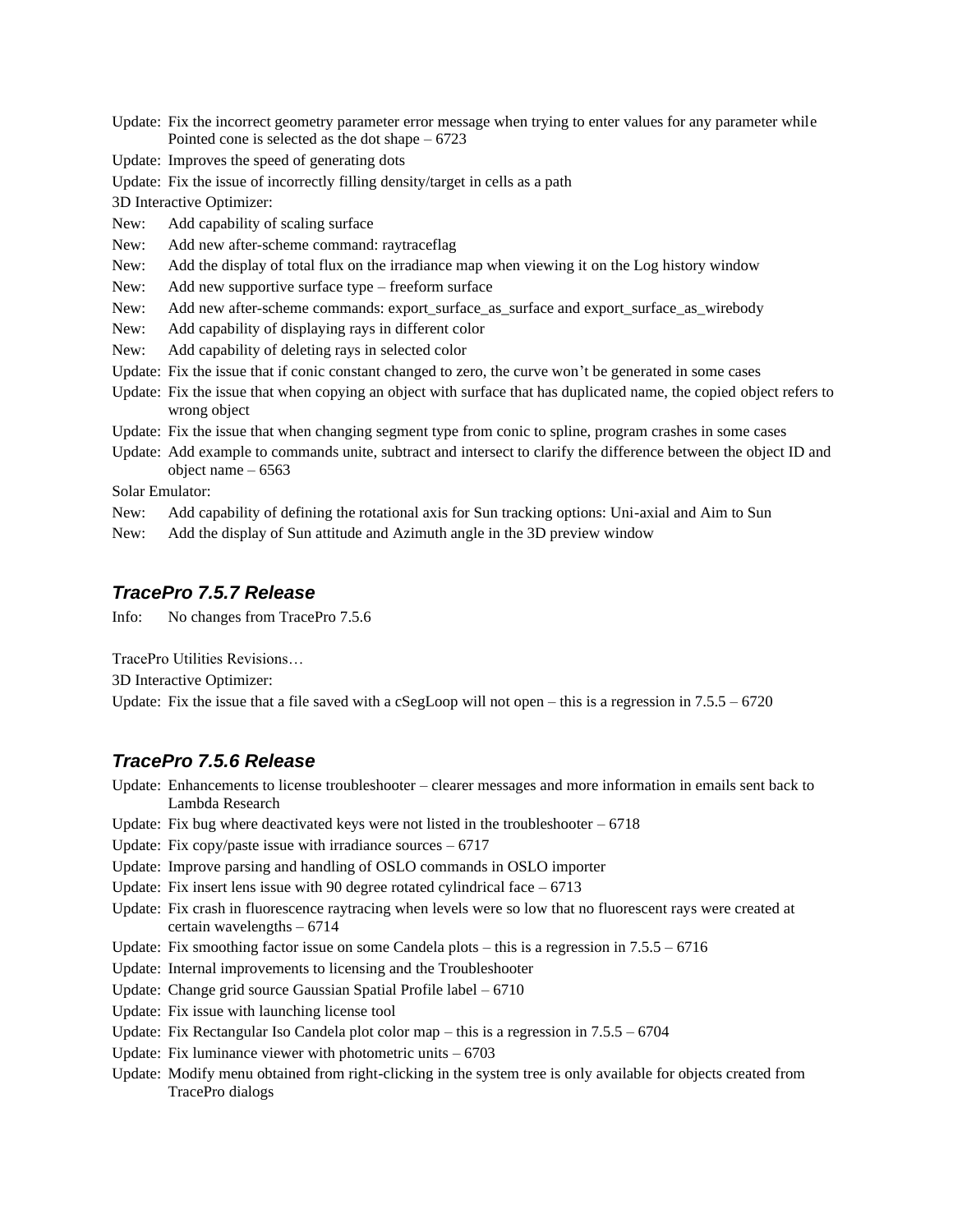TracePro Utilities Revisions… General: Update: Change the temp folder to  $\Delta$ ppData $\Delta$ Local $\Delta$ Temp which is Microsoft compliant – 6705 IES/LDT Analysis: Update: Correct the message string to improve the clarity of the error message when the loaded IES file doesn't have the Lamp size info in its file header  $-6601$ 2D Interactive Optimizer: Update: Fix the issue that fails to optimize when windows Region and Language is set to German  $-6711$ 3D Interactive Optimizer: Update: Add icons in surface window of Y-Z and Z-Y view when a 2D profile is displayed  $-6287$ Update: Fix the issue that fails to build geometry in TracePro when Language is set to Italian  $-6515$ Update: Fix the wrong behavior when changing curvature on an angled conic segment Update: Modify the description about how to define a light source in the object view  $-6445$ 

Update: Add description to the periodic segment in the on-line help  $-6696$ 

# *TracePro 7.5.5 Release*

New: Added the Scheme command: (view:set-update-system-tree … )

New: Added the following Scheme commands: – 6668, 6669

(edit:set-model-window-size … )

(edit:get-model-window-size )

(analysis:candela-set-window-size … )

(analysis:candela-get-window-size … )

Update: Restore proper names to Tools | Change Language submenu -- this is a regression in 7.5.2

Update: Fix issue with Photorealistic Rendering image when surface source is using calculated wavelengths – 6686

Update: Add "Set Default" button in Irradiance Viewer Options dialog – 6687

Update: Fix issue with saving Polar ISO Candela data when Contour plotting was selected

Update: Fix crash in Photorealistic Rendering that appears when making an object, that contains a surface source, invisible

Update: Fix erroneous raytrace results in case with RepTile/Texture using Surface Bounds – 6694

Update: Make Simulation File Manager dialog resizable – 6692

Update: Fix default file extension in File|Save As… – 6689

Update: Disable Save menu pick for the irradiance viewer – 6688

Update: Fix crash when performing a Boolean Subtract when the subtracted body has a surface source – 6683

Update: Fix color issue in Photorealistic Rendering – 6682

Update: Fix reported crash in Table BSDF – 6691

Update: Efficiency improvement for optical aspheres

Update: Fix crash in Photorealistic Rendering – 6681

Update: Improve memory management in Photorealistic Rendering – 6413

Update: Add warning to Volume Flux when a fluorescence property exists – 4664

Update: Have Export Rays consider the Ray Sorting selection for Flux Display Range – 4839

Update: Improve performance in system, source, and radiance calculation tree controls

Update: Several enhancements to the license troubleshooter

TracePro Utilities Revisions…

Surface Source Property Generator:

New: Add new capability of loading Candela file and IES file as radiation pattern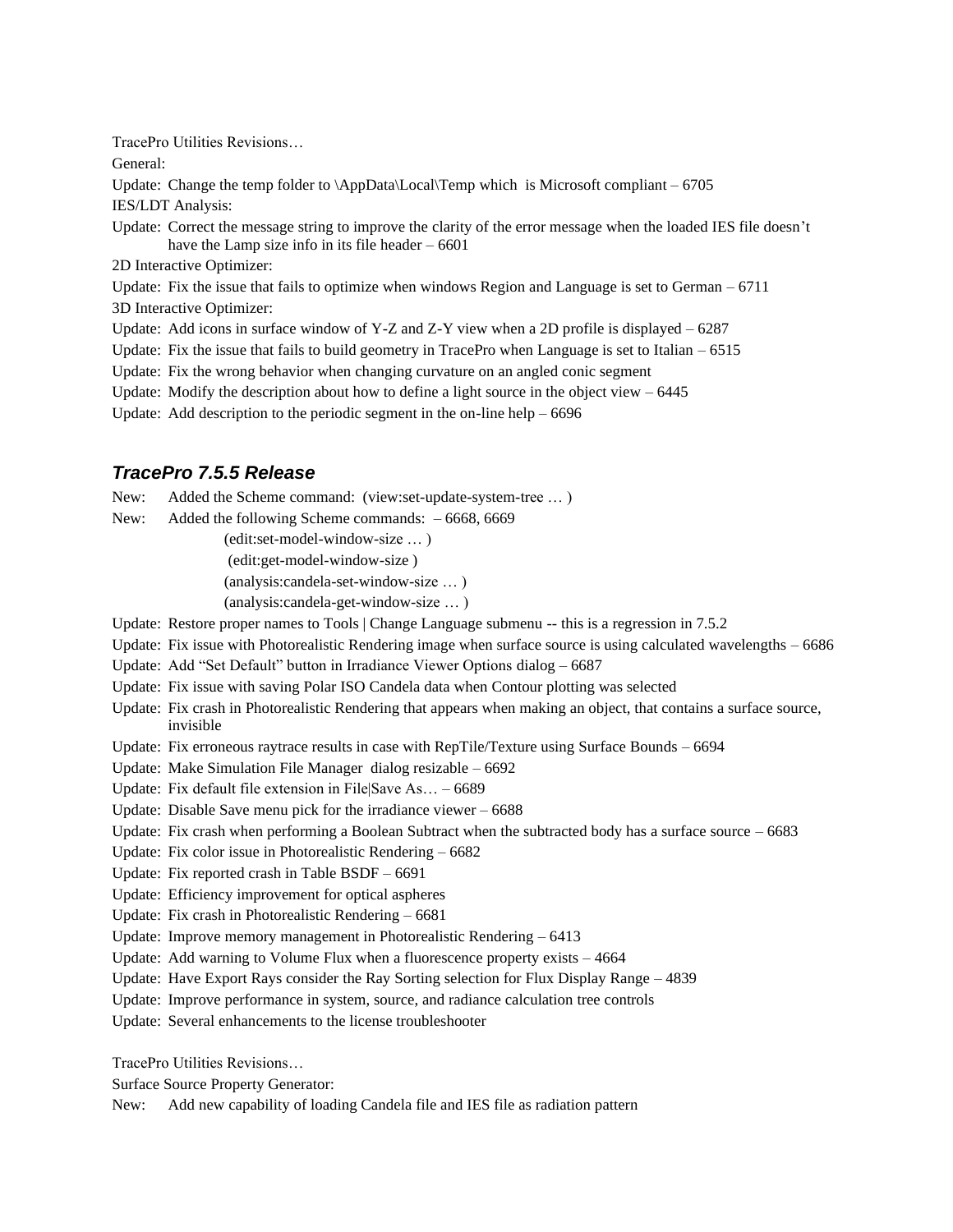Texture Optimizer II:

- New: Add new preference setting for dithering boundary dots
- New: Add capability of updating density value by the real generated density value during optimization
- New: Add new button to retrieve the center position of the current boundary in the Scale boundary dialog

New: Enable the cell profile display even unchecked the cell display option

New: Add new feature of Gaussian smoothing in the density/target value editors

New: Enable the display of mouse position in the density/target filling dialogs

Update: Fix the issue that when generating dots, the progress bar is glitter

Update: Fix the issue that after rebuilding cells, the selected cell is the old one

Update: Fix the issue that in the optimization dialog, the popup menu on the target map is not functional

Update: Fix the issue that when start optimization with the current texture file, program will crash

Update: Fix the issue that the target map only can display in gray scale

Update: Fix the crash when filling density map if there is no any path defined

Update: Fix the issue that when aborting optimization during the phase of generating dots, program will crash 3D Interactive Optimizer:

New: Add new tool for logging the DDE commands

New: Add capability of creating Fresnel profile on a curved baseline

Update: Fix the issue that sending to TracePro results in error messages when Region and Language is set to German – 6697

Update: Add descriptions about Fresnelization in on-line help – 6698

- Update: Fix the issue that one row of facet will be missing to tweak as curved when rotating a TIR profile
- Update: Fix the issue that when there are invalid values obtained during optimization, viewing trend chart will hang the program - 6666

Update: Fix the issue that when reducing the number of Asphere terms, the program will crash Solar Emulator:

- New: Add spectrum info for both Sun model and Sky model
- New: Add option of ray sampling method for Sky model generation
- New: Add new feature that export Sky model as a surface source property

Update: Fix the issue that the slider won't update with the simulation  $-6200$ 

### *TracePro 7.5.4 Release*

- New: Add option to troubleshooter to set server name when network key is on a different subnet. 6572
- Update: Fix reported irradiance value for surface sources in Property Report
- Update: Fix application of irradiance surface source property to multiple faces at once
- Update: Change define source menu item order to make it consistent across TracePro 6667
- Update: Improvements to source tree performance
- Update: Fix irradiance value round off problem in UI of grid or surface sources. Models saved from this version forward will not have this problem. – 6661
- Update: Improve macro recording of inserting/modifying grid sources to a more efficient way
- Update: Fix internally found crash when interacting with the Surface Source Editor and multiple documents
- Update: Fix drag/drop issue in the system tree that lead to a crash 6664
- Update: Fix for incorrect flux in Table BSDF 6658
- Update: Improvements to memory allocation when a large number of sources are used
- Update: Performance improvement. After inserting a Ray File into the model and performing a ray trace, the file was inefficiently read twice. We now only read the file once.  $-6596$
- Update: Fix issue with exclude flag errantly toggling in the source tree when modifying a source  $-6655$
- Update: Fix Source Editor issue where a modification to a source could delete the wavelengths on the source  $-6657$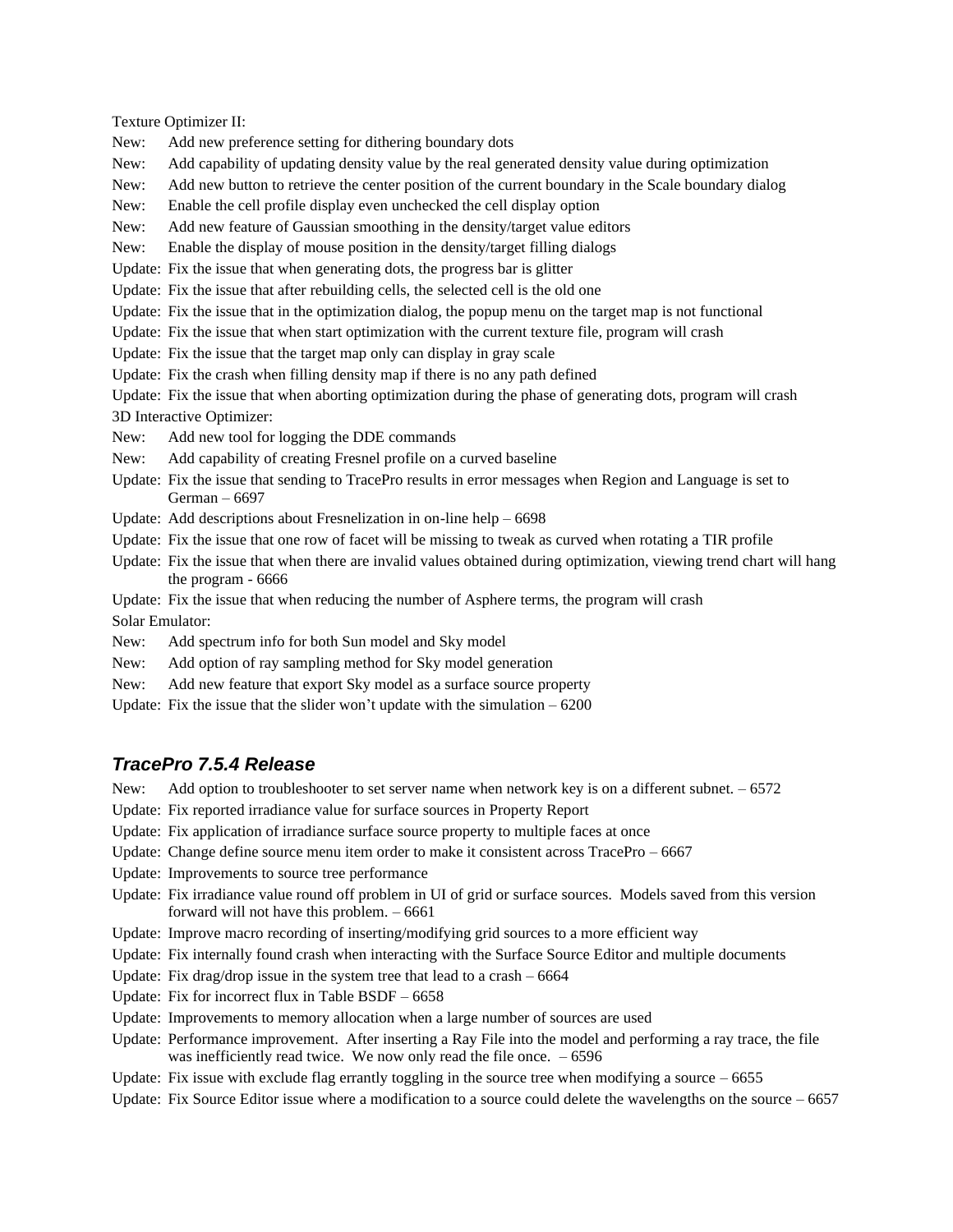Update: Improve messages and cleanup previously downloaded installers when running Check For Updates

Update: For all Property Editors, catalog names are case insensitive while property names are case sensitive. Ensure combo boxes in the UI adhere to this.

TracePro Utilities Revisions…

Texture Optimizer II:

New: Add new capability of placing dots on UV surface and creating dots as real geometries

Update: Fix the issue that the progress bar generates repeatedly when launching the density path dialog Solar Emulator:

New: Add new capability of exporting sky model in multiple wavelengths

### *TracePro 7.5.3 Release*

New: BrightView diffuser surface properties are in database shipping with this release

- Update: Fix Check For Updates message that referred to a new update as "Early Access" instead of stating the new version number – this is a regression in 7.5.2
- Update: Fix errant error message when adding a new property to the database through the Property Editors this is a regression in  $7.5.2 - 6653$
- Update: Fix incorrect Incident Ray Table on coincident surface in submitted model 6638
- Update: The conservation of energy message was erroneously displayed for some properties in the Surface Property Editor. This is now fixed.  $-6649$

Update: Fix UI in Rotate Source dialog so all required data can be entered for a customized rotation – 6651

- Update: Fix macro recording of (edit:rotate-grid-source … ) and (edit:rotate-file-source … ). The angle being recorded was incorrect. – 6652
- Update: Fix problem in OSLO translator for ISO Symmetric Asphere -- this is a regression in 7.5.2
- Update: Fix crash when deleting an object with a surface source on it  $-$  this is a regression in 7.5.2 6650
- Update: Ensure all name comparisons in the property database are case sensitive
- Update: Permit newly created fluorescence properties to be edited in the Fluorescence Property Editor
- Update: Provide the proper behavior in Display Selected Rays mode when navigating the Incident Ray Table with the up and down arrow keys – 6619
- Update: Fix to (analysis:refresh) command to ensure all Candela plots properly refresh 6648
- Update: Only allow positive scale factors in Scale Selection dialog box 6646
- Update: Enhancements to Check For Updates regarding license checking and messages to the user

TracePro Utilities Revisions…

3D Interactive Optimizer:

Update: Fix the issue that the user-defined operand is not working

### *TracePro 7.5.2 Release*

| New: | Add the following Scheme command to clear the output window $-6642$                         |
|------|---------------------------------------------------------------------------------------------|
|      | $(macc:clear-output)$                                                                       |
| New: | Add the following Scheme commands to support Display Selected Paths and Path Sorting – 6634 |
|      | (analysis: display-selected-paths )                                                         |
|      | (analysis:update-selected-paths )                                                           |
|      | $(analysis: get-sort-path-count )$                                                          |
|      | $(analysis:path-sort-close)$                                                                |
| New: | A Ray File Wavelength Editor has been added to the Define menu – 4421                       |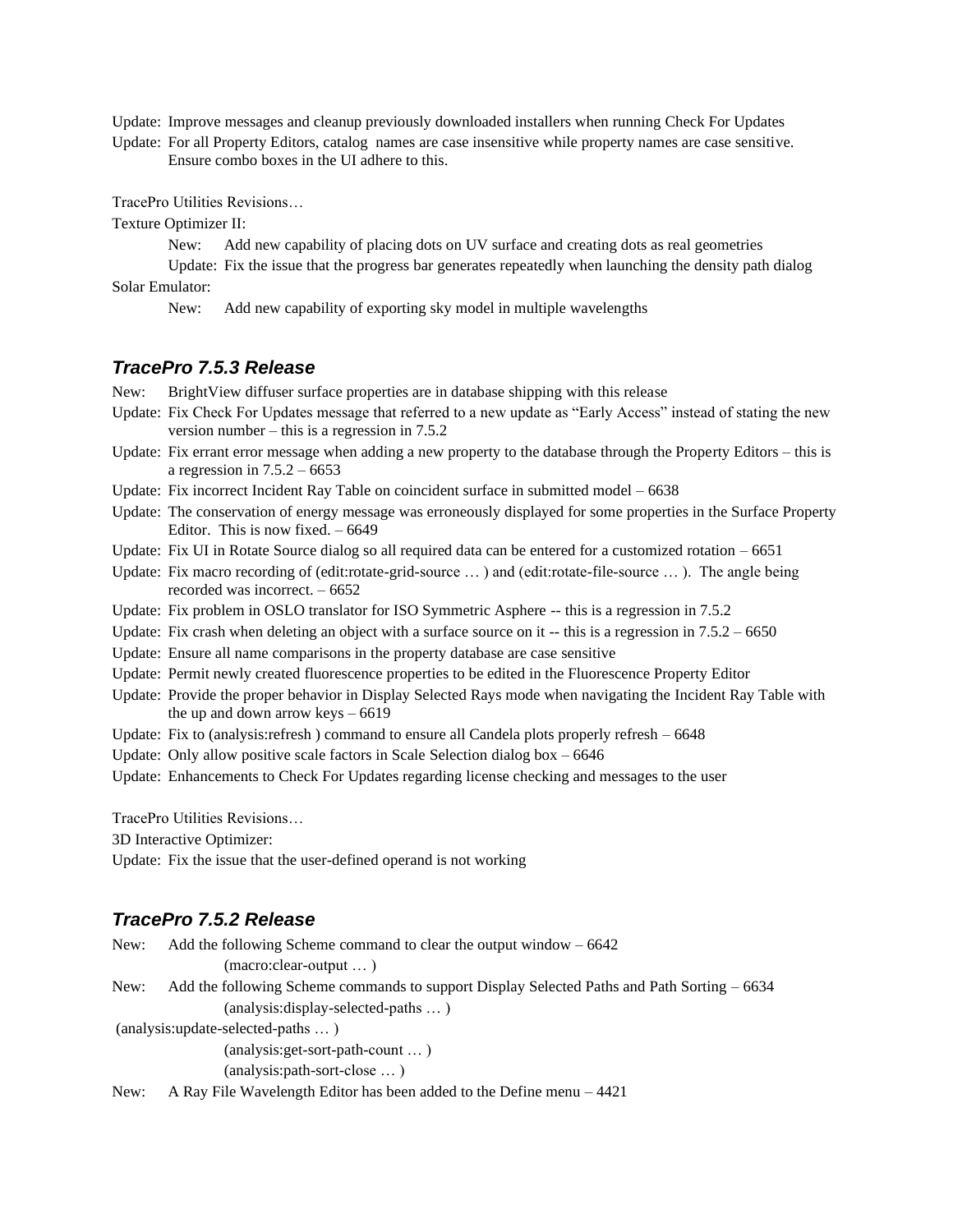Update: Fix issue with Table BSDF integration

- Update: Improvements to internal caching of property data to minimize database transactions and improve performance
- Update: Properly handle ray tracing invisible objects for Photo Realistic Rendering
- Update: Improve error checking when querying license and put up message box if query fails
- Update: The default model temperature is now used to interpolate surface source properties. 300K was previously used.
- Update: Auditing performance improvement on large models
- Update: Fix incorrect ray trace in Gegenbauer bulk scatter models with g coefficient not equal to zero  $-6633$
- Update: Performance improvement on models with many sources when all sources have the same number of wavelengths
- Update: ACCOS and Sigma2000 lens design translators have been removed from this release
- Update: Fix Set Defaults in Raytrace Options  $\gg$  Advanced and Raytrace Options  $\gg$  Thresholds for all languages. Issues were found due to improper translations in Chs, Cht, Ita, and Esp.
- Update: Double-click to open a file from Windows Explorer now works even if the full path to the filename contains a space – 6628
- Update: Fix crash in Surface Property Solve For with no scatter 6621
- Update: Improve efficiency when looking for group nodes in system tree
- Update: Fix bug reading fluxtype default from tpdef.ini. The setting was ignored.
- Update: Use correct object and surface names in overlapping body error message. This was incorrect if the names were changed in-session – 6614
- Update: Change naming convention of views in default model view combo box
- Update: Fix issues with Zernike polynomials translation in ACCOS and OSLO translators
- Update: Add six more view modes to the View toolbar 6588
- Update: Fix crash in Surface Source dialog 6612
- Update: Use user defined orientation in Irradiance Viewer 6604
- Update: Fix ray sorting crash 6602
- Update: Documentation fix for Predefined Irradiance Map Orientation dialog 6603
- Update: Documentation update for new Merge dialog
- Update: Default view mode has been set to  $yz 6608$
- Update: Improved messages while checking for updates

TracePro Utilities Revisions…

Texture Optimizer II:

Update: Fix issue that progress bar is not working in the Path density dialog

- Update: Fix the issue that optimization stops at the first iteration when failing to read irradiance map
- Update: Fix the crash when updating trend chart when no data exists

3D Interactive Optimizer:

- New: Add capability of creating a lightpipe with one end polygon and the other end circular
- New: Add new features of Flipping, Translating for surface operation
- New: Add new after-scheme command-Applybulk

New: Add capability of creating period pattern on curved segment

- New: Add capability of creating lightpipe with one end polygon and the other end circular
- Update: Fix the issue when selecting Luminance as the operand, the simulated result cannot be recognized correctly
- Update: Fix the issue when there are two Tab in front of keyword, the text color won't be turned to blue
- Update: Fix the crash when loading file with conic segment 6620

Solar Emulator:

New: Add capability of inputting range of sampling wavelength for the Sun model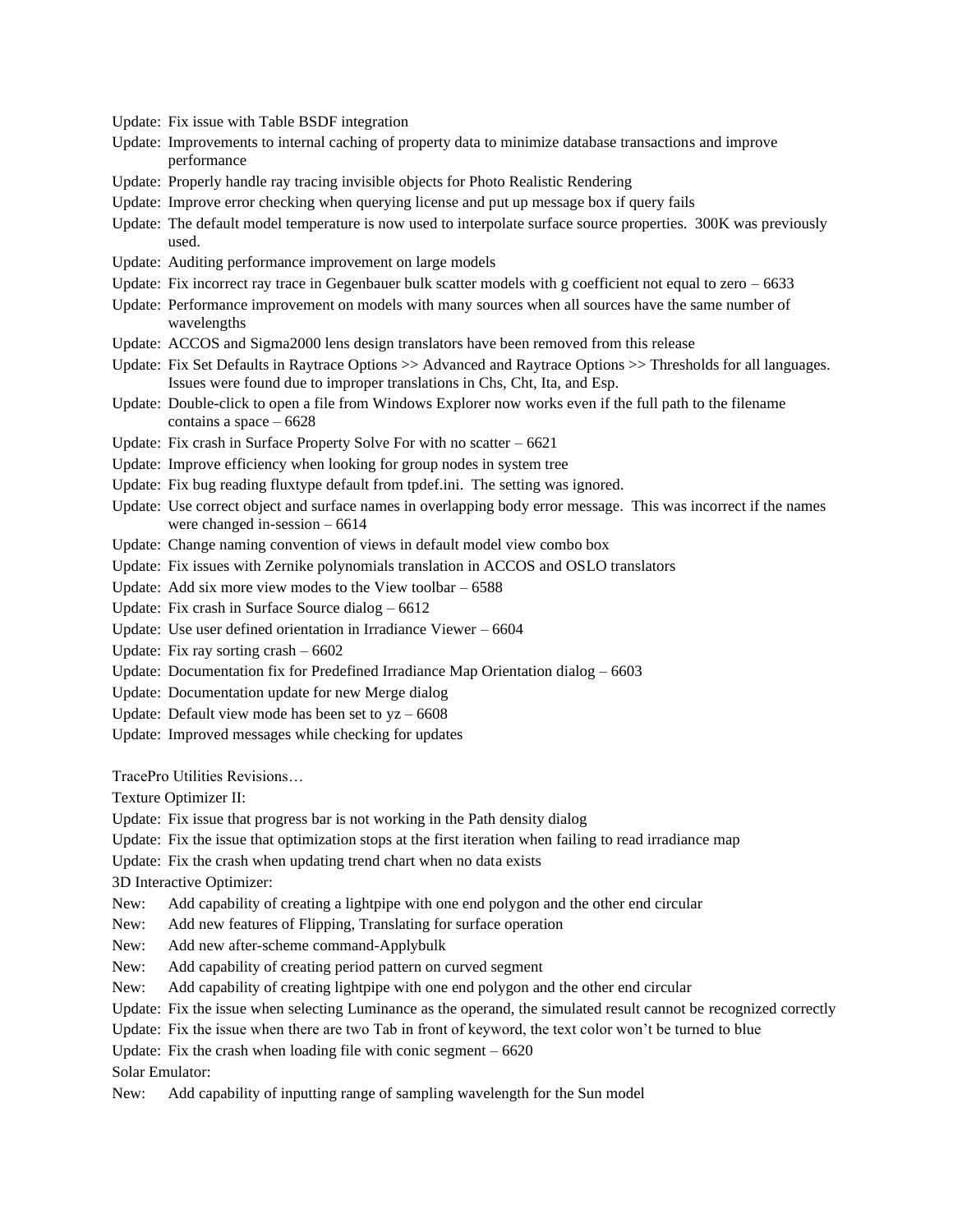- Update: Fix the issue of no response from TracePro when creating Sun model, the model won't be created and a misleading error message is shown – 6606, 6607
- Update: Fix the issue that when pupil is set as rectangular the Sky model traces incorrectly  $-6597$

#### *TracePro 7.5.1 Release*

- New: Source Editor now handles all types of sources 2442, 4543, 5485, 5770, 5827
- New: Add Optical Path Length to Incident Ray Tables 1409
- Update: Fix issue with large source files 6594
- Update: Fix macro recording of applying RepTile Property with Use Surface Bounds selected 6568
- Update: Fix (property:apply-reptile… ) when using "Use Surface Bounds" to move the origin to the tilted plane automatically
- Update: Sort ray file by wavelength when cache is on  $-6552$
- Update: Add default view mode options
- Update: Increase wavelength grid size to eliminate need for horizontal scrolling  $-6579$
- Update: Add merge file option to merge new model into a group node 5385
- Update: In the macro command (analysis: set-3d-irradiance-contour ...), if the contour option is turned ON, smoothing is turned ON and gradient display is turned OFF to match the behavior in the UI
- Update: For setting 3D Irradiance Map options , do not permit setting the Smoothing or Gradient Display option if the Contour Plot option is ON. This matches the UI behavior.
- Update: Fix RepTile display for variable row RepTiles 6578
- Update: Fix program crash attempting to trace rays in model with Parameterized RepTile set to Use Surface Bounds – 6577
- Update: Fix to allow the Solar Emulator to export the correct irradiance values for a solar source  $-6569$
- Update: Improvements to 'Modify Selection' in the Source Editor
- Update: Fix issue with sending email for licensing purposes 6566
- Update: Allow Source Editor to change multiple combo cells in one edit
- Update: Documentation updates for Photorealistic Rendering
- Update: Fix crash in Photorealistic Rendering on submitted model 6557
- Update: Allow property with long name over  $50$  characters  $-6558$
- Update: Changed internal link to user manual website
- Update: Add angular convention to Candela text files 6555
- Update: Add width and height to Candela text file header

TracePro Utilities Revisions…

3D Interactive Optimizer:

- New: Add new option Missed ray to range selection for Candela target 6586
- Update: Fix the syntax error in help for the command  $var 6587$
- Update: Fix the issue that when changing aperture shape from circular to rectangular for a lens object, utility will crash – 6590
- Update: Fix issue that opening optimization window crashes program when the conic reflector has control point as variable – 6562
- Update: Fix issue that no option available to set the thickness of a lens object  $-6576$
- Update: Add documentation of optimization log window to online help  $-6551$
- Update: Fix the issue that geometry becomes corrupted after transformed  $-6503$
- Update: Fix the issue when creating lens object crashes 6554

Solar Emulator:

Update: Change the format of string for Google map mapping – 6548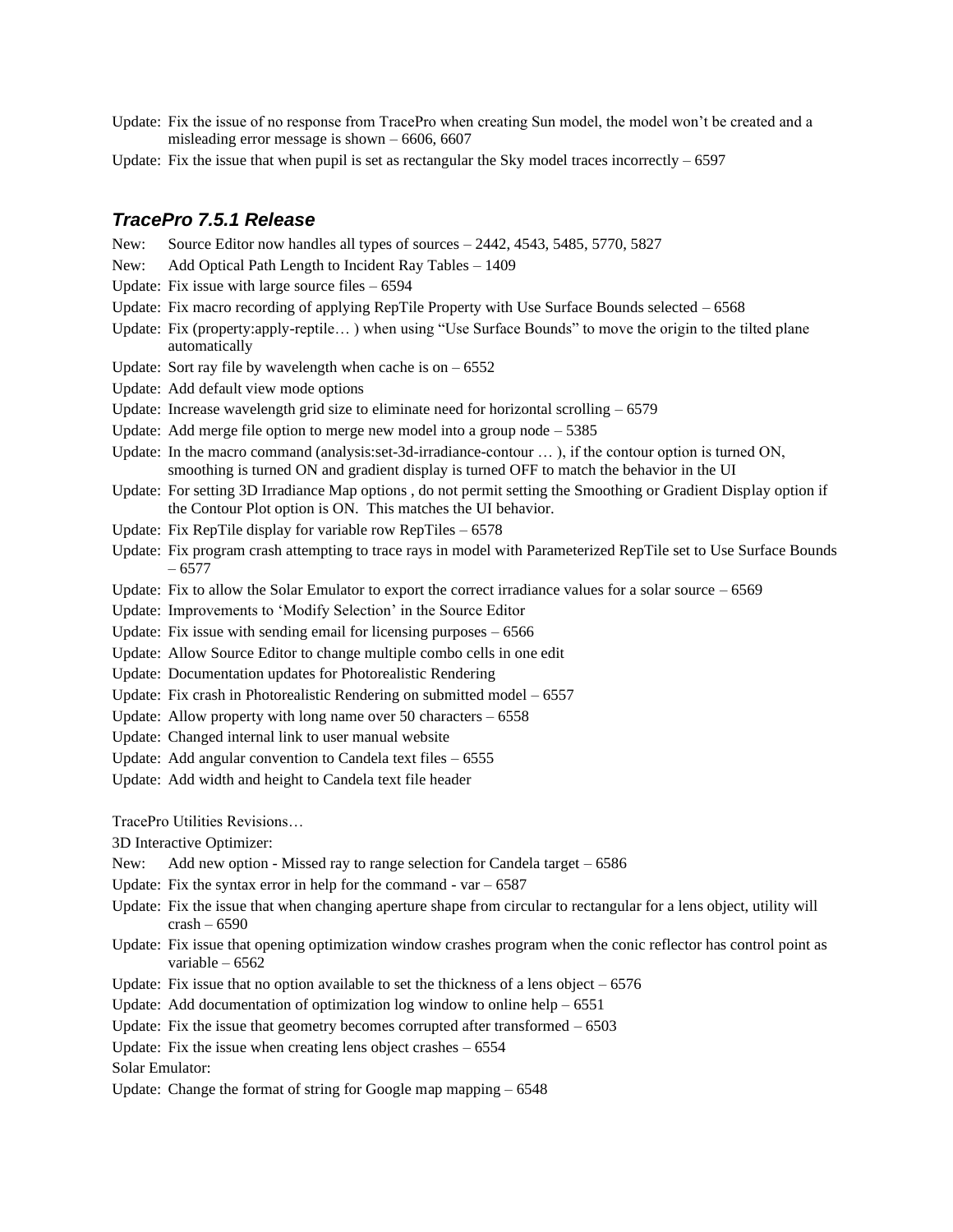### *TracePro 7.5.0 Release*

- New: New type of BSDF: Composite BSDF New: New type of BSDF: 1D BSDF New: New BSDF Editor for BSDF properties New: Add group node related Scheme commands New: Improved licensing using CodeMeter – 2448, 3538, 3980, 4967, 5408, 5833, 6057, 6058, 6059, 6447, 6478 New: Added "Check For Updates" capability to automatically check for and download newer releases New: The user can now set the maximum number of photons to trace in the Photorealistic Rendering Setup New: Add group node icon – 6458 New: Add Scheme commands: (property:get-catalogs … ) and (property:get-properties … ) New: Add Scheme commands: (property:get-catalogs … ) and (property:get-properties … ) New: Add Scheme commands: (analysis:display-selected-rays … ), (analysis:get-selected-flux … ), and (analysis:get-selected-size … ) to support Display Selected Rays feature – 5806 Update: When applying a Surface Source to an object, the Surface Source is applied to all surfaces in that object – 6542 Update: Fix tab order in Surface Property tab of Apply properties dialog – 6532 Update: Fix erroneous Luminance Map for case with Lambertian Surface Source property with cone angle less than 90 degrees – 6472 Update: Fix to Irradiance Maops for irradiance type surface sources when "Normalize to: Average Emitted Irradiance" is chosen – 6530 Update: Require the same version of TracePro when reading ray data files
- Update: Prevent audit when opening an oml file if the ray data file is not compatible with release
- Update: Clean up warning messages associated with ray data importing
- Update: Ensure Editor window is visible regardless of previous window placement 6533
- Update: Use 64-bit integer ID internally 6526 (REMOVE FROM REV HISTORY)
- Update: Improve error handling associated with opening ray files
- Update: Restrict property type by edition  $-6511$
- Update: Fix unit issue when defining Luminance/Radiance calculation with the model in inches 6529
- Update: Fix UI updating issues and better error handler with Grid Source dialog 5197, 5604
- Update: Macro Recorder now records (raytrace:radiance … )
- Update: Macro Recorder now records (raytrace:all-sources )
- Update: Replace incorrect Scheme command example about (property:apply-flux-surface-source … ) and when this command is applied to an object, all surfaces of the object will get this Surface Source  $-4722$
- Update: Improved performance in system tree node traversal
- Update: Do not record "(view:set-view … ) if "Record window change" is not selected when starting the Macro Recorder
- Update: Record newer macro commands: (insert:sphere … ), (insert:cyclone … ), (insert:block … ) when sketching geometry instead of older commands: (solid:sphere … ), (solid:cylinder … ), (solid:cone … ), and (solid:block … ). All sketched geometry can now be modified using the Insert Primitive Solid dialog box.
- Update: Increase precision for rotation and translation when Macro recording
- Update: Redesigned system tree group nodes to allow duplicated names 6465
- Update: Fix crash during raytracing of Texture RepTile in submitted model 6501
- Update: Fix ray color button initialization issue
- Update: Relabel column title in Path Sort Table 6502
- Update: Truncate solar spectrum properly to avoid unwanted solar irradiance
- Update: Greatly improve performance on Polygon texture RepTiles -- 6496
- Update: Path Sort Table now includes a column for number of surface intersections 6494
- Update: Photorealistic rendering now pays attention to the display flag. During the Photorealistic Rendering process the forward raytrace pays attention to the Raytrace Flag, whereas the backward raytrace pays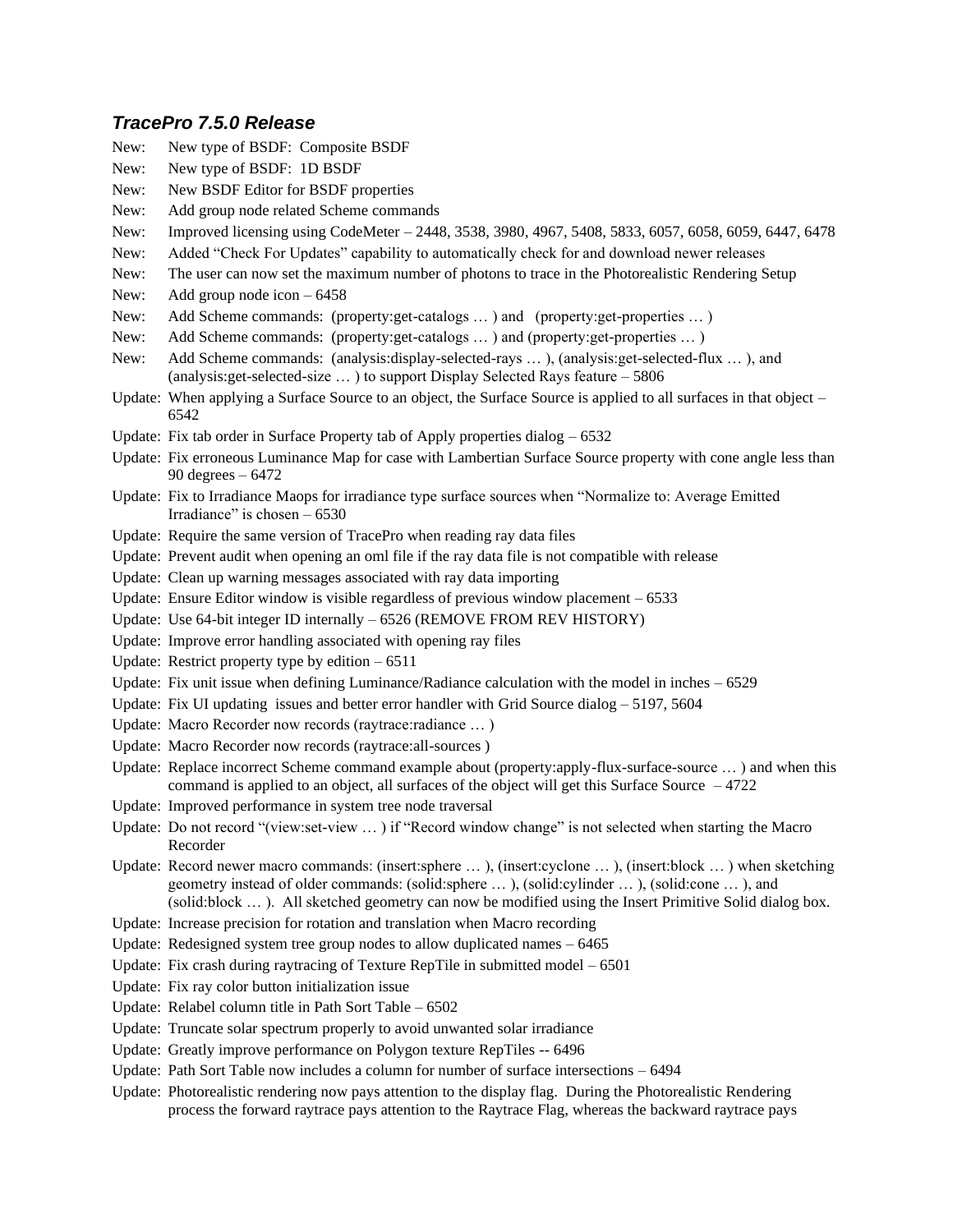attention to the Display Flag

- Update: When hovering over a photorealistic rendered image, the RGB value are shown in the Status Bar
- Update: Reintroduce stitch and geometry healing options 6489
- Update: Fix crash in Photorealistic Rendering which may occur when a surface source is disabled
- Update: Update values in the Set View dialog after a Zoom All or Zoom Selection operation
- Update: Modify and Delete added back to the top of the popup menu when right-clicking on an object in the system tree (NOTE – Remove this from the Revision History since it was introduced after 7.4.3 was released – it never was released to customers.) – 6480
- Update: Clear the ray file cache when needed to improve performance when processing ray files  $-6456$
- Update: Fix crash when closing the Print Preview window
- Update: Eliminate the path sort limit on the number of paths 6468
- Update: Update title on help pages 6451
- Update: Update macro reference documentation for (raytrace:set-file-source-rotation … ) and (raytrace:get-filesource-rotation  $\ldots$ ) – 6452
- Update: Fix issues with regards to Surface Property plotting in the Surface Property Editor
- Update: Resolve memory leaks with regards to importing files from TracePro Bridge for SolidWorks
- Update: Disable non-applicable buttons in the Surface Property Editor when the property has no grid data
- Update: Fix issue regarding property recognition for an Ellipsoid RepTile Property 6450
- Update: Properly toggle the display of working coordinate systems for a multi-selection in the system tree
- Update: Fix memory leaks associated with certain database interaction
- Update: Sort properties on catalog export and whenever property lists are obtained
- Update: Fix a RepTile conversion bug importing RepTile property files from a previous database version
- Update: Properly handle the importing of surface properties on files that don't contain "SAVE-DATA" and have extra lines near the end of file
- Update: Ensure that a valid SolveName is entered into the database when importing properties
- Update: Removed a memory leak associated with the lens design translators
- Update: Removed a memory leak associated with RepTile
- Update: Change "Data Directory" to "Coating DLL Directory" and only make it available for TracePro Expert 3190
- Update: Add capability to delete a group from the system tree that contains objects, also nodes within a group can be copied to the top level  $-5126$
- Update: Fix documentation for (property:apply-reptile ...) macro. If this macro is used on a non-planar surface, warn the user and continue processing, instead of throwing an error.
- Update: Properly record (property:apply-reptile … ) macro when the boundary is set to 'Use Surface Bounds'
- Update: Fix the calculated wavelength in the Apply Properties | Fluorescence dialog when the wavelength range is specified as 0 to infinity  $-5446$
- Update: Ensure S and P values match at zero degrees incident angle for polarization dependent properties 5774
- Update: Removed memory leaks associated with database interactions
- Update: Improve performance for Display Selected Rays for Incident Ray Tables when multiple rays are selected
- Update: Permit processing of the Cancel button when the message window is being flooded with messages 715

TracePro Utilities Revisions…

General:

New: Added new Utility: Texture Optimizer II

BSDF Converter:

New: Add new capability of importing Radiant imaging (Imaging sphere) file.

Update: Fix the issue when importing Alanod file when Language is Italian – 6444

Surface Source Property Generator:

Update: Add descriptions about Image File Source and Volume File source – 6473